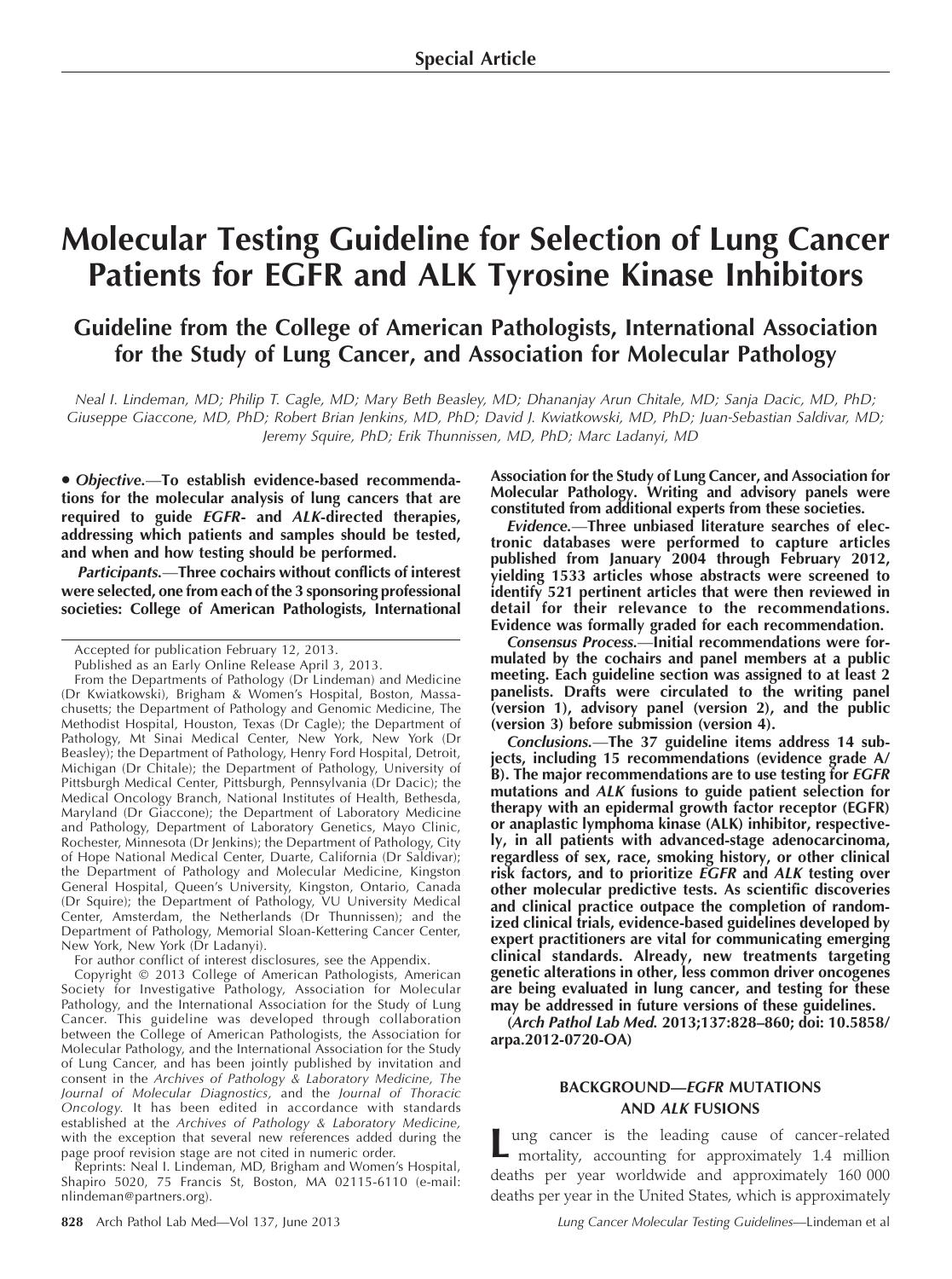| Table 1. Different Outcomes in All Stages of Non-Small Cell Lung Cancer Patients With and Without EGFR Mutations,<br><b>Treated With Tyrosine Kinase Inhibitor</b> |                                                   |                                                   |             |                                                              |                                     |                              |                                                    |                    |
|--------------------------------------------------------------------------------------------------------------------------------------------------------------------|---------------------------------------------------|---------------------------------------------------|-------------|--------------------------------------------------------------|-------------------------------------|------------------------------|----------------------------------------------------|--------------------|
|                                                                                                                                                                    | Mean $\pm$ SD                                     |                                                   |             | Percentage                                                   |                                     |                              |                                                    |                    |
| <b>Outcome</b>                                                                                                                                                     | <b>EGFR</b><br><b>Mutation</b><br><b>Positive</b> | <b>EGFR</b><br><b>Mutation</b><br><b>Negative</b> | <b>EGFR</b> | <b>EGFR</b><br><b>Mutation Mutation</b><br>Positive Negative | n(N)                                | <b>WMD</b> (95% CI)          | $RR(95\% CI)$                                      | P Value            |
| Response rate, $\%$ <sup>a</sup><br>Disease control rate, $\%^b$<br>Time to progression/<br>progression-free survival,<br>mo <sup>c</sup>                          | $12.0 \pm 7.86$ 3.4 $\pm$ 2.59                    |                                                   | 68<br>86    | 11<br>42                                                     | 51 (3644)<br>28 (2204)<br>27 (2347) | $8.66(6.31-11.00)$           | $5.16(4.41 - 6.04) < 0.001$<br>$1.99(1.73 - 2.29)$ | < 0.001<br>< 0.001 |
| Median survival time, mo <sup>d</sup> 23.3 $\pm$ 18.4 12.1 $\pm$ 13.9                                                                                              |                                                   |                                                   |             |                                                              |                                     | 27 (2489) 10.66 (8.36–12.96) |                                                    | < 0.001            |

Abbreviations: CI, confidence interval; n, number of studies; N, number of patients; RR, relative risk; SD, standard deviation; WMD, weighted mean difference.

<sup>a</sup> References 7, 17, 28, 48, 53, 56, 58, 110, 129, 133, 170, 191–198, 202, 211, 250–278.

<sup>b</sup> References 7, 17, 53, 56, 115, 129, 133, 191, 193–195, 202, 250–254, 258, 259, 261, 266, 267, 273–275, 277–279.

<sup>c</sup> References 17, 28, 53, 56, 58, 129, 170, 185, 191, 193, 195, 201, 211, 250–252, 254, 255, 261–263, 266, 267, 275–278.

<sup>d</sup> References 17, 28, 53, 56, 90, 129, 170, 183, 184, 191, 193, 197, 253–255, 258, 259, 261, 262, 266, 267, 270–272, 276–278.

25% to 30% of all US cancer deaths and more than the next 3 cancers (colon, prostate, breast) combined.<sup>1</sup> Fortunately, the past decade has seen major advances in our understanding of the pathogenesis and management of lung cancers, adenocarcinoma in particular. Specifically, the discovery of the biologic and therapeutic importance of acquired genetic alterations in 2 genes that encode pharmacologically targetable tyrosine kinases involved in growth factor receptor signaling, epidermal growth factor receptor (EGFR) and anaplastic lymphoma kinase (ALK), has changed the way these cancers are diagnosed and treated.

As gefitinib and erlotinib, small-molecule competitive inhibitors of the EGFR tyrosine kinase, were being evaluated in clinical trials of advanced-stage lung cancer in the early part of the last decade, unusual prolonged responses to these medications were recognized in a subset of patients.<sup>2</sup> This unusual clinical behavior, not seen previously with standard chemotherapy, led to investigations that identified a correlation between activating somatic mutation in the EGFR gene and clinical response to gefitinib and erlotinib. This initial exciting observation has led to sustained and continuing laboratory and clinical investigations into the mechanism and clinical consequences of EGFR mutations in lung cancer. In unselected advanced non–small cell lung cancer (NSCLC) patients, gefitinib and erlotinib produce response rates of 8% to 9%, with a median time to progression of 2.2 months to 3.0 months.<sup>3</sup> In contrast, advanced NSCLC patients selected on the basis of activating EGFR mutations in their tumors show response rates (RRs) of 68%, with a mean progression-free survival (PFS) and time to progression of 12 months (Table 1). $4-6$ 

In 2009, the first randomized clinical trial (the Iressa Pan-Asia Study [IPASS]) showed that, for advanced NSCLC patients with an activating EGFR mutation, initial treatment with an EGFR tyrosine kinase inhibitor (TKI) was superior to standard platinum-based chemotherapy.<sup>7</sup> In this study, which enrolled East Asian patients with stage IIIB/IV lung adenocarcinoma who never smoked tobacco (or only smoked lightly), the patients whose tumors contained an activating EGFR mutation and who received gefitinib had a significantly longer PFS than those receiving chemotherapy (hazard ratio [HR] for progression or death, 0.48;  $P < .001$ .<sup>7</sup> Subsequently, 5 additional randomized controlled trials confirmed this association between activating EGFR mutations and objective response to gefitinib and/or erlotinib therapy (Table 2). However, in spite of these impressive differences in PFS, no study has shown an advantage in overall survival for EGFR-mutation–bearing patients treated initially with an EGFR TKI in comparison to chemotherapy. This is likely to be at least partly due to the crossover design of these studies, in that a large fraction of the patients with EGFR-mutated tumors treated initially with chemotherapy crossed over to the EGFR TKI treatment arm, confounding the interpretation of overall survival data.

Three years after the initial discoveries of EGFR mutations in lung cancer, in 2007, Soda and coworkers $\delta$  reported that an inversion on chromosome arm 2p resulted in the creation of an EML4-ALK fusion gene in lung cancer. The fusion gene was identified in 5 of 75 (7%) NSCLC patients examined. Subsequent studies have indicated that the prevalence of this gene fusion event is about 2% to 7% of all NSCLCs seen in the United States, with enrichment in adenocarcinomas in never smokers or light smokers. $9-20$ Testing for this ALK gene fusion has been facilitated by the commercial availability of a dual-probe ''break-apart''

|                                                                                                                                               | Table 2. Randomized Clinical Trial Data on Epidermal Growth Factor Receptor (EGFR) Tyrosine Kinase Inhibitor (TKI)<br>Therapy Versus Chemotherapy as First-Line Therapy for Patients With EGFR-Mutated Lung Cancers |                                                                                              |                                                                                                                                                                         |  |  |  |  |
|-----------------------------------------------------------------------------------------------------------------------------------------------|---------------------------------------------------------------------------------------------------------------------------------------------------------------------------------------------------------------------|----------------------------------------------------------------------------------------------|-------------------------------------------------------------------------------------------------------------------------------------------------------------------------|--|--|--|--|
| Study                                                                                                                                         | No. of Patients With<br><b>EGFR-Mutated Lung Cancers</b>                                                                                                                                                            | <b>Response Rate</b>                                                                         | <b>Progression-Free Survival</b><br>(EGFR TKI Versus Chemotherapy), % (EGFR TKI Versus Chemotherapy), mo                                                                |  |  |  |  |
| FUIRTAC <sup>280</sup><br>OPTIMAL <sup>281</sup><br>NEI 002 <sup>91</sup><br>WJTOG3405 <sup>26</sup><br>IPASS <sup>7,90</sup><br>LUX LUNG3282 | 173 (86 erlotinib and 87 chemo)<br>154 (82 erlotinib and 72 chemo)<br>228 (114 gefitinib and 114 chemo)<br>117 (58 gefitinib and 59 chemo)<br>261 (132 gefitinib and 129 chemo)<br>345 (230 afatinib and 115 chemo) | 58 versus 15<br>83 versus 36<br>74 versus 31<br>62 versus 32<br>71 versus 47<br>56 versus 23 | 9.7 versus 5.2 (HR 0.37)<br>13.1 versus 4.6 (HR 0.16)<br>10.8 versus 5.4 (HR 0.30)<br>9.2 versus 6.3 (HR 0.49)<br>9.5 versus 6.3 (HR 0.48)<br>11.1 versus 6.9 (HR 0.58) |  |  |  |  |

Abbreviations: Chemo, chemotherapy; HR, hazard ratio.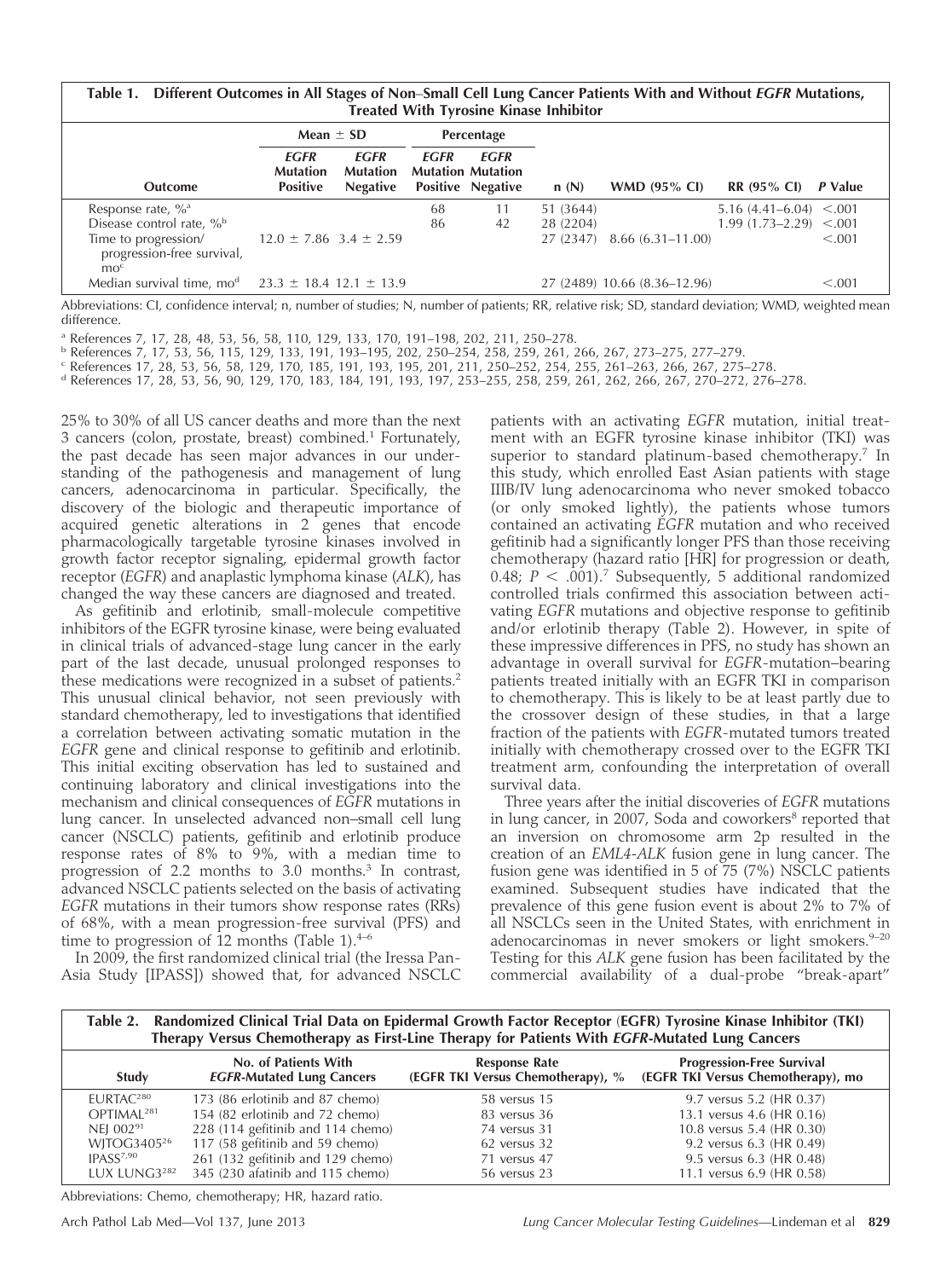fluorescence in situ hybridization (FISH) assay for ALK rearrangements that was already in clinical use to detect ALK fusions in lymphomas and certain sarcomas.<sup>15</sup> A recent report of a large clinical series indicated that ALK rearrangements were seen in about 5% of 1500 NSCLC patients screened.<sup>13</sup> Moreover, ALK rearrangement-positive patients treated with a novel ALK inhibitor, crizotinib, showed an overall response rate of 57%, with 72% having a PFS of 6 months or greater.<sup>13</sup> The US Food and Drug Administration (FDA) has approved crizotinib for advanced-stage, ALK-positive lung cancer as is also recommended by recent guidelines from professional organizations, including the American Society of Clinical Oncology (ASCO), European Society for Medical Oncology, and National Comprehensive Cancer Network (NCCN).

Given the considerable published data on EGFR-mutated lung cancer and the rapid pace of work on ALK, representatives of 3 professional organizations with interest in the diagnosis and management of lung cancer—the College of American Pathologists (CAP), the International Association for the Study of Lung Cancer (IASLC), and the Association for Molecular Pathology (AMP)—convened to systematically review the published data and develop evidence-based recommendations for the molecular testing of lung cancers for these 2 critical predictive biomarkers in a clinical practice guideline (CPG).

CPGs are systematically developed statements intended to assist practitioners and patients in making decisions about appropriate health care options for specific clinical circumstances. Attributes of good CPGs include validity, reliability, reproducibility, clinical applicability, clinical flexibility, clarity, multidisciplinary process, review of evidence, and documentation. Specifically, utilization of CPG recommendations may provide improvements in outcomes and in medical practice; minimize inappropriate practice variation; provide decision support tools for practitioners, a reference for medical education, criteria for self-evaluation, and indicators and criteria for external quality review; and assist with reimbursement and coverage decisions. Finally, the process of CPG development can also identify areas where further research is needed.

## Clinical Practice Guideline Questions

This CPG addresses 5 principal and 14 corollary questions regarding molecular testing in NSCLC:

- I. When should molecular testing for NSCLC be performed?
	- 1. Which patients should be tested for EGFR mutations and ALK rearrangements?
	- 2. When should a patient specimen be tested for EGFR mutations or ALK rearrangements?
	- 3. How rapidly should test results be available?
- II. How should EGFR testing be performed?
	- 4. How should specimens be processed for EGFR mutation testing?
	- 5. What are the specimen requirements for EGFR testing?
	- 6. How should EGFR testing be performed?
	- 7. What is the role of KRAS analysis in selecting patients for targeted therapy with EGFR TKIs?
	- 8. What additional testing considerations are important in the setting of secondary or acquired EGFR TKI resistance?

III. How should ALK testing be performed?

9. What methods should be used for ALK testing?

- IV. Should other genes be routinely tested in lung adenocarcinoma?
	- 10. Are other molecular markers suitable for testing in lung cancer?
- V. How should molecular testing of lung adenocarcinomas be implemented and operationalized?
	- 11. Must all adenocarcinomas be tested for both EGFR and ALK?
	- 12. How should EGFR and ALK results be reported?
	- 13. How should EGFR and ALK testing be validated?
	- 14. How should quality assurance be maintained?

#### Disclaimer

Clinical practice guidelines and consensus statements reflect the best available evidence and expert consensus supported in practice. They are intended to assist physicians and patients in clinical decision making and to identify questions and settings for further research. With the rapid flow of scientific information, new evidence may emerge between the time a practice guideline or consensus statement is developed and when it is published or read. Guidelines and statements are not continually updated and may not reflect the most recent evidence. Guidelines and statements address only the topics specifically identified therein and are not applicable to other interventions, diseases, or stages of diseases. Furthermore, guidelines and statements cannot account for individual variation among patients and cannot be considered inclusive of all proper methods of care or exclusive of other treatments. It is the responsibility of the treating physician, relying on independent experience and knowledge, to determine the best course of treatment for the patient. Accordingly, adherence to any practice guideline or consensus statement is voluntary, with the ultimate determination regarding its application to be made by the physician in light of each patient's individual circumstances and preferences. CAP, IASLC, and AMP make no warranty, express or implied, regarding guidelines and statements and specifically exclude any warranties of merchantability and fitness for a particular use or purpose. CAP, IASLC, and AMP assume no responsibility for any injury or damage to persons or property arising out of or related to any use of this statement or for any errors or omissions.

In formulating recommendations for molecular testing in lung cancer, CAP, IASLC, and AMP considered these tenets of guideline development, emphasizing review of data from appropriately conducted and analyzed clinical trials. Practice guidelines are not intended to supplant physician judgment with respect to particular patients or special clinical situations. The literature and expert review process was directed toward evaluating and selecting the best science for the best possible patient care; a cost analysis was not performed for this guideline.

#### METHODS

A detailed account of the methods used to create this guideline can be found in the [supplemental digital content](dx.doi.org/10.5858/arpa.2012-0720-OA.s1) at www. archivesofpathology.org in the June 2013 table of contents.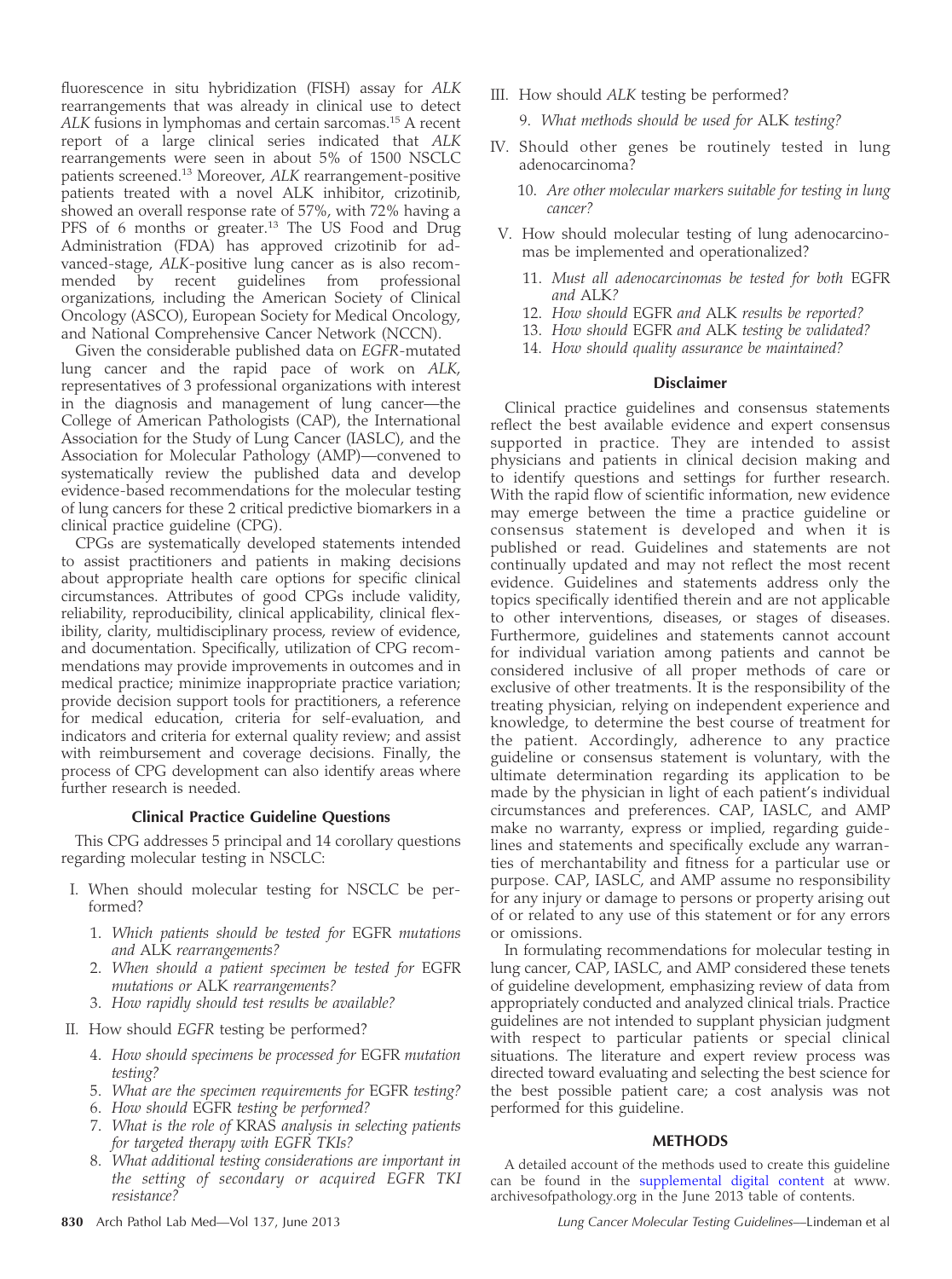#### Panel Composition

The CAP Pathology and Laboratory Quality Center, and representatives from the IASLC and AMP, jointly convened an expert author panel and scientific advisory panel consisting of experts in clinical pathology and oncology, and research and development relevant to molecular testing in NSCLC. A conference with the expert author and advisory panels was held in December 2010, at which representatives from industry, public health policy and regulatory affairs, patient advocacy, and commercial drug and/ or diagnostic device manufacturers were invited to participate. Representatives from the FDA, the National Cancer Institute, ASCO, and the NCCN attended the conference. The opinions of panel members associated with official government agencies represent their individual views and not necessarily those of the agency with which they are affiliated. All members of the expert (author) panel were required to disclose financial and personal conflicts of interest (see below).

#### Systematic Literature Review and Analysis

The literature search strategy involved searching the following electronic databases from January 2004 through February 2012: Ovid MEDLINE, Ovid MEDLINE In-Process & Other Nonindexed Citations, and the Wiley Cochrane Library. The following keywords and MeSH terms were used in the search: lung neoplasms; lung cancer; carcinoma, non-small cell lung; EGFR; Epidermal growth factor receptor; ALK; KRAS; BRAF; mutation; amplification; gene copy number; rearrangement; fusion; translocation; inversion; immunohistochemistry; IHC; and FISH. All searches were limited to the English language.

#### Eligible Study Designs

Systematic reviews with or without meta-analyses, randomized controlled trials, cohort studies, case-control studies, case series, and method comparisons were eligible for this study. Also included were testing guidelines and proficiency testing strategies of various US and international organizations.

#### Inclusion Criteria

Articles were eligible for inclusion if they met the following criteria:

- 1. The study compared, prospectively or retrospectively, the sensitivity, specificity, negative predictive value, or positive predictive value of EGFR or ALK tests for detection of an EGFR mutation, ALK rearrangement, or response to a targeted EGFR or ALK TKI; the study described technical comparisons across various assay platforms; the study examined potential testing algorithms for NSCLC molecular testing; or the study examined the correlation of EGFR or ALK status in primary versus metastatic tumors from the same patients.
- 2. The study population consisted of patients with a diagnosis of NSCLC.
- 3. The primary outcomes included the sensitivity, specificity, positive predictive value, and negative predictive value of tests to determine EGFR or ALK status or treatment response, alone and in combination; concordance across platforms; and accuracy in determining EGFR or ALK status and benefit from EGFR or ALK TKI therapy.

#### Exclusion Criteria

Letters, commentaries, editorials, reviews, and case reports were excluded.

#### Tests Examined

Additional test methods considered included EGFR copy number by FISH or bright-field chromogenic in situ hybridization, immunohistochemistry for expression of ALK (kinase domain or carboxy-terminal) or mutated EGFR protein, and reverse transcription–polymerase chain reaction (RT-PCR) detection of EML4-ALK

fusion transcript. Alterations in other genes, including KRAS, BRAF, and MET, were also considered.

#### Outcomes of Interest

The primary outcomes of interest were the correlations between EGFR mutation or ALK rearrangement and benefit from EGFR or ALK TKI therapies, respectively. Other outcomes of interest included accuracy in determining EGFR or ALK status, concordance across technical platforms, sensitivity, and specificity of different tests. After careful consideration of each of these, the expert panel and advisory panel agreed that the primary recommendations of this guideline should focus on EGFR mutation assays and ALK FISH assays.

The panel reviewed the results of randomized controlled trials in lung cancer, evaluating therapies targeting EGFR or ALK, such as gefitinib, erlotinib, and crizotinib. The panel also reviewed unblinded trials comparing various testing methods, describing test characteristics, and defining strategies for quality assurance of testing in the literature.

#### Environmental Scan

At the December 2010 conference, individuals representing regulatory agencies (FDA) also provided information about the regulatory framework. Individuals involved with quality assurance in the United States (CAP), the Netherlands, and Canada (Province of Ontario) also provided information about programs to measure and improve EGFR and ALK testing. This information was used to help the panel specify testing requirements and exclusions, and the necessary quality assurance monitoring that will make the testing less variable and more accurate.

#### Quality Assessment and Grading of the Included Evidence

Grading of recommendations was based on overall ratings of individual components of the evidence, such as strength of evidence, its consistency, clinical impact, generalizability, and applicability to the international health care system.<sup>20-22</sup> For strength of the evidence, we considered the level of evidence based on its hierarchy, number of studies and number of patients, magnitude of effect from the weighted mean difference or risk ratio, statistical precision measured as a point estimate or confidence interval, and methodologic quality of included studies.<sup>22</sup> The quality of systematic reviews, randomized control trials, and cohort studies was assessed by using the AMSTAR (Assessment of Multiple Systematic Reviews) instrument and SIGN (Scottish Intercollegiate Guidelines Network) 50 checklists, respectively.23,24

The overall grade of the recommendation was obtained by rating all components of the evidence. The overall grade indicates the strength of the body of evidence to assist the users of clinical practice guidelines in making appropriate and informed clinical judgments.<sup>23</sup> Grade A or B evidence supports ''recommendations,'' which are generally based on a body of evidence that can be trusted to guide clinical practice in all or in most situations. Grade C evidence is insufficient for a ''recommendation'' and provides support for ''suggestions,'' for which care should be taken in application. Grade D evidence is weak and does not provide support for ''recommendations'' or ''suggestions.'' Expert consensus opinion was used where grade C or above evidence was lacking.

#### Revision Dates

This guideline will be reviewed regularly, as mandated by publication of substantive and high-quality medical evidence that could potentially alter the original guideline recommendations. If necessary, the entire panel will reconvene to discuss potential changes. When appropriate, panel members will recommend revision of the guideline to their respective organizations for review and approval.

#### Conflict of Interest Policy

Before acceptance on the expert panel, potential member authors from all guideline partnering organizations completed the CAP

Arch Pathol Lab Med—Vol 137, June 2013 **Lung Cancer Molecular Testing Guidelines—Lindeman et al 831** Arch Pathol Lab Med—Vol 137, June 2013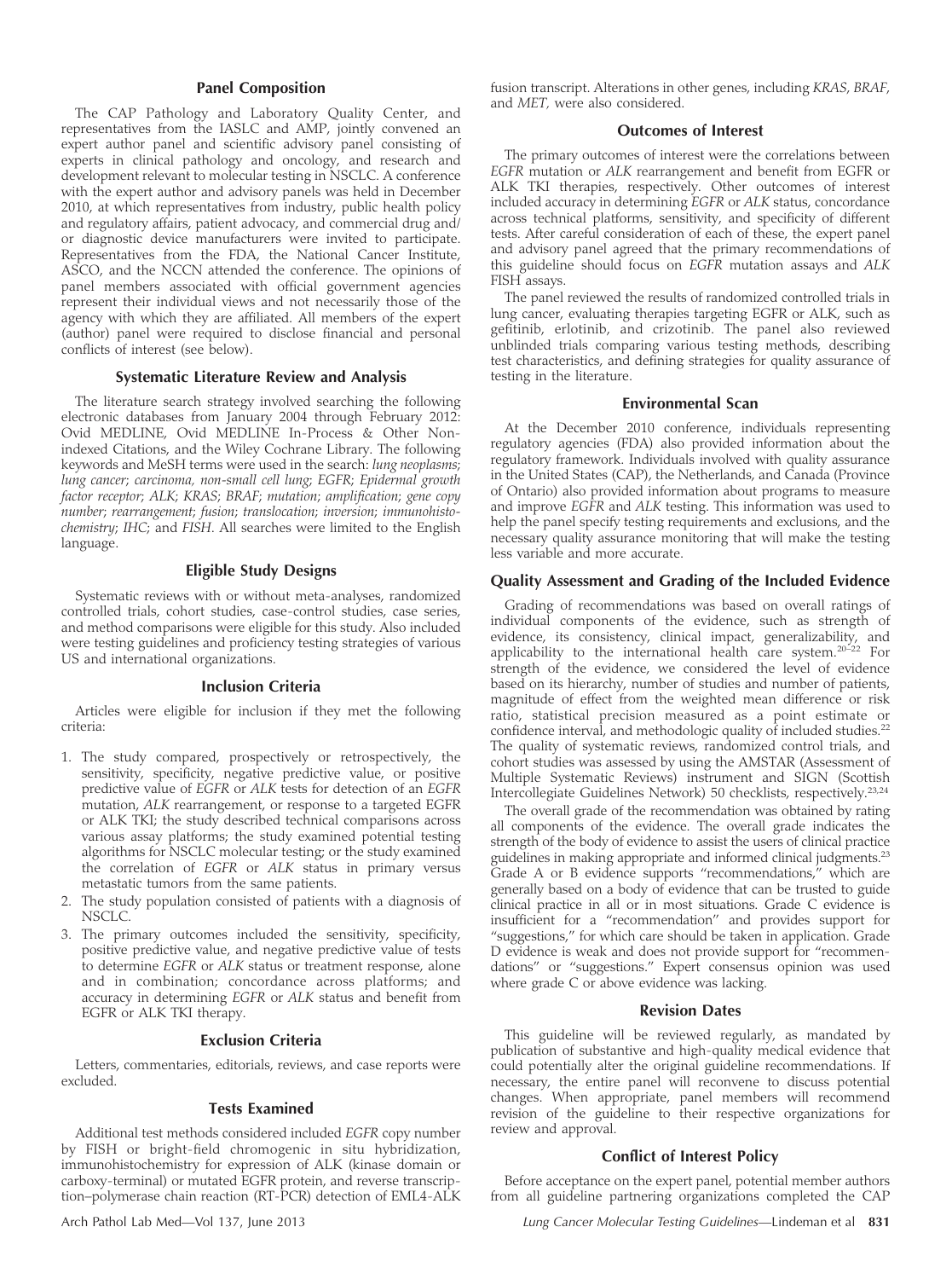conflict of interest process, whose policy and form requires disclosure of material financial interest in, or potential for benefit of significant value from, the guideline's development or its recommendations beginning 12 months prior and ending when the guideline was submitted for publication (see ''Appendix''). The potential members completed the conflict of interest disclosure form conservatively, listing any relationship that could be interpreted as constituting an actual, potential, or apparent conflict. Regarding members declaring potentially perceived or real conflict, guideline cochairs agreed that these individuals would best serve as advisory panel members for the guideline, but not authors on the expert panel. CAP, IASLC, and AMP provided funding for this project; no industry funds were used in the development of the guideline.

#### **OUTCOMES**

## CAP/IASLC/AMP Expert Panel Literature Review and Analysis

The expert author panel cochairs (N.I.L., P.T.C., M.L.) reviewed 1533 potentially relevant abstracts identified in the original literature searches to select studies pertinent to the guideline: 2 cochairs independently reviewed each abstract, and disagreements were resolved by the third cochair. Fulltext articles (521) were then reviewed for all selected abstracts by 2 members of the expert author panel; discrepancies were resolved by a cochair. Evidence tables were developed from selected studies that met the criteria for inclusion. A third literature review was performed by the authors of each section of the guideline, to verify that the highest levels of evidence supported each of their recommendations and, if not, to reevaluate the recommendation and modify or defend it.

#### Consensus Development Based on Evidence

The entire panel met in December 2010 (Chicago, Illinois); additional work on the guideline was completed through electronic mail and monthly teleconferences of the cochairs and/or expert panel. The purposes of the panel meeting were to refine the questions addressed by the guideline, solicit input and testimony from the nonwriting advisory panel, and make writing assignments for the respective sections. All members of the expert panel participated in the preparation of the draft guideline, which was then disseminated for review by the entire panel. Feedback from external reviewers was also solicited. The content of the guideline and the manuscript were reviewed by an independent review panel and approved by the CAP Transformation Program Office Steering Committee, by the IASLC Board of Directors, and by the AMP Clinical Practice Committee and Executive Council. The recommendations are summarized in Table 3.

## SECTION I: WHEN SHOULD MOLECULAR TESTING FOR NSCLC BE PERFORMED?

## Question 1: Which Patients Should Be Tested for EGFR Mutations and ALK Rearrangements?

1.1a: Recommendation.—EGFR molecular testing should be used to select patients for EGFR-targeted TKI therapy, and patients with lung adenocarcinoma should not be excluded from testing on the basis of clinical characteristics.

1.1b: Recommendation.—ALK molecular testing should be used to select patients for ALK-targeted TKI therapy, and patients with lung adenocarcinoma should not be excluded from testing on the basis of clinical characteristics.

Evidence Grade: EGFR: A; ALK: B.—Clinical characteristics (eg, age, sex, ethnicity, smoking history) are not sufficiently sensitive or specific to be used to select or exclude patients for treatment or testing. Ethnicity, smoking history, and sex have all been associated with the presence of EGFR mutations in NSCLC. Multiple studies have established that EGFR mutations are more common in women than men, in patients who have never smoked tobacco than in patients who have smoked tobacco, and in East Asians than in other ethnic groups.<sup>7,25-29</sup> In contrast to EGFR-mutated lung cancer, ALK gene fusions do not show sharp differences in prevalence according to sex and ethnic origin, but do show a similar strong association with patients who have never smoked tobacco and younger age.<sup>11,18,30,31</sup> However, while these clinical characteristics may have value for population studies, they are insufficiently specific to be used to select individual patients for treatment with a targeted inhibitor. Similarly, these characteristics are insufficiently sensitive to be used as prerequisites for testing an individual patient for EGFR mutation or ALK fusion, as significant numbers of patients who might benefit from EGFR- or ALK-targeted therapy might be inappropriately excluded (Tables 4 through 7). Prediction models combining several of these variables to define patients who have a very low probability of EGFR mutations (eg,  $\langle 1\% \rangle$  have been developed but will require further evaluation.<sup>32,33</sup>

**1.2: Recommendation.**—In the setting of lung cancer resection specimens, EGFR and ALK testing is recommended for adenocarcinomas and mixed lung cancers with an adenocarcinoma component, regardless of histologic grade. In the setting of fully excised lung cancer specimens, EGFR and ALK testing is not recommended in lung cancers that lack any adenocarcinoma component, such as ''pure'' squamous cell carcinomas, ''pure'' small cell carcinomas, or large cell carcinomas lacking any immunohistochemistry (IHC) evidence of adenocarcinoma differentiation.

Evidence Grade: EGFR and ALK: A.—As a preamble to the discussion of this recommendation, we note that ''non– small cell'' lung carcinoma is no longer considered appropriate as a pathologic diagnosis for resection specimens or as an operational category for clinical management. This evolution is also reflected in the version 3.2012 NCCN guidelines that recommend avoiding use of the generic term non–small cell lung carcinoma (NSCLC) as a single diagnostic term for complete resection specimens.34 The distinction between squamous carcinoma, small cell carcinoma, neuroendocrine carcinoma, and adenocarcinomas has become critical for determining subsequent molecular characterization of tumors and patient management.

EGFR mutations have been detected in several histologic lung cancer types, but most tumors with EGFR mutations are adenocarcinomas or mixed carcinomas with an adenocarcinoma component, including adenosquamous carcinomas. While there is some evidence that EGFR mutations are more likely in low-grade adenocarcinomas with lepidic, papillary, or acinar histology than in poorly differentiated, mucinous, or solid adenocarcinomas, EGFR mutations are found at significant frequencies in adenocarcinomas of all grades. Therefore, adenocarcinoma subtype should not be used as a determinant of which samples should, or should not, be tested.35–38

ALK rearrangements are also associated with adenocarcinoma histology, without any single subtype being strongly predictive. Studies in Western populations have shown that ALK rearrangements are more frequent in adenocarcinomas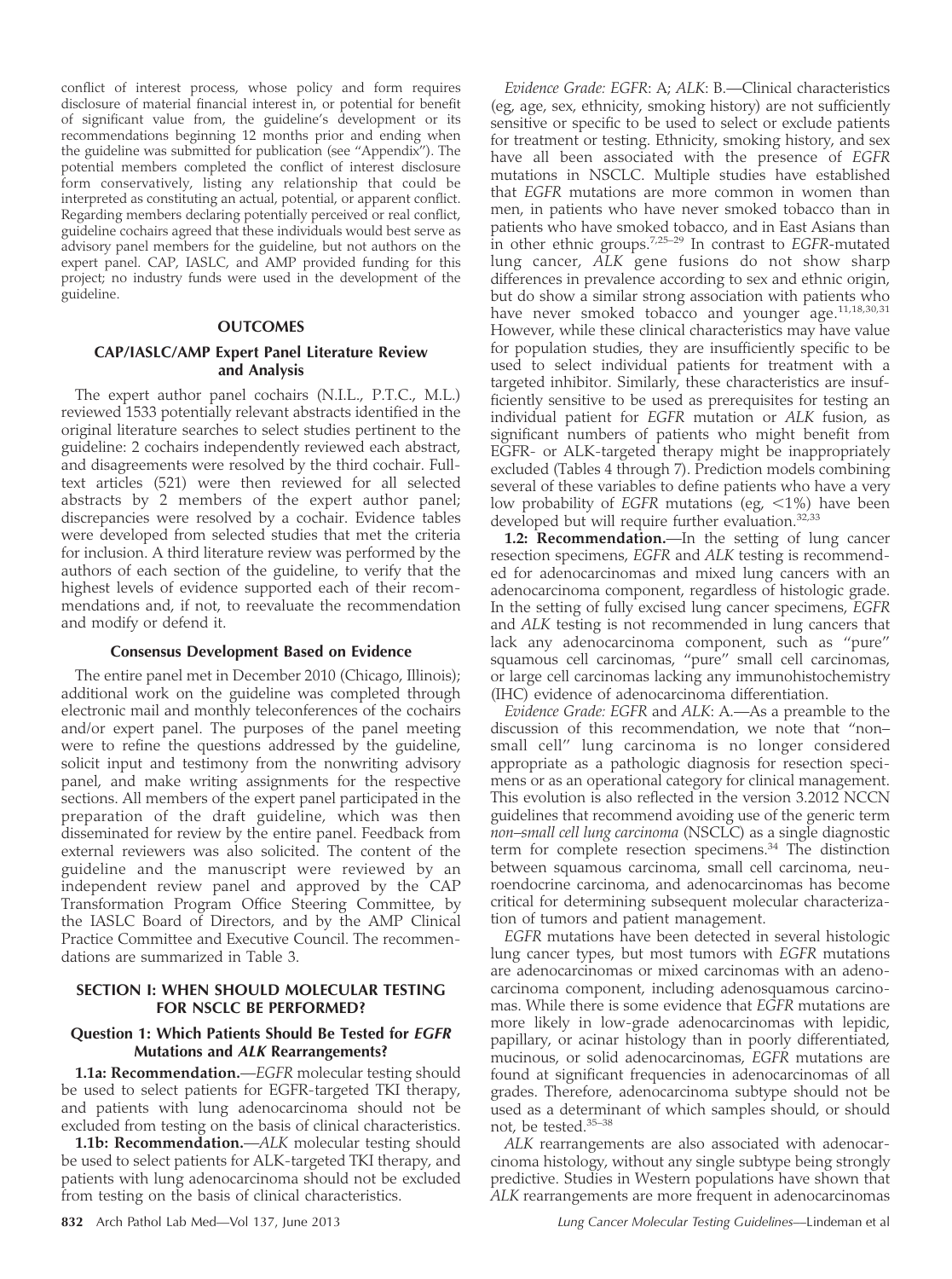#### Table 3. Summary of Guideline Recommendations

Section I: When Should Molecular Testing of Lung Cancers Be Performed?

- Question 1: Which Patients Should Be Tested for EGFR Mutations and ALK Rearrangements?
	- 1.1a: Recommendation: EGFR molecular testing should be used to select patients for EGFR-targeted TKI therapy, and patients with lung adenocarcinoma should not be excluded from testing on the basis of clinical characteristics.
	- 1.1b: Recommendation: ALK molecular testing should be used to select patients for ALK-targeted TKI therapy, and patients with lung adenocarcinoma should not be excluded from testing on the basis of clinical characteristics.
	- 1.2: Recommendation: In the setting of lung cancer resection specimens, EGFR and ALK testing is recommended for adenocarcinomas and mixed lung cancers with an adenocarcinoma component, regardless of histologic grade. In the setting of fully excised lung cancer specimens, EGFR and ALK testing is not recommended in lung cancers that lack any adenocarcinoma component, such as pure squamous cell carcinomas, pure small cell carcinomas, or large cell carcinomas lacking any immunohistochemistry (IHC) evidence of adenocarcinoma differentiation.
	- 1.3: Recommendation: In the setting of more limited lung cancer specimens (biopsies, cytology) where an adenocarcinoma component cannot be completely excluded, EGFR and ALK testing may be performed in cases showing squamous or small cell histology but clinical criteria (eg, young age, lack of smoking history) may be useful in selecting a subset of these samples for testing.
	- 1.4: Recommendation: To determine EGFR and ALK status for initial treatment selection, primary tumors or metastatic lesions are equally suitable for testing.
	- 1.5: Expert consensus opinion: For patients with multiple, apparently separate, primary lung adenocarcinomas, each tumor may be tested but testing of multiple different areas within a single tumor is not necessary.
- Question 2: When Should a Patient Specimen Be Tested for EGFR Mutation or ALK Rearrangement?
	- 2.1a: Recommendation: EGFR mutation testing should be ordered at the time of diagnosis for patients presenting with advancedstage disease (stage IV according to the 7th edition TNM staging system) who are suitable for therapy or at time of recurrence or progression in patients who originally presented with lower-stage disease but were not previously tested.
	- 2.1b: Suggestion: ALK rearrangement testing should be ordered at the time of diagnosis for patients presenting with advancedstage disease (stage IV according to the 7th edition TNM staging system) who are suitable for therapy or at time of recurrence or progression in patients who originally presented with lower-stage disease but were not previously tested.
	- 2.2a: Expert consensus opinion: EGFR testing of tumors at diagnosis from patients presenting with stage I, II, or III disease is encouraged but the decision to do so should be made locally by each laboratory, in collaboration with its oncology team.
	- 2.2b: Expert consensus opinion: ALK testing of tumors at diagnosis from patients presenting with stage I, II, or III disease is encouraged, but the decision to do so should be made locally by each laboratory, in collaboration with its oncology team.
	- 2.3: Recommendation: Tissue should be prioritized for EGFR and ALK testing.
- Question 3: How Rapidly Should Test Results Be Available?
	- 3.1: Expert consensus opinion: EGFR and ALK results should be available within 2 weeks (10 working days) of receiving the specimen in the testing laboratory.
	- 3.2: Expert consensus opinion: Laboratories with average turnaround times beyond 2 weeks need to make available a more rapid test—either in-house or through a reference laboratory—in instances of clinical urgency.
	- 3.3: Expert consensus opinion: Laboratory departments should establish processes to ensure that specimens that have a final histopathologic diagnosis are sent to outside molecular pathology laboratories within 3 working days of receiving requests and to intramural molecular pathology laboratories within 24 hours.

Section II: How Should EGFR Testing Be Performed?

Question 4: How Should Specimens Be Processed for EGFR Mutation Testing?

- 4.1: Expert consensus opinion: Pathologists should use formalin-fixed, paraffin-embedded (FFPE) specimens or fresh, frozen, or alcohol-fixed specimens for PCR-based EGFR mutation tests. Other tissue treatments (eg, acidic or heavy metal fixatives, or decalcifying solutions) should be avoided in specimens destined for EGFR testing.
- 4.2: Expert consensus opinion: Cytologic samples are also suitable for *EGFR* and ALK testing, with cell blocks being preferred over smear preparations.

#### Question 5: What Are the Specimen Requirements for EGFR Testing?

- 5.1: Expert consensus opinion: Pathologists should determine the adequacy of specimens for EGFR testing by assessing cancer cell content and DNA quantity and quality.
- 5.2: Expert consensus opinion: Each laboratory should establish the minimum proportion and number of cancer cells needed for mutation detection during validation.
- 5.3: Expert consensus opinion: A pathologist should assess the tumor content of each specimen and either perform, or guide a trained technologist to perform, microdissection for tumor cell enrichment as needed.

Question 6: How Should EGFR Testing Be Performed?

- 6.1: Recommendation: Laboratories may use any validated EGFR testing method with sufficient performance characteristics.
- 6.2: Expert consensus opinion: Laboratories should use EGFR test methods that are able to detect mutations in specimens with at least 50% cancer cell content, although laboratories are strongly encouraged to use (or have available at an external reference laboratory) more sensitive tests that are able to detect mutations in specimens with as little as 10% cancer cells.
- 6.3: Expert consensus opinion: Clinical EGFR mutation testing should be able to detect all individual mutations that have been reported with a frequency of at least 1% of EGFR-mutated lung adenocarcinomas.
- 6.4: Recommendation: Immunohistochemistry for total EGFR is not recommended for selection of EGFR TKI therapy.
- 6.5: Recommendation: EGFR copy number analysis (ie, FISH or CISH) is not recommended for selection of EGFR TKI therapy. Question 7: What Is the Role of KRAS Analysis in Selecting Patients for Targeted Therapy With EGFR TKIs?

7.1: Recommendation: KRAS mutation testing is not recommended as a sole determinant of EGFR TKI therapy.

Question 8: What Additional Testing Considerations Are Important in the Setting of Secondary or Acquired EGFR TKI Resistance? 8.1: Recommendation: If a laboratory performs testing on specimens from patients with acquired resistance to EGFR kinase inhibitors, such tests should be able to detect the secondary EGFR T790M mutation in as few as 5% of cells.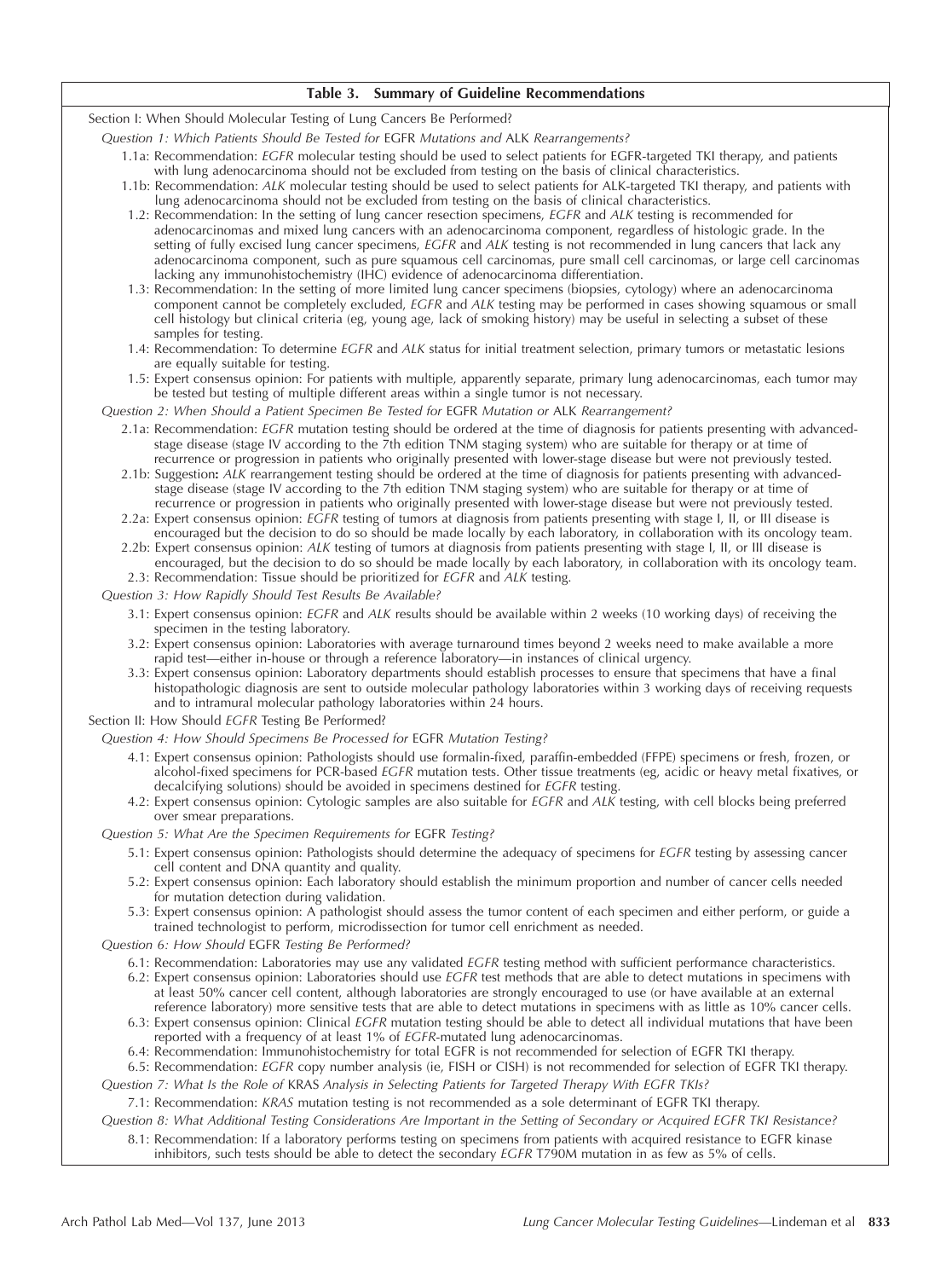| Table 3. Continued                                                                                                                                                                                                                                                                                                                                                             |
|--------------------------------------------------------------------------------------------------------------------------------------------------------------------------------------------------------------------------------------------------------------------------------------------------------------------------------------------------------------------------------|
| Section III: How Should ALK Testing Be Performed?                                                                                                                                                                                                                                                                                                                              |
| Question 9: What methods should be used for ALK testing?                                                                                                                                                                                                                                                                                                                       |
| 9.1: Recommendation: Laboratories should use an ALK FISH assay using dual-labeled break-apart probes for selecting patients<br>for ALK TKI therapy; ALK immunohistochemistry, if carefully validated, may be considered as a screening methodology to<br>select specimens for ALK FISH testing.                                                                                |
| 9.2: Recommendation: RT-PCR is not recommended as an alternative to FISH for selecting patients for ALK inhibitor therapy.<br>9.3: Expert consensus opinion: A pathologist should be involved in the selection of sections for ALK FISH testing, by assessing<br>tumor architecture, cytology, and specimen quality.                                                           |
| 9.4: Expert consensus opinion: A pathologist should participate in the interpretation of ALK FISH slides, either by performing<br>the analysis directly or by reviewing the interpretations of cytogeneticists or technologists with specialized training in solid<br>tumor FISH analysis.                                                                                     |
| 9.5: Expert consensus opinion: Testing for secondary mutations in ALK associated with acquired resistance to ALK inhibitors is<br>not currently required for clinical management.                                                                                                                                                                                              |
| Section IV: Should Other Genes Be Routinely Tested in Lung Adenocarcinoma?                                                                                                                                                                                                                                                                                                     |
| Question 10: Are Other Molecular Markers Suitable for Testing in Lung Cancer?                                                                                                                                                                                                                                                                                                  |
| 10.1a: Recommendation: Testing for EGFR should be prioritized over other molecular markers in lung adenocarcinoma.<br>10.1b: Suggestion: After EGFR testing, testing for ALK should be prioritized over other proposed molecular markers in lung<br>adenocarcinoma, for which published evidence is insufficient to support testing guideline development at the present time. |
| Section V: How Should Molecular Testing of Lung Adenocarcinomas Be Implemented and Operationalized?                                                                                                                                                                                                                                                                            |
| Ouestion 11: Must All Adenocarcinomas Be Tested for Both EGFR and ALK?                                                                                                                                                                                                                                                                                                         |
| 11.1: Expert consensus opinion: Laboratories may implement testing algorithms to enhance the efficiency of molecular testing of<br>lung adenocarcinomas, provided the overall turnaround time requirements are met.<br>Question 12: How Should EGFR and ALK Results Be Reported?                                                                                               |
| 12.1: Expert consensus opinion: EGFR mutation testing reports and ALK FISH reports should include a results and interpretation<br>section readily understandable by oncologists and by nonspecialist pathologists.<br>Question 13: How Should EGFR and ALK Testing Be Validated?                                                                                               |
| 13.1: Expert consensus opinion: EGFR and ALK testing validation should follow the same guidelines as for other molecular<br>diagnostics and FISH tests.<br>Question 14: How Should Quality Assurance Be Maintained?                                                                                                                                                            |
| 14.1: Expert consensus opinion: Laboratories should follow similar quality control and quality assurance policies and procedures<br>for EGFR and ALK testing in lung cancers as for other clinical laboratory assays. In particular, laboratories performing EGFR<br>and ALK testing for TKI therapy should enroll in proficiency testing, if available.                       |
| Abbreviations: CISH, chromogenic in situ hybridization; EGFR, epidermal growth factor receptor; FISH, fluorescence in situ hybridization; PCR,<br>polymerase chain reaction; RT-PCR, reverse transcription-polymerase chain reaction; TKI, tyrosine kinase inhibitor; TNM, tumor, node, metastasis.                                                                            |

with largely solid histology and/or signet ring cells, but this has not been observed in East Asian populations.<sup>17,39,40</sup> ALK fusions appear very infrequent in squamous cell carcinomas lacking any adenocarcinoma component (Table 8) but have been reported in adenosquamous carcinomas.<sup>41</sup>

Likewise, EGFR mutations are very infrequent in wellcharacterized fully excised specimens of squamous cell carcinoma lacking any adenocarcinoma component.35,38,42–51 A few studies<sup>52–60</sup> have reported EGFR mutations in squamous cell carcinoma at a low frequency (Table 9). Most of these latter studies have focused on molecular or clinical data from patients with advanced disease diagnosed by small biopsies, raising concerns that many, if not most, of these

EGFR-mutated ''squamous'' cancers may have been small biopsies in which the diagnosis of adenosquamous or poorly differentiated adenocarcinomas can be challenging.<sup>35,40</sup> As this histologic distinction is becoming critical in the selection of cases for mutation analysis, in cases where the distinction between poorly differentiated squamous cell carcinoma and poorly differentiated adenocarcinoma is especially difficult, appropriate IHC should be performed for TTF-1, p63, or p40, and other relevant markers.<sup>61–63</sup> Likewise, undifferentiated or large cell carcinomas with histochemical or immunohistochemical evidence of adenocarcinoma lineage (eg, TTF-1 or mucin positive) or lacking IHC evidence of squamous carcinoma lineage (eg, p63 or p40 negative) are also

|                               | Table 4. EGFR Mutation Prevalence in Different Lung Adenocarcinoma Patient Populations <sup>a</sup> |                                         |                                         |           |  |  |
|-------------------------------|-----------------------------------------------------------------------------------------------------|-----------------------------------------|-----------------------------------------|-----------|--|--|
|                               | <b>EGFR</b> Mutation<br>Prevalence, %                                                               | <b>EGFR</b> Mutation<br><b>Positive</b> | <b>EGFR Mutation</b><br><b>Negative</b> | n(N)      |  |  |
| Asian/Pacific <sup>b</sup>    |                                                                                                     | 547                                     | 1905                                    | 31 (3452) |  |  |
| White <sup>c</sup>            | 24                                                                                                  | 853                                     | 2681                                    | 10 (3534) |  |  |
| African American <sup>d</sup> | 20                                                                                                  | 19                                      | 78                                      | 3(97)     |  |  |
| Hispanic <sup>e</sup>         |                                                                                                     | 65                                      | 307                                     | 4 (372)   |  |  |
| Asian/Indianf                 |                                                                                                     | 14                                      | 106                                     | 1(220)    |  |  |

Abbreviations: n, number of studies; N, number of patients.

<sup>a</sup> Data for other populations were absent or too limited for analysis.

<sup>b</sup> References 7, 17, 32, 35, 48, 49, 55, 133, 184, 185, 191, 257, 264, 269, 270, 272–276, 278, 283–292.

<sup>c</sup> References 17, 32, 191, 192, 253, 273, 288, 292–294.

<sup>d</sup> References 256, 288, 293.

<sup>e</sup> References 128, 254, 267, 288.

<sup>f</sup> Reference 295.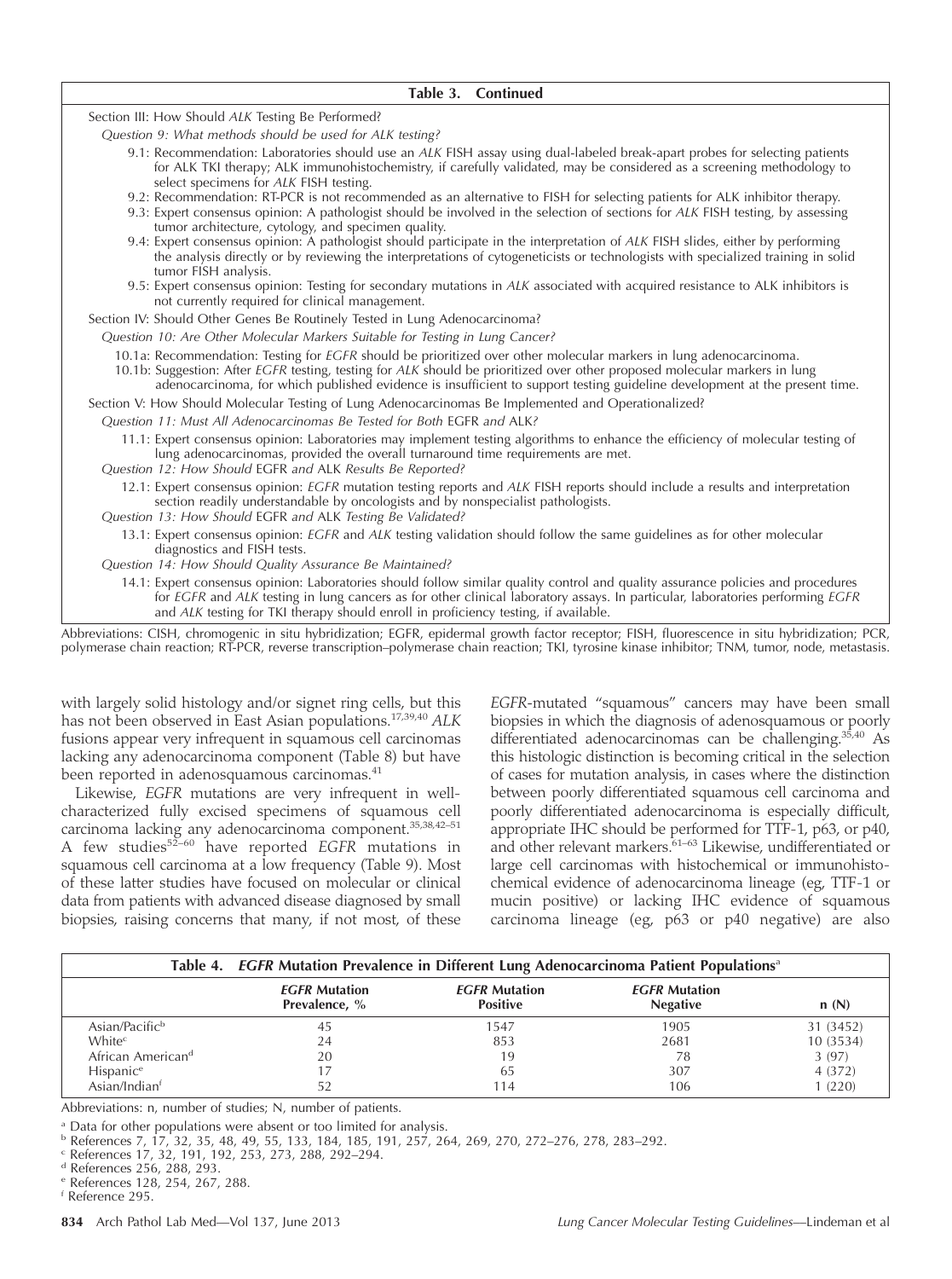| Table 5. Chincopathologic Characteristics in Relation to EGTA (Mutation Status<br>in Studies Containing Primarily Asian Patients <sup>a</sup> |                                       |                               |                               |           |  |  |
|-----------------------------------------------------------------------------------------------------------------------------------------------|---------------------------------------|-------------------------------|-------------------------------|-----------|--|--|
|                                                                                                                                               | <b>EGFR Mutation</b><br>Prevalence, % | <b>EGFR Mutation Positive</b> | <b>EGFR Mutation Negative</b> | n(N)      |  |  |
| Age with cutoff, y                                                                                                                            |                                       |                               |                               |           |  |  |
| $\leq 65^{\rm b}$                                                                                                                             | 46                                    | 370                           | 433                           | 6(803)    |  |  |
| $\geq$ 65 $\rm{c}$                                                                                                                            | 38                                    | 432                           | 709                           | 5(1141)   |  |  |
| Sex                                                                                                                                           |                                       |                               |                               |           |  |  |
| Female <sup>d</sup>                                                                                                                           | 58                                    | 1027                          | 733                           | 27 (1760) |  |  |
| Male <sup>e</sup>                                                                                                                             | 32                                    | 456                           | 962                           | 26 (1418) |  |  |
| Smoking                                                                                                                                       |                                       |                               |                               |           |  |  |
| Never                                                                                                                                         | 58                                    | 843                           | 599                           | 22 (1442) |  |  |
| Ever <sup>f</sup>                                                                                                                             | 26                                    | 265                           | 767                           | 22 (1032) |  |  |
| History of smoking, pack-years                                                                                                                |                                       |                               |                               |           |  |  |
| $0 - 108$                                                                                                                                     | 67                                    | 10                            | 5                             | 1(15)     |  |  |
| $11 - 40$ <sup>g</sup>                                                                                                                        | 45                                    | 5                             | 6                             | 1(11)     |  |  |
| $>40$ <sup>g</sup>                                                                                                                            | 23                                    | $\sqrt{5}$                    | 17                            | 1(22)     |  |  |
| >20 <sup>h</sup>                                                                                                                              | 25                                    | 13                            | 40                            | 1(53)     |  |  |
| Histology                                                                                                                                     |                                       |                               |                               |           |  |  |
| Adenocarcinomai                                                                                                                               | 50                                    | 1278                          | 1256                          | 25 (2534) |  |  |
| Squamousi                                                                                                                                     | 5                                     | 8                             | 160                           | 8 (168)   |  |  |
| Adenosquamous <sup>k</sup>                                                                                                                    | 67                                    | 4                             | $\overline{2}$                | 2(6)      |  |  |
| Large cell <sup>1</sup>                                                                                                                       | $\overline{7}$                        | $\mathbf{1}$                  | 14                            | 4(15)     |  |  |
| Differentiation                                                                                                                               |                                       |                               |                               |           |  |  |
| Two grades                                                                                                                                    |                                       |                               |                               |           |  |  |
| Well <sup>m</sup>                                                                                                                             | 37                                    | 62                            | 107                           | 3(169)    |  |  |
| Moderate to poor <sup>m</sup>                                                                                                                 | 14                                    | 27                            | 162                           | 3 (189)   |  |  |
| Three grades                                                                                                                                  |                                       |                               |                               |           |  |  |
| Well <sup>n</sup>                                                                                                                             | 65                                    | 28                            | 15                            | 2(43)     |  |  |
| Moderate <sup>n</sup>                                                                                                                         | 48                                    | 59                            | 63                            | 2(122)    |  |  |
| Poor <sup>n</sup>                                                                                                                             | 34                                    | 17                            | 33                            | 2(50)     |  |  |

# Table 5. Clinicopathologic Characteristics in Relation to EGFR Mutation Status

Abbreviations: n, number of studies; N, number of patients.

<sup>a</sup> Most studies contained primarily patients with adenocarcinoma.

<sup>b</sup> References 7, 55, 184, 272, 276, 290.

<sup>c</sup> References 55, 184, 272, 276, 290.

<sup>d</sup> References 7, 32, 35, 48, 49, 55, 133, 184, 185, 257, 264, 269, 270, 272, 274–276, 278, 283–287, 289–291, 296.

<sup>e</sup> References 32, 35, 48, 49, 55, 133, 184, 185, 257, 264, 269, 270, 272, 274–276, 278, 283–287, 289–291, 296.

<sup>f</sup> References 32, 35, 55, 133, 184, 185, 257, 264, 269, 270, 274–276, 278, 283–285, 287, 289–291, 296.

<sup>8</sup> Reference 290.

<sup>h</sup> Reference 272.

<sup>i</sup> References 32, 35, 48, 49, 55, 133, 184, 185, 257, 264, 269, 270, 272, 274–276, 278, 283–286, 289–291, 296.

<sup>j</sup> References 55, 257, 264, 272, 274, 275, 289, 296.

<sup>k</sup> References 272, 289.

<sup>l</sup> References 48, 272, 275, 289.

m References 119, 184, 202.<br>n References 49, 184.

appropriate for EGFR and ALK testing. The use of IHC and other specialized histochemical techniques to establish lineage in lung adenocarcinoma is an evolving field (and the selection of stains/antibodies and their associated interpretive criteria) and is outside the scope of this guideline. The interested reader is referred to published IASLC guidelines for an introduction to this topic.<sup>63</sup>

EGFR mutations have not been detected in small cell lung cancer (SCLC), except in rare cases of combined SCLC with an adenocarcinoma component; in some of these cases a response to EGFR TKI was reported. $64-69$  In addition, adenocarcinomas with EGFR mutations that were initially treated successfully with an EGFR TKI may show transformation to small cell histology at relapse, as a mechanism of resistance in these patients, the recurrence of the lung cancer as a small cell carcinoma retains the EGFR mutation from the antecedent adenocarcinoma. $69-71$ 

Among other subtypes of lung cancer, rare EGFR mutations have been reported in pulmonary salivary gland–type tumors, large cell carcinomas, sarcomatoid carcinomas, and large cell neuroendocrine carcinoma.34,72–77 This guideline does not make specific recommendations for

these less common tumors, although testing of large cell carcinomas showing IHC evidence of adenocarcinoma differentiation should be considered.<sup>77</sup> EGFR mutations have not been found in carcinoids.<sup>78</sup>

1.3: Recommendation.—In the setting of more limited lung cancer specimens (biopsies, cytology) where an adenocarcinoma component cannot be completely excluded, EGFR and ALK testing may be performed in cases showing squamous or small cell histology but clinical criteria (eg, young age, lack of smoking history) may be useful in selecting a subset of these samples for testing.

Evidence Grade: EGFR and ALK: A.—Lung cancers with mixed histology (eg, adenosquamous, mixed adeno/small cell) can have mutations in EGFR or rearrangements in ALK and, if so, respond to treatment.<sup>79</sup> Therefore, in tissues with incomplete sampling in which the possibility of an adenocarcinoma component cannot be excluded, testing may be indicated. In this context, clinical criteria, such as young age, lack of smoking history, or a documented preceding adenocarcinoma, may be used to select patients for testing.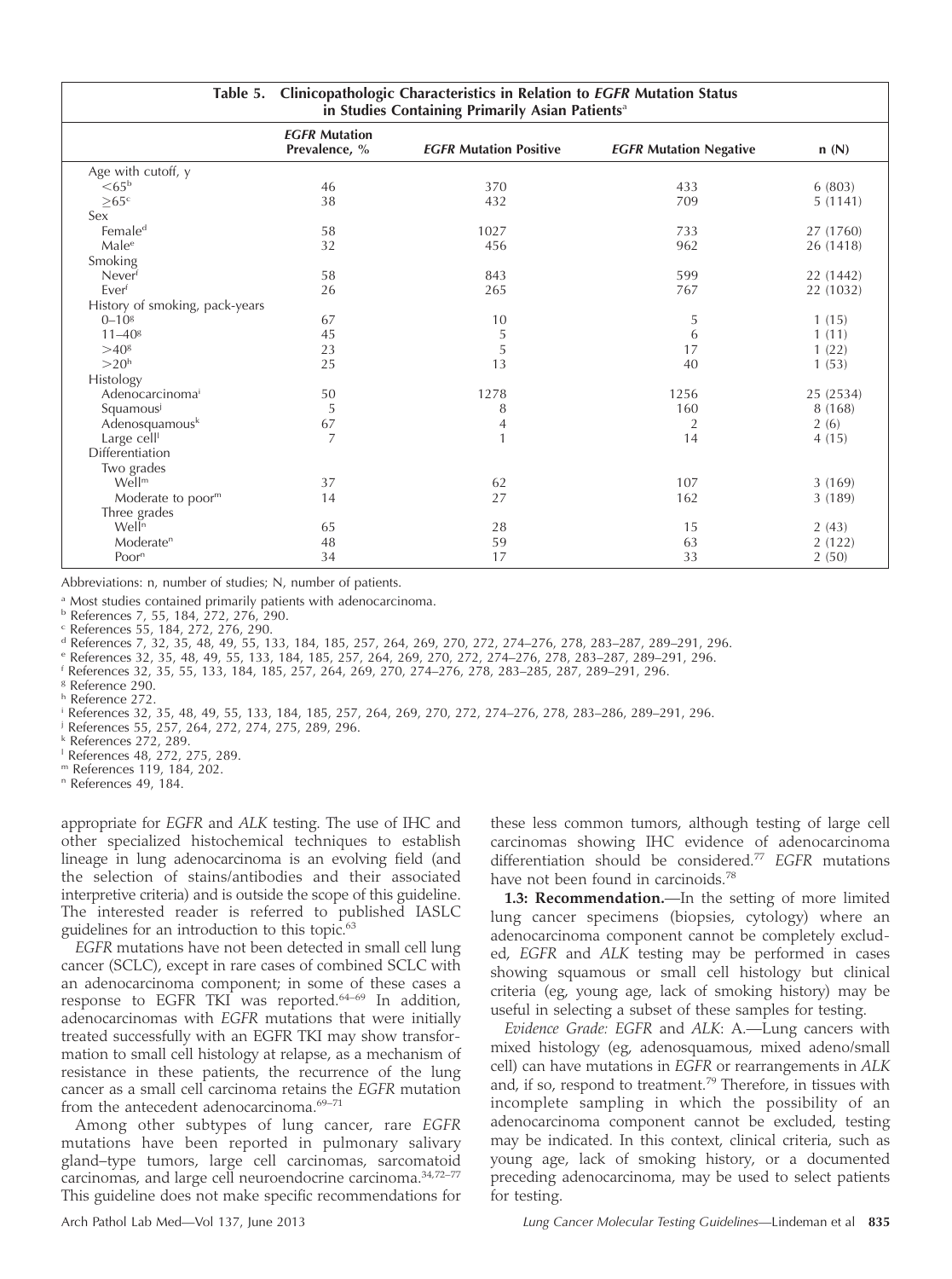| Table 6. Clinicopathologic Characteristics in Relation to <i>EGFR</i> Mutation Status<br>in Studies Containing Primarily Non-Asian Patients <sup>a</sup> |                                       |                               |                               |           |  |  |
|----------------------------------------------------------------------------------------------------------------------------------------------------------|---------------------------------------|-------------------------------|-------------------------------|-----------|--|--|
|                                                                                                                                                          | <b>EGFR Mutation</b><br>Prevalence, % | <b>EGFR Mutation Positive</b> | <b>EGFR Mutation Negative</b> | n(N)      |  |  |
| Sex                                                                                                                                                      |                                       |                               |                               |           |  |  |
| Female <sup>b</sup>                                                                                                                                      | 28                                    | 859                           | 2239                          | 19 (3098) |  |  |
| Male <sup>b</sup>                                                                                                                                        | 18                                    | 397                           | 1768                          | 19 (2165) |  |  |
| Smoking                                                                                                                                                  |                                       |                               |                               |           |  |  |
| Never <sup>c</sup>                                                                                                                                       | 45                                    | 666                           | 805                           | 18 (1471) |  |  |
| Ever <sup>c</sup>                                                                                                                                        | 15                                    | 569                           | 3154                          | 18 (3723) |  |  |
| History of smoking, pack-years                                                                                                                           |                                       |                               |                               |           |  |  |
| $0 - 10^d$                                                                                                                                               | 39                                    | 18                            | 28                            | 1(46)     |  |  |
| $11 - 50$ <sup>d</sup>                                                                                                                                   | 8                                     |                               | 86                            | 1(93)     |  |  |
| > 50 <sup>d</sup>                                                                                                                                        | 5                                     | 3                             | 56                            | 1(59)     |  |  |
| Histology                                                                                                                                                |                                       |                               |                               |           |  |  |
| Adenocarcinoma <sup>e</sup>                                                                                                                              | 24                                    | 1266                          | 3918                          | 19 (5184) |  |  |
| Squamousf                                                                                                                                                | 5                                     | 6                             | 104                           | 9(110)    |  |  |
| Adenosquamous <sup>8</sup>                                                                                                                               | 13                                    |                               |                               | 2(8)      |  |  |
| Large cellh                                                                                                                                              | 5                                     | $\overline{2}$                | 37                            | 6(39)     |  |  |

Abbreviations: n, number of studies; N, number of patients.

<sup>a</sup> Most studies contained primarily patients with adenocarcinoma.

<sup>b</sup> References 17, 32, 87, 115, 128, 191–193, 253, 254, 256, 267, 273, 288, 292–295, 297.

<sup>c</sup> References 17, 32, 87, 128, 191–193, 253, 254, 256, 267, 273, 288, 292–295, 297.

<sup>d</sup> Reference 288.

<sup>e</sup> References 17, 32, 87, 115, 128, 191–193, 253, 254, 256, 267, 273, 288, 292–294, 297, 298.

<sup>f</sup> References 17, 191, 193, 254, 256, 267, 273, 288, 298.

<sup>8</sup> References 17, 288.

<sup>h</sup> References 17, 193, 254, 267, 273, 298.

| Table 7. Clinicopathologic Characteristics in Relation to ALK Rearrangement Status <sup>a</sup> |                                           |                                             |                                             |         |  |  |  |
|-------------------------------------------------------------------------------------------------|-------------------------------------------|---------------------------------------------|---------------------------------------------|---------|--|--|--|
|                                                                                                 | <b>ALK Rearrangement</b><br>Prevalence, % | <b>ALK Rearrangement</b><br><b>Positive</b> | <b>ALK Rearrangement</b><br><b>Negative</b> | n(N)    |  |  |  |
| Age with cutoff, y                                                                              |                                           |                                             |                                             |         |  |  |  |
| $\leq$ 65 <sup>20</sup>                                                                         | 6                                         | 13                                          | 210                                         | 1(223)  |  |  |  |
| $>65^{20}$                                                                                      | 3                                         | 6                                           | 224                                         | 1(230)  |  |  |  |
| Sex                                                                                             |                                           |                                             |                                             |         |  |  |  |
| Females <sup>11,12,15,20</sup>                                                                  | 5                                         | 28                                          | 579                                         | 4(607)  |  |  |  |
| Males <sup>11,12,15,20</sup>                                                                    | 4                                         | 30                                          | 738                                         | 4(768)  |  |  |  |
| Smoking                                                                                         |                                           |                                             |                                             |         |  |  |  |
| Never <sup>11,15,20</sup>                                                                       | 8                                         | 30                                          | 331                                         | 3(361)  |  |  |  |
| Fver <sup>11,15,20</sup>                                                                        | 3                                         | 20                                          | 652                                         | 3(672)  |  |  |  |
| Ethnicity                                                                                       |                                           |                                             |                                             |         |  |  |  |
| Asian/Pacific <sup>11,12,14</sup>                                                               | 5                                         | 35                                          | 654                                         | 3(689)  |  |  |  |
| White $(Caucasian)^{12,15}$                                                                     | $\overline{4}$                            | 22                                          | 474                                         | 2(496)  |  |  |  |
| Histology                                                                                       |                                           |                                             |                                             |         |  |  |  |
| Adenocarcinoma9,11,12,15,16,19,20                                                               | 5                                         | 67                                          | 1319                                        | 7(1386) |  |  |  |
| Squamous <sup>9,11,12,16,19,20</sup>                                                            | 0.2                                       |                                             | 522                                         | 6(523)  |  |  |  |
| Adenosquamous <sup>11,12,19</sup>                                                               | $\overline{0}$                            | $\Omega$                                    | 19                                          | 3(19)   |  |  |  |
| <b>Differentiation</b>                                                                          |                                           |                                             |                                             |         |  |  |  |
| Well <sup>11</sup>                                                                              |                                           |                                             | 97                                          | 1(98)   |  |  |  |
| Not well <sup>11</sup>                                                                          | 6                                         | 10                                          | 145                                         | 1(155)  |  |  |  |

Abbreviations: n, number of studies; N, number of patients.

<sup>a</sup> Most studies contained primarily patients with adenocarcinoma.

1.4: Recommendation.-To determine EGFR and ALK status for initial treatment selection, primary tumors or metastatic lesions are equally suitable for testing.

Evidence Grade: EGFR and ALK: B.—Discordances in EGFR mutation status between primary tumors and corresponding metastases appear rare<sup>80</sup> (Table 10). The clinical significance of these relatively uncommon discrepancies remains uncertain but it should be noted that some discrepancies may reflect the higher risk of false negatives when analyzing lung cancer metastatic to lymph nodes due to the admixture of lymphoid cells. Accordingly, the choice of which sample to test should be based primarily on the specimen qualities

| Table 8. Studies Specifically Reporting Outcome of ALK<br>Rearrangement Studies in Squamous Cell Carcinomas     |                |                                            |  |  |
|-----------------------------------------------------------------------------------------------------------------|----------------|--------------------------------------------|--|--|
| Source, y                                                                                                       | n              | <b>ALK</b><br>Rearrangement<br>Positive, % |  |  |
| Takeuchi et al, <sup>299</sup> 2008<br>Takahashi et al, <sup>39</sup> 2010<br>Inamura et al, <sup>10</sup> 2008 | 71<br>75<br>48 |                                            |  |  |

Abbreviation: n, number of squamous cell carcinoma samples tested.

836 Arch Pathol Lab Med-Vol 137, June 2013 Lung Cancer Molecular Testing Guidelines-Lindeman et al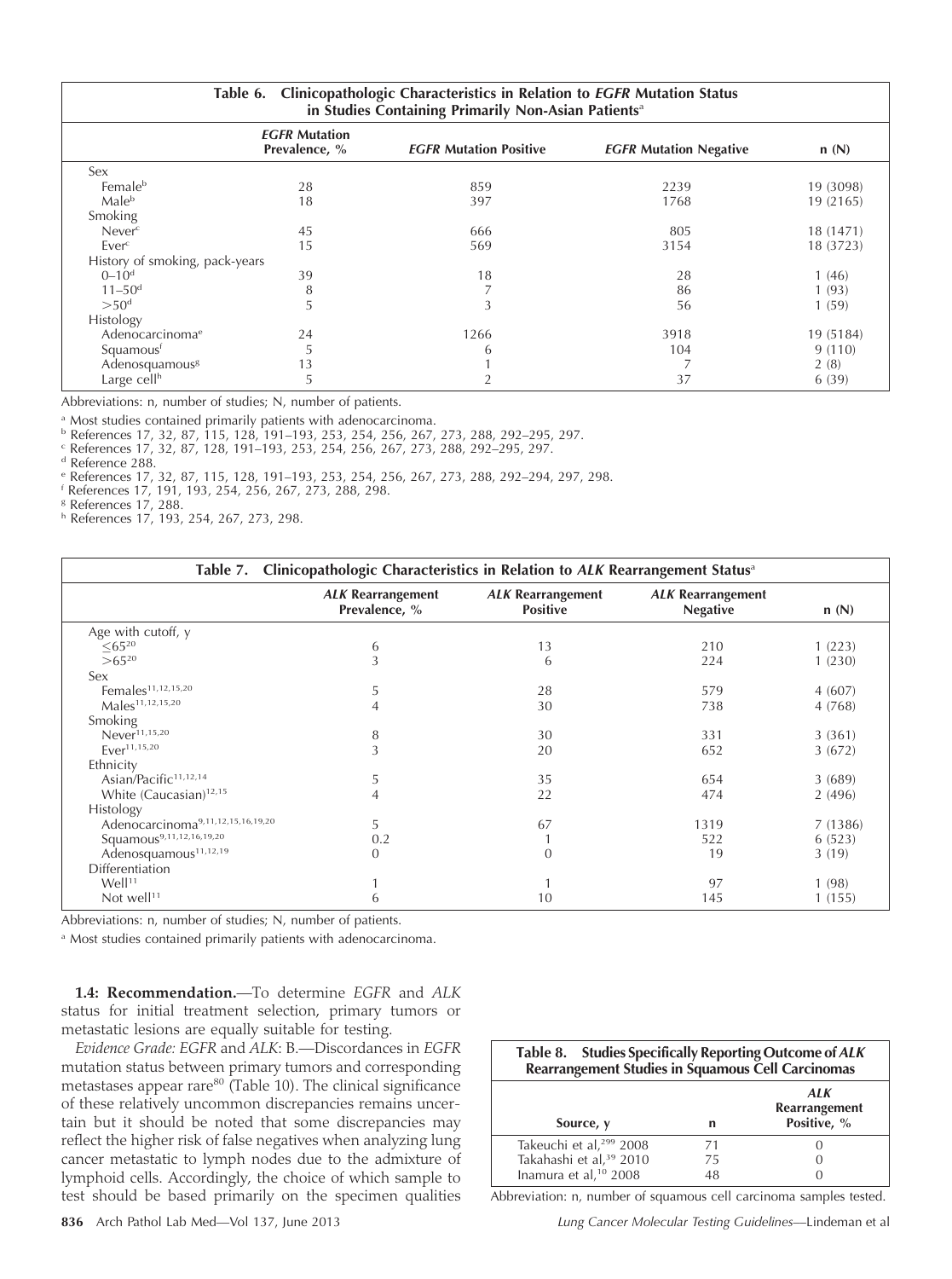#### Table 9. Major Studies Specifically Reporting EGFR Mutation Analysis in Surgically Resected Squamous Cell Carcinomas as Compared to Adenocarcinomas

| Source, y                           | <b>Predominant Ethnic Origin</b><br>of Study Population | <b>EGFR Mutations in Resected</b><br>Adenocarcinomas, No. (%) | <b>EGFR Mutations in Resected</b><br>Squamous Cell Carcinomas,<br>No. (%) |
|-------------------------------------|---------------------------------------------------------|---------------------------------------------------------------|---------------------------------------------------------------------------|
| Marchetti et al, <sup>45</sup> 2005 | European                                                | 39/375 (10.4)                                                 | 0/454                                                                     |
| Sugio et al, $43$ 2006              | Asian                                                   | 136/322 (42.2)                                                | 0/102                                                                     |
| Tsao et al, <sup>44</sup> 2006      | North American                                          | 14/96 (14.6)                                                  | 0/63                                                                      |
| Tsao et al, <sup>60</sup> 2011      | North American                                          | 32/231 (13.9)                                                 | 8/162(4.9)                                                                |
| Bae et al, <sup>284</sup> 2007      | Asian                                                   | 20/55(36.4)                                                   | 0/60                                                                      |
| Lee et al, $300$ 2010               | Asian                                                   | 36/117 (30.8)                                                 | 0/56                                                                      |
| Miyamae et al, <sup>301</sup> 2011  | Asian                                                   | $\cdot$ $\cdot$ $\cdot$                                       | $3/87$ <sup>a</sup> $(3.4)$                                               |
| Rekhtman et al, <sup>36</sup> 2012  | North American                                          | $\cdot$ $\cdot$ $\cdot$                                       | 0/95                                                                      |
| TCGA, 302, b 2012                   | North American                                          | $\cdots$                                                      | $2/178$ <sup>c</sup> $(1.1)$                                              |

<sup>a</sup> These numbers do not include 2 *EGFR*-mutated cases reclassified as adenocarcinoma and adenosquamous carcinoma on the basis of immunohistochemistry (IHC) for thyroid transcription factor 1 (TTF-1)/p63; the remaining 3 EGFR-mutated cases were reported as IHC-confirmed squamous cell carcinoma.

**b** The Cancer Genome Atlas Research Network.

<sup>c</sup> Both EGFR mutations were L861R.

themselves (tumor content and preservation), rather than whether they are primary or metastatic lesions. All things being equal, the most recent available tissue is preferred, but no evidence supports subjecting a patient to a procedure to procure tissue specifically to obtain testing of a metastasis before initiation of TKI therapy when an earlier primary lesion is available and suitable for analysis, unless there is a strong clinical suspicion of its origin from a separate primary tumor.

This is in contrast to patients with metastasis or relapse after initially successful response to TKI treatment (ie, acquired resistance), in which case repeated biopsies are performed to confirm a clonal relationship to the treated primary tumor, permit analysis of the mechanism of resistance and, potentially, direct the patient to targeted, protocol-based experimental therapies that may differ according to the mechanism of acquired resistance.

1.5: Expert Consensus Opinion.-For patients with multiple, apparently separate, primary lung adenocarcinomas, each tumor may be tested but testing of multiple different areas within a single tumor is not necessary.

Separate primary tumors that harbor different mutations are not uncommon.<sup>81</sup> If an EGFR mutation is discovered in any tumor, the patient may benefit from an EGFR TKI. Therefore, if a patient presents with apparently separate primary tumors (based on location and nonoverlapping histologic features), each primary tumor may be tested. However, the decision whether or not to test each of a patient's multiple tumors depends on each patient's clinical context and requires communication between the laboratory and the clinical care team.

Adequate evidence has not been published to support mutation analysis of different regions of a tumor, neither with respect to mutation sensitivity in otherwise sufficiently cellular regions, nor with respect to clinical outcomes. Although some data suggest that variation in EGFR copy number within a tumor may impact mutation detection rate in samples from different zones of the tumor, performing FISH to select an area for mutation testing is impractical, and any area with sufficient tumor content to enable detection of a mutation may be selected for analysis.<sup>80,82-84</sup> Recent detailed genomic studies in other cancers have provided further support for the concept that key driver mutations are well preserved but secondary mutations are not.<sup>85</sup> As key driver mutations, EGFR mutations and ALK fusions appear to follow this pattern and this is further supported by the extreme rarity of the EGFR wild-type recurrent tumors in patients with EGFR-mutated lung adenocarcinomas treated with EGFR TKIs.70

#### Question 2: When Should a Patient Specimen Be Tested for EGFR Mutation or ALK Rearrangement?

**2.1a: Recommendation.**—*EGFR* mutation testing should be ordered at the time of diagnosis for patients presenting with advanced-stage disease (stage IV according to the 7th edition tumor node metastasis [TNM] staging system) who are suitable for therapy, or at time of recurrence or progression in patients who originally presented with lower-stage disease but were not previously tested.

**2.1b: Suggestion.—**ALK rearrangement testing should be ordered at the time of diagnosis for patients presenting with advanced-stage disease (stage IV according to the 7th edition TNM staging system) who are suitable for therapy, or at time of recurrence or progression in patients who originally presented with lower-stage disease but were not previously tested.

Evidence Grade: EGFR: A; ALK: C.—Patients with advanced-stage disease have short life expectancies, on the order of 4 to 5 months in the absence of treatment. Although patients may derive some benefit from first-line chemotherapy with use of targeted TKIs as second-line agents, patients with EGFR mutations/ALK rearrangements show superior outcomes when the targeted TKI therapies are administered as first-line agents. $34,86$  For these patients, timely diagnosis is critical and molecular testing should be initiated as soon as a diagnosis of adenocarcinoma is established.

Reflex testing, a testing policy that does not require a separate clinician order for each case, is appropriate if agreed upon by the lung cancer care team and may help to

| Table 10. Summary of Studies of the Concordance of<br><b>EGFR Mutations in Primary Versus Metastatic Tumors</b> |
|-----------------------------------------------------------------------------------------------------------------|
|                                                                                                                 |
| in the Same Patient <sup>a</sup>                                                                                |

|                           | <b>Primary Tumor</b> |       |  |  |  |
|---------------------------|----------------------|-------|--|--|--|
| <b>Metastatic Lesions</b> | $EGFR+$              | EGFR- |  |  |  |
| $EGFR+$                   | 108                  |       |  |  |  |
| $FCFR-$                   |                      | 183   |  |  |  |

<sup>a</sup> Data derived from Park et al<sup>57</sup>; Yatabe et al<sup>80</sup>; and Sun et al.<sup>303</sup>

Arch Pathol Lab Med—Vol 137, June 2013 **Lung Cancer Molecular Testing Guidelines—Lindeman et al 837**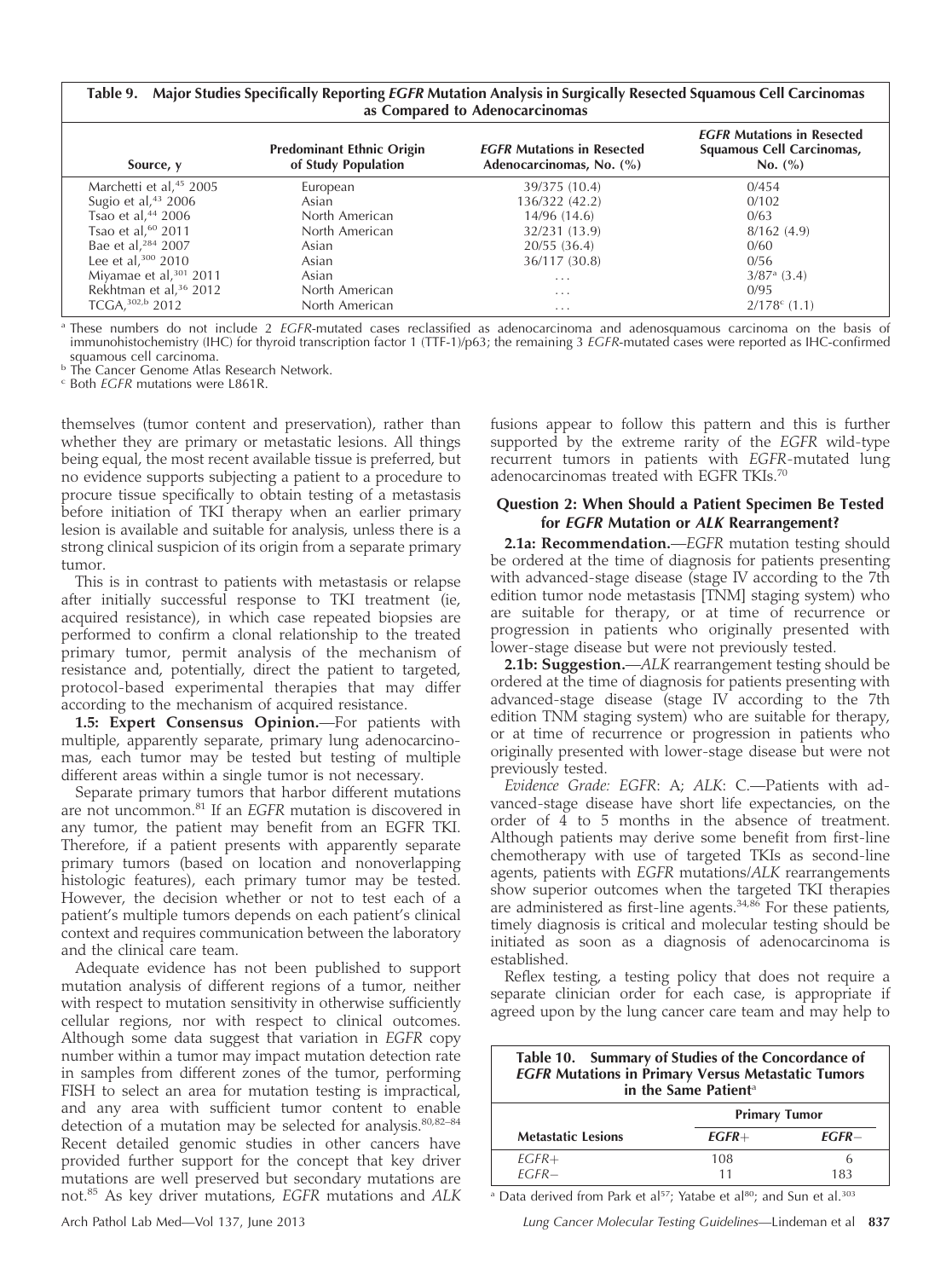ensure expedited and consistent routing of specimens for molecular testing. However, some patients may not be candidates for targeted TKI therapy for clinical reasons, and good communication between the clinical care team and the testing laboratory is needed to ensure testing is performed for patients whose management will be impacted by the test result. Specifically, testing is not necessary for patients with stage IV disease who are being considered for palliative or hospice care only. Similarly, in settings in which reflex testing is the practice, a mechanism should be provided for the clinical care team to communicate to the pathologist examining a small biopsy or cytology sample when a more suitable diagnostic specimen (eg, a resection) is expected to be obtained, and the molecular testing should be deferred to the subsequent, more generous sample.

2.2a: Expert Consensus Opinion.—EGFR testing of tumors at diagnosis from patients presenting with stage I, II, or III disease is encouraged but the decision to do so should be made locally by each laboratory, in collaboration with its oncology team.

2.2b: Expert Consensus Opinion. - ALK testing of tumors at diagnosis from patients presenting with stage I, II, or III disease is encouraged, but the decision to do so should be made locally by each laboratory, in collaboration with its oncology team.

Patients with localized disease have a potential for surgical cure and may never need targeted therapies. Testing the initial surgical specimen at the time of resection affords the benefits of having recent tissue to test as well as, in many instances, larger resection specimens with ample material. By contrast, excluding patients with early-stage disease from testing and waiting until progression may necessitate testing of a smaller biopsy sample of borderline quality or quantity and/or subjecting patients to invasive procedures in order to obtain adequate samples, or trying to retrieve the earlier resection specimen from long-term storage or from another institution, which can be challenging and time-consuming. Furthermore, EGFR testing may have use as a favorable prognostic factor, beyond its use as a predictor of response to targeted inhibitors.<sup>86,87</sup>

These benefits of testing all early-stage disease patients must be balanced against the cost of performing testing that may not be used to select therapy for the patients who never relapse. The portability of the initial testing results should also be considered, in the case of a patient with a delayed relapse who may present for targeted therapy years later at another institution.

Currently, the question of whether or not to test a diagnostic specimen in early-stage disease is a local decision that must be made in conjunction with each institution's oncology care team, as insufficient published evidence supports a universal recommendation. However, evidence to support this treatment practice may be forthcoming. Traditionally, most novel therapeutic agents are studied initially in patients with advanced disease that is refractory to standard therapy. If activity is noted in this setting, the agents are typically next studied in the first-line setting for advanced-stage disease. If activity is noted in this setting, then the agent may be studied in earlier-stage disease. This is where EGFR inhibitors are today—given the success in first-line treatment of patients with advanced-stage disease and EGFR mutations, a next wave of clinical trials will test whether these agents may be beneficial as adjuvant therapy in early-stage disease, a notion already supported by retrospective analyses.<sup>88</sup> ALK therapy is one step removed,

as trials testing its value as first-line therapy in advanced disease are ongoing.

2.3: Recommendation.-Tissue should be prioritized for EGFR and ALK testing.

Evidence Grade: EGFR: A; ALK: B.—EGFR and ALK testing are the most important uses of the diagnostic sample after a diagnosis of adenocarcinoma is established. If specimens are insufficient for molecular testing, patients may need to undergo another invasive diagnostic procedure before they can be treated. Therefore, it is critical to retain sufficient material for molecular analysis and to be judicious in the use of sections for IHC studies, histochemical stains, or deeper levels that may not be essential to establish a histopathologic diagnosis. This is particularly critical for specimens that have a limited amount of cancer cells. This concept has also now been incorporated into the new IASLC classification.<sup>63</sup> In instances where there is not enough tissue for EGFR and ALK testing, pathologists should alert the oncologist and include a note in the surgical pathology report to this effect. Because substantial tissue can be lost when blocks are refaced in histology laboratories while cutting unstained slides after initial sectioning, consideration should be given to cutting multiple additional unstained sections ''up front'' when the sample is first processed in histology. These unstained sections could then be used for deeper levels or additional histochemical/immunohistochemical stains as needed to establish the diagnosis, and for ensuing molecular testing, without having to reface and recut the blocks. The benefit of such a sample-sparing protocol must be balanced against the cost of cutting additional sections, some of which might not be used.

## Question 3: How Rapidly Should Test Results Be Available?

3.1: Expert Consensus Opinion.-EGFR and ALK results should be available within 2 weeks (10 working days) of receiving the specimen in the testing laboratory.

Clinical response to EGFR TKI in EGFR-mutated tumors is typically seen rapidly, and the drugs themselves have relatively modest side effects when compared to platinumbased chemotherapy.89 For these reasons, some oncologists are willing to initiate EGFR TKI therapy before the EGFR test result is available. However, randomized controlled trials have demonstrated that EGFR wild-type tumors respond better to conventional chemotherapy than to EGFR TKIs.7,26,90,91 Thus, in most clinical circumstances, EGFR TKI therapy should not be administered as first-line therapy without evidence of a sensitizing EGFR mutation. Therefore, the turnaround time (TAT) for EGFR testing has become increasingly important, especially for patients with advanced-stage disease.

To that end, and in the absence of published data establishing an evidence-based recommendation, it is our expert consensus opinion that a TAT goal of 1 week (5 working days) should be established for EGFR and ALK testing, up to a maximum TAT of 2 weeks (10 working days). This TAT refers to the period from the receipt of suitable material by the molecular pathology laboratory where the testing is performed to the reporting of the final results to the clinical care team, and is not related to the period of time between when a patient undergoes a diagnostic procedure and when a specimen is submitted to the laboratory for testing. We consider achieving this TAT goal to be most critical for patients with advanced-stage disease, although we believe it is a reasonable goal for all testing.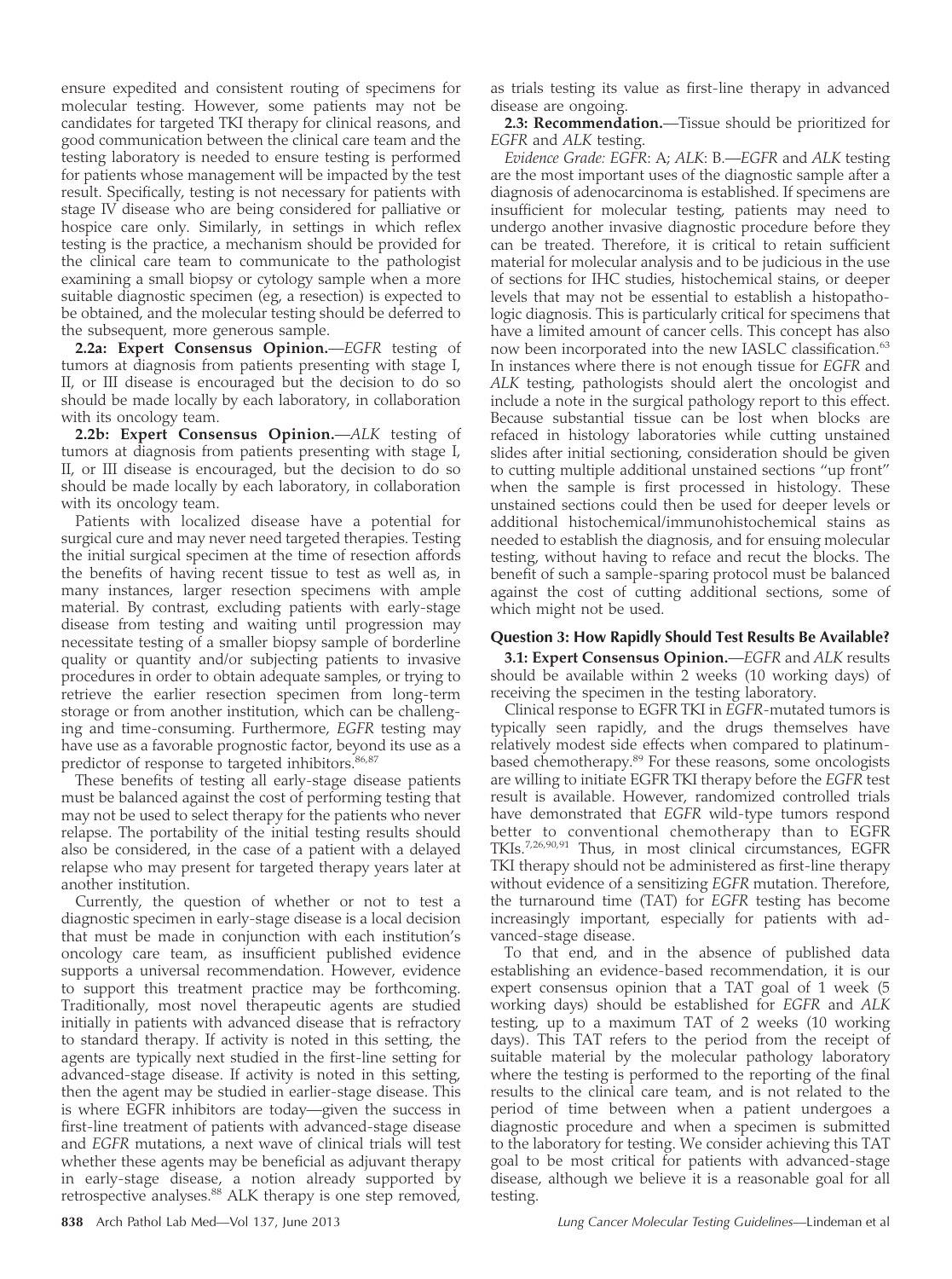3.2: Expert Consensus Opinion.—Laboratories with average TATs beyond 2 weeks need to make available a more rapid test—either in-house or through a reference laboratory—in instances of clinical urgency.

Patients with stage IV lung cancer have median untreated life expectancy of approximately 16 weeks; 20% of this time should not be spent waiting for test results. If laboratories cannot provide results for the sickest of patients within 2 weeks, then they need to make available a method or another laboratory that can. This is particularly germane for large-scale multiplexed assays that afford the capability of testing many genes at once but may take several weeks to complete and analyze. While this technology has great scientific promise and platform consolidation is logistically appealing, the ability to generate large amounts of data of unproven significance should not take precedence over the timely generation of clinically useful data. This recommendation is based upon expert consensus, given the lack of published experimental data addressing this topic.

3.3: Expert Consensus Opinion.—Laboratory departments should establish processes to ensure that specimens that have a final histopathologic diagnosis are sent to outside molecular pathology laboratories within 3 working days of receiving requests and to intramural molecular pathology laboratories within 24 hours.

Another critical component of the overall testing time is the delivery of tissues necessary to perform these tests, both between institutions and within pathology departments. It is our expert consensus opinion that pathology departments should have established processes in place to retrieve and send out materials (blocks or unstained sections) within 3 working days of receiving such requests, once a final histopathologic diagnosis has been established. In local cases, where tumor material must be transferred from surgical pathology or cytology to the molecular diagnostic laboratory, intradepartmental delivery of materials should occur within 1 working day for finalized current or recent (eg, not in long-term storage) cases. As stated above, reflex testing and/or preparation of unstained recut sections at the time the sample is first processed in the histology laboratory may help to ensure expedited and consistent intradepartmental routing of specimens for molecular testing.

Molecular pathology laboratories with high demand for these tests in otherwise busy pathology departments may benefit from having a specialized histologic service dedicated to expeditious processing of samples for molecular testing within the pathology department or having a dedicated histology technician and equipment within the molecular pathology laboratory.

## SECTION II: HOW SHOULD EGFR TESTING BE PERFORMED?

## Question 4: How Should Specimens Be Processed for EGFR Mutation Testing?

4.1: Expert Consensus Opinion.—Pathologists should use formalin-fixed, paraffin-embedded (FFPE) specimens or fresh, frozen, or alcohol-fixed specimens for polymerase chain reaction (PCR)–based EGFR mutation tests. Other tissue treatments (eg, acidic or heavy metal fixatives, or decalcifying solutions) should be avoided in specimens destined for EGFR testing.

The effects of fixation and preanalytic specimen processing are no different for EGFR mutation analysis than for other molecular diagnostics applications that rely upon PCR

amplification, and EGFR testing can be performed on fresh, frozen, FFPE, or alcohol-fixed specimens. Accordingly, molecular tests should be validated for each of the specimen types likely to be encountered (ie, FFPE, fresh, frozen, alcohol fixed), and testing should be performed and reported only on validated specimen types. Other specimen types should be rejected as inadequate or tested at the discretion of the laboratory director, with clear communication that the test was performed on a nonvalidated specimen type.

Fresh or frozen specimens are optimal for analysis of long (ie,  $>1000$  bp) DNA segments.<sup>92–94</sup> However, this is not typically necessary for EGFR testing. One drawback to testing fresh or frozen tissues is the need for correlative histologic examination, which may require cutting and staining frozen sections flanking the portion of the specimen submitted for testing. In contrast, the use of FFPE material for DNA extraction allows a more convenient and accurate assessment of tumor content.

Different tissue fixatives, processing protocols, and storage conditions, with associated variations in chemical and physical conditions, including time to fixation, mechanism of fixation, processing temperature, pressure, and pH, storage time and conditions, all can affect the quality and quantity of DNA, RNA, and proteins in the specimens, and their analyses. Selection of a proper section for analysis, and correct interpretation of negative results, requires that the molecular pathology laboratory have access to this information.

Ten percent neutral-buffered formalin is the fixative that is most widely used, and most molecular assays have been optimized and validated on such tissues. Formalin fixation leads to chemical cross-links to proteins, RNA, and other DNA molecules, with concomitant fragmentation of DNA, which inhibits molecular analysis in a length-dependent fashion. In general, molecular analyses of formalin-fixed DNA that require DNA segments shorter than 300 bp are usually successful, while those requiring a length between 300 and 1000 bp succeed inconsistently, and those requiring a length of greater than 1000 bp are often unsuccessful. $^{92}$ Formalin fixation also causes random nucleotide base changes, which can lead to false-positive results, typically in samples with low DNA concentration or with ultrasensitive assays.<sup>95-97</sup>

Alcohol (70% ethanol) has been shown to be comparable to, if not better than, 10% neutral-buffered formalin for molecular assays requiring nucleic acid extraction, but alcohol is not a favored fixative in routine histology laboratories for a variety of reasons, including tradition, safety, cost, and compatibility with some other FDAapproved procedures (eg, ERBB2 [HER2/neu] FISH, estrogen receptor IHC).<sup>93,98</sup> Most cytology fixatives are alcohol based and, therefore, cytology specimens are typically suitable for DNA-based molecular assays.99–101

Most molecular analyses are inhibited by heavy metal fixatives (eg, Zenker, B5, B plus, acid zinc formalin) owing to competition between the metals in the fixative and the magnesium needed as a cofactor for most DNA polymerases and other enzymes involved in molecular methods.93,102,103 Specimens processed with heavy metal fixatives should not be used for EGFR testing.

Acidic solutions (eg, Bouin solution, bone-decalcifying solutions) fragment DNA extensively.104,105 Tissues treated with acidic solutions should not be used for EGFR testing. This is particularly problematic for analysis of bone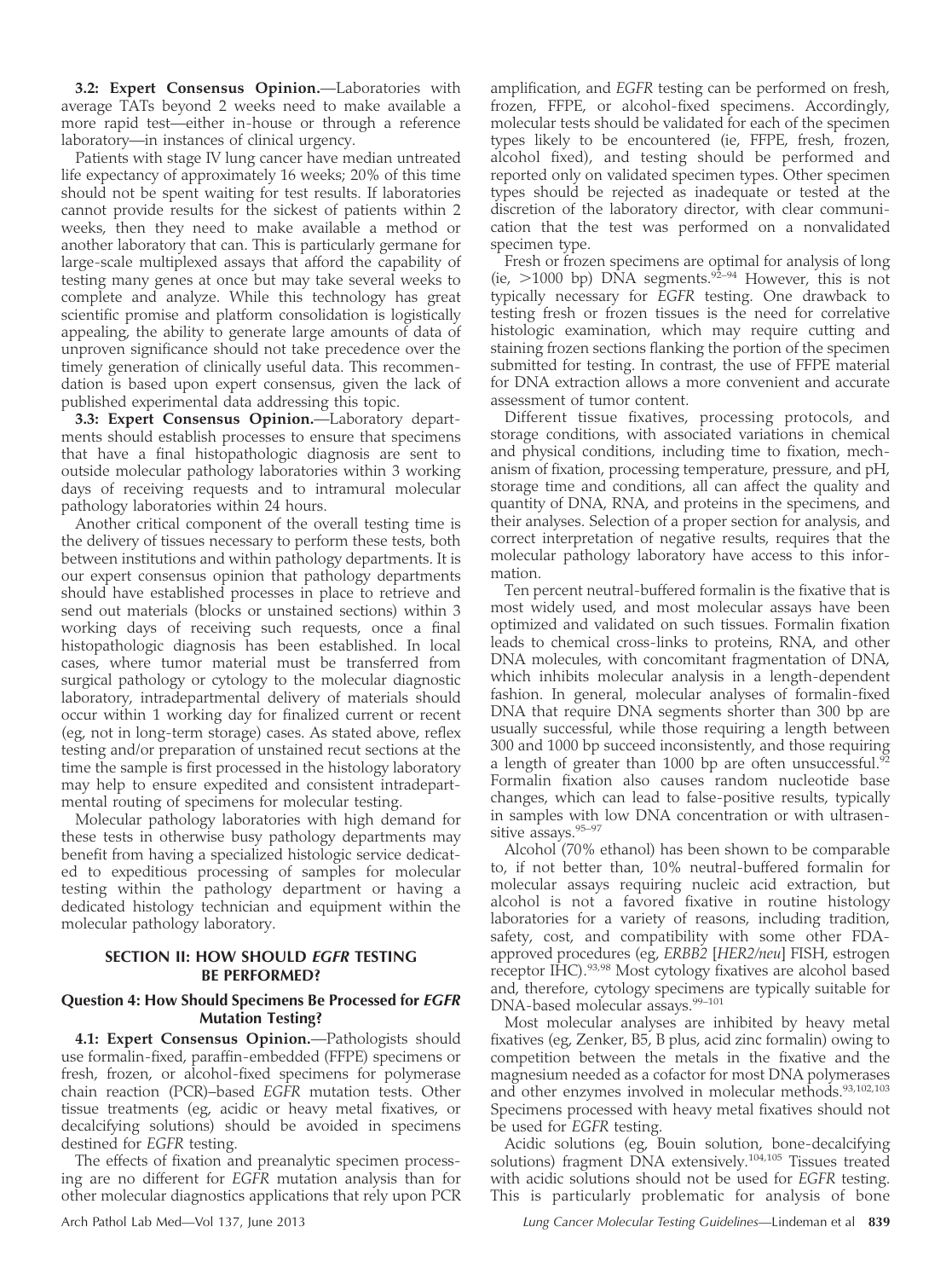metastases, which are usually decalcified in acidic solutions. The use of nonacidic chelating decalcifying solutions may better preserve DNA for molecular testing.<sup>105</sup> Moreover, unbuffered formalin spontaneously oxidizes to formic acid over time.<sup>106</sup>

The relatively broad time range of specimen fixation found in pathology practice usually has no effect on morphologic details, but longer durations of fixation adversely affect the quality of nucleic acid.<sup>92</sup> Fixation times of 6 to 12 hours for small biopsy samples and 8 to 18 hours for larger surgical specimens generally give best results, although our expert consensus opinion is that fixation times of 6 to 48 hours should give acceptable results, in accordance with CAP Laboratory Accreditation Program Checklist MOL.39358 for  $HER2/neu$  in situ hybridization.<sup>98,107</sup> This is a generalization, however, and the effect of extreme fixation times should be assessed by each laboratory during validation. This knowledge should be incorporated into the interpretation and reporting of molecular pathology results when fixation times are extreme.

4.2: Expert Consensus Opinion.-Cytologic samples are also suitable for EGFR and ALK testing, with cell blocks being preferred over smear preparations.

Although it has been shown that smears can be used effectively for DNA extraction for EGFR mutation assays, it is our expert consensus opinion that, for cytology specimens such as malignant pleural effusions, use of a cell block is recommended over smear preparations because of the ability to correlate with malignant cell content, the preservation of the original diagnostic specimen, and the possible retention of more material for additional diagnostic studies.<sup>62,101,108,109</sup> In addition, analysis of FISH requires nonoverlapping tumor cells, which can be a challenge to identify on 4',6-diamidino-2-phenyl-indole (DAPI)–stained smears. As with surgical pathology specimens, the cell pellet should be fixed in 10% neutral-buffered formalin for 6 to 48 hours before processing. Fixation in 70% ethanol is also acceptable; in which case validation of the molecular assays on DNA extracted from alcohol-fixed tissues should be done.

## Question 5: What Are the Specimen Requirements for EGFR Testing?

5.1: Expert Consensus Opinion.—Pathologists should determine the adequacy of specimens for EGFR testing by assessing cancer cell content and DNA quantity and quality.

EGFR mutation testing can be performed on specimens procured by almost any procedure: surgical resection, open biopsy, endoscopy, transthoracic needle biopsy, fine-needle aspiration, or thoracentesis. In general, larger tumor specimens (eg, resections) are generally preferred for mutation assays because of greater amount of material and greater capacity to enrich the malignant content by dissection. However, most advanced-stage lung tumor specimens are small biopsy or cytology specimens such as pleural fluids or fine-needle aspirates. EGFR mutation assays have been shown to be able to detect mutations from cytologic specimens, particularly if cell blocks are available.109–114 Ultimately, any specimen that meets the laboratory's requirements for tumor content, fixation, and quality, as established during validation, may be chosen for analysis. Specimens that fail to meet these requirements may be analyzed at the laboratory director's discretion, but these specimens present some additional challenges that

might necessitate additional testing procedures or communication in the report.

One of the issues with small specimens is the possibility of false-negative results. $45,115-117$  The number of tumor cells in comparison with normal tissue, such as inflammatory and stromal cells, is an important factor that influences the reliability of mutational analysis. $115$  This is particularly important for less sensitive methods, such as unmodified direct DNA sequencing. In such cases, it may be appropriate to add to the report of a negative result a recommendation for repeated testing on additional material if it becomes available.

Although PCR-based methods can in principle detect mutations from a single cell, a low copy number DNA template can generate sequence artifacts, mainly guanine to adenine transitions, due to stochastic occurrence of polymerase errors early in the PCR in the setting of low template.<sup>96</sup> In addition, the DNA damage caused by formalin fixation can also lead to sequence artifacts.<sup>95</sup> As much as 1 artificial mutation per 500 bases may be observed in the analysis of formalin-fixed tissue with low DNA content.<sup>97</sup> The frequency of errors reflects both Taq DNA polymerase's normal error frequency and the degree of damage and cross-linking of DNA by formalin. For this reason, some laboratories perform duplicate amplifications of FFPE samples to ensure accurate results. For direct DNA sequencing, mutational artifacts should be distinguished from true mutations by bidirectional sequencing and by confirmatory sequencing of independent PCR products.<sup>107</sup> Whole genome amplification is a method to increase the amount of template DNA in insufficient specimens. It is prone to the same types of artifacts as PCR amplification of low templates and it is therefore prudent to analyze specimens in duplicate, beginning with a duplicate wholegenome-amplification step.118

Laboratories offering EGFR testing should determine the requirements for each type of specimen they may encounter (eg, fluids, fresh tissues, fixed tissues). All specimens from a patient should be considered for testing, and the choice of which specimen to test should be made by a pathologist familiar with the molecular testing to be performed, based primarily upon tumor content and likely DNA quality as influenced by fixatives and other solutions used in histology.

If no adequate specimen is available and a new specimen needs to be procured, then the decision regarding which specimen to obtain is a complex one. Factors in this decision include the patient's overall health, accessibility of lesions, radiographic appearance of lesions, and ability to schedule procedures promptly. The pathology factors that contribute to this decision include the minimum specimen requirements for each sample type, as well as the relative likelihood of each sample type meeting these requirements. As such, it is important for the molecular pathologist to monitor the percentage of specimens that are being rejected as inadequate for each specimen type and to provide consultation to the oncology care team to assist in obtaining the specimen type that is most likely to yield a diagnostic result. Although not a guideline recommendation, some pathology departments may send a cytopathologist or cytotechnologist to provide immediate consultation in the clinic or interventional radiology suite regarding adequacy of specimens obtained by needle biopsy procedures.

5.2: Expert Consensus Opinion.-Each laboratory should establish the minimum proportion and number of cancer cells needed for mutation detection during validation.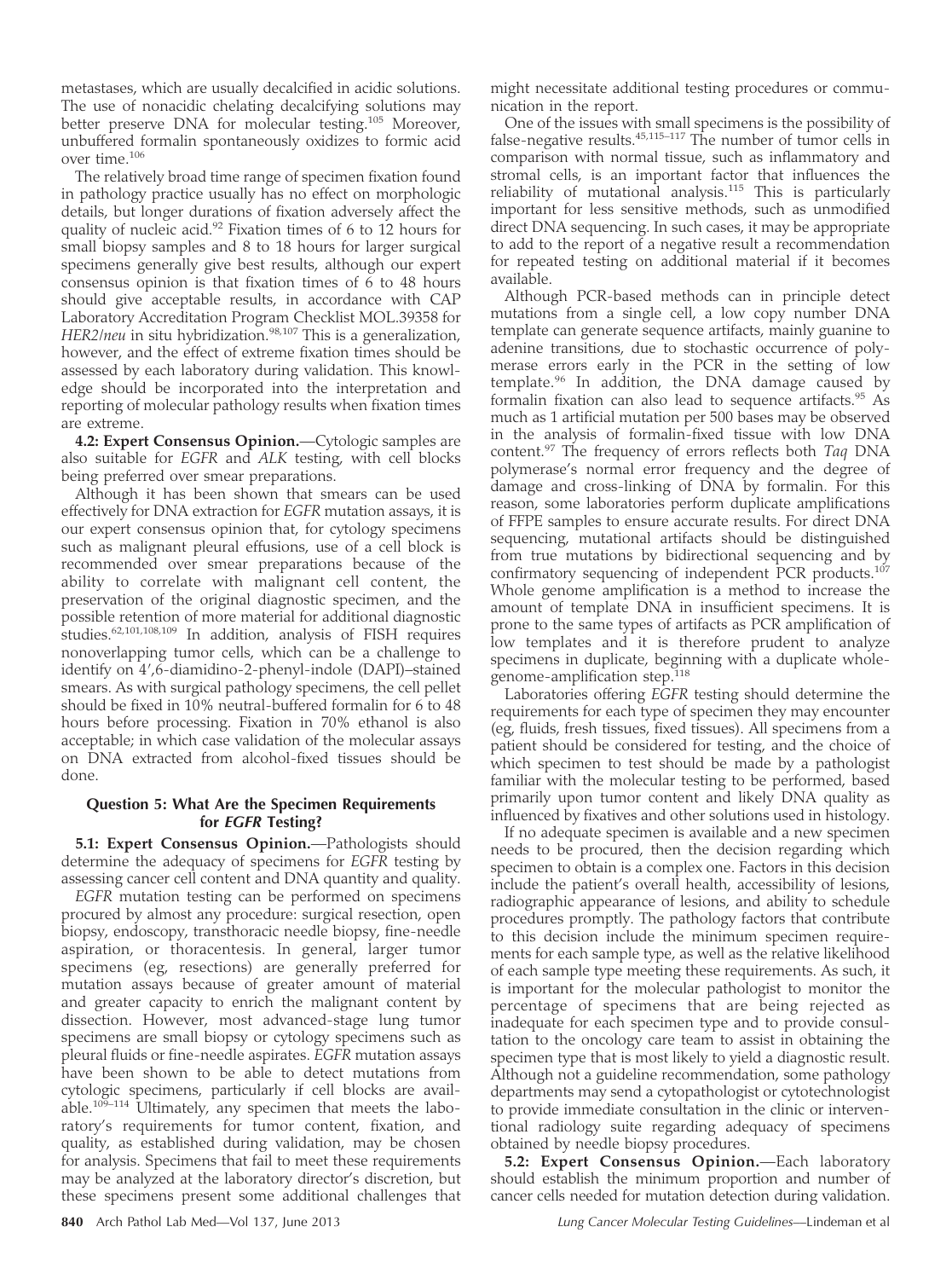The minimum percentage tumor cellularity requirements will depend on the methodology being used for analysis. In general, a minimum mutated allele frequency of 25% (50% cancer cell frequency, assuming heterozygosity and disomy) is required for unmodified Sanger sequencing, although this is a generalization and each laboratory must determine its sensitivity cutoff for each assay.<sup>119</sup> Several more sensitive mutation detection techniques have sensitivities in the range of 10% down to 1% or even lower.<sup>119–122</sup> These are general approximations, however, and each laboratory must determine the minimum amount of tumor cells needed for analysis (analytic sensitivity) during validation, for each specimen type that will be accepted by the laboratory (fixed tissue, fresh/frozen tissue, fluid) and for each analyte measured. Ideally, these studies are performed with patient specimens, although cell lines may be necessary if appropriate patient specimens are not available. The use of plasmids is not recommended owing to an increased risk for intralaboratory contamination similar to that of PCR products.

Importantly, the association between mutated allele content and cancer cell content is significantly affected by genomic copy number changes. EGFR-mutated alleles are often amplified.123,124 While it might be ideal to determine the EGFR copy numbers for the validation specimens (ie, by FISH) and use disomic tumors for sensitivity assessment, this may not be practical for most laboratories, in which case the sensitivity studies should be performed with more than 1 specimen, to control for the variation in EGFR copies between tumors or cell lines.

In addition to establishing the analytic sensitivity of the EGFR testing method during validation, the performance of the assay also needs to be monitored in an ongoing fashion once clinical testing is initiated. Accordingly, a low-positive control specimen (near the lower limit of tumor content of specimens accepted by the laboratory) should be tested in each clinical assay run.

5.3: Expert Consensus Opinion.—A pathologist should assess the tumor content of each specimen and either perform, or guide a trained technologist to perform, microdissection for tumor cell enrichment as needed.

Appropriate assessment of the specimen is critical for accurate results and preventing false-negative results and assay failures. A representative stained slide must be reviewed by a pathologist to determine and document the cellular content and tumor purity in the focus of tissue to be tested. An ideal specimen would have not only a very high proportion of malignant cells relative to the admixed nonneoplastic cells, but also a minimal amount of substances that may inhibit amplification, such as mucin and necrotic tissue. In general, assessment of tumor content and purity is more accurate in fixed sections than in frozen sections, and this has prompted some laboratories to designate FFPE tumor material as the preferred specimen type.

Estimates of tumor content from hematoxylin-eosin– stained sections vary considerably between pathologists.<sup>125</sup> Establishing gold standard calibration specimens through formal cell counting of selected areas can be used to train pathologists and assess their accuracy and precision. In the absence of a true standard, consensus opinion can be used to assess tumor content in a specimen near the threshold for acceptability.

Often, the entire tissue section may have a suboptimal proportion of tumor for analysis, but a subregion within the

section may be more suitable, and an enrichment strategy must be used to isolate cells from the more concentrated area only. In this event, the tumor enrichment can be performed directly by the pathologist or by a trained technologist under guidance by the pathologist, in which case, the ideal region should be demarcated on the slide by a pathologist during their hematoxylin-eosin review of the case, with documentation of tumor content, and used as a reference for the tumor enrichment procedure. Tumor enrichment procedures should also be assessed during test validation.

Dissection of areas rich in tumor cells from surrounding normal tissue is the typical method for enriching a specimen for malignant DNA content. The main benefit of dissection is the production of relatively pure specimens of a morphologically confirmed cell population. Dissection methods include gross macrodissection or coring of an area out of tissue or a paraffin block, microdissection from glass slides, with or without visualization under a microscope, and flow cytometric sorting or laser capture microdissection (LCM) techniques to enrich the specimen cell by cell. Manual dissection is quick, relatively simple and requires inexpensive equipment such as a standard or inverted microscope. As different laboratories will have different resources available for this step, any method can be adopted for tumor enrichment, as long as the cellularity requirements for the assay are established accordingly.

Laser capture microdissection is a time-consuming and labor-intensive method that requires expensive equipment. Although the actual microdissection is relatively simple, personnel must be specially trained to use the equipment. Another disadvantage of LCM is that DNA yield is often low. The main advantage of this technique is that a pure cell population with minimal normal tissue contaminants can be acquired. Small specimens, such as endobronchial or needle biopsies requiring LCM to isolate tumor cells, showed a high failure rate (53%–66%) by DNA direct sequencing in contrast to larger resection or excisional biopsy specimens  $(24%)$ .<sup>126</sup> In addition, LCM specimens typically have low DNA content, which can lead to assay imprecision and PCR artifacts that can be misinterpreted as unusual or novel mutations<sup>96,127</sup> (see "Question  $6$ " discussion below).

## Question 6: How Should EGFR Testing Be Performed?

6.1: Recommendation.—Laboratories may use any validated EGFR testing method with sufficient performance characteristics.

Evidence Grade: B.—Multiple test platforms are acceptable for EGFR mutation testing, and this guideline does not recommend any individual method(s) to the exclusion of others. Rather, we recommend that tests offered for clinical care meet specified minimal performance characteristics, and require that laboratories establish acceptable performance during validation and maintain acceptable quality during production. The performance characteristics that are most relevant for this discussion are sensitivity and specificity. Other test characteristics of particular importance are TAT and spectrum of mutations detected.

A variety of methods are used to detect EGFR mutations, including Sanger sequencing with and without mutated allele enrichment, the amplification refractory mutation system, length analysis, restriction fragment length polymorphism, real-time PCR, high-resolution melting curve analysis, single-base extension genotyping (including mass spectrometry–based genotyping), and denaturing high-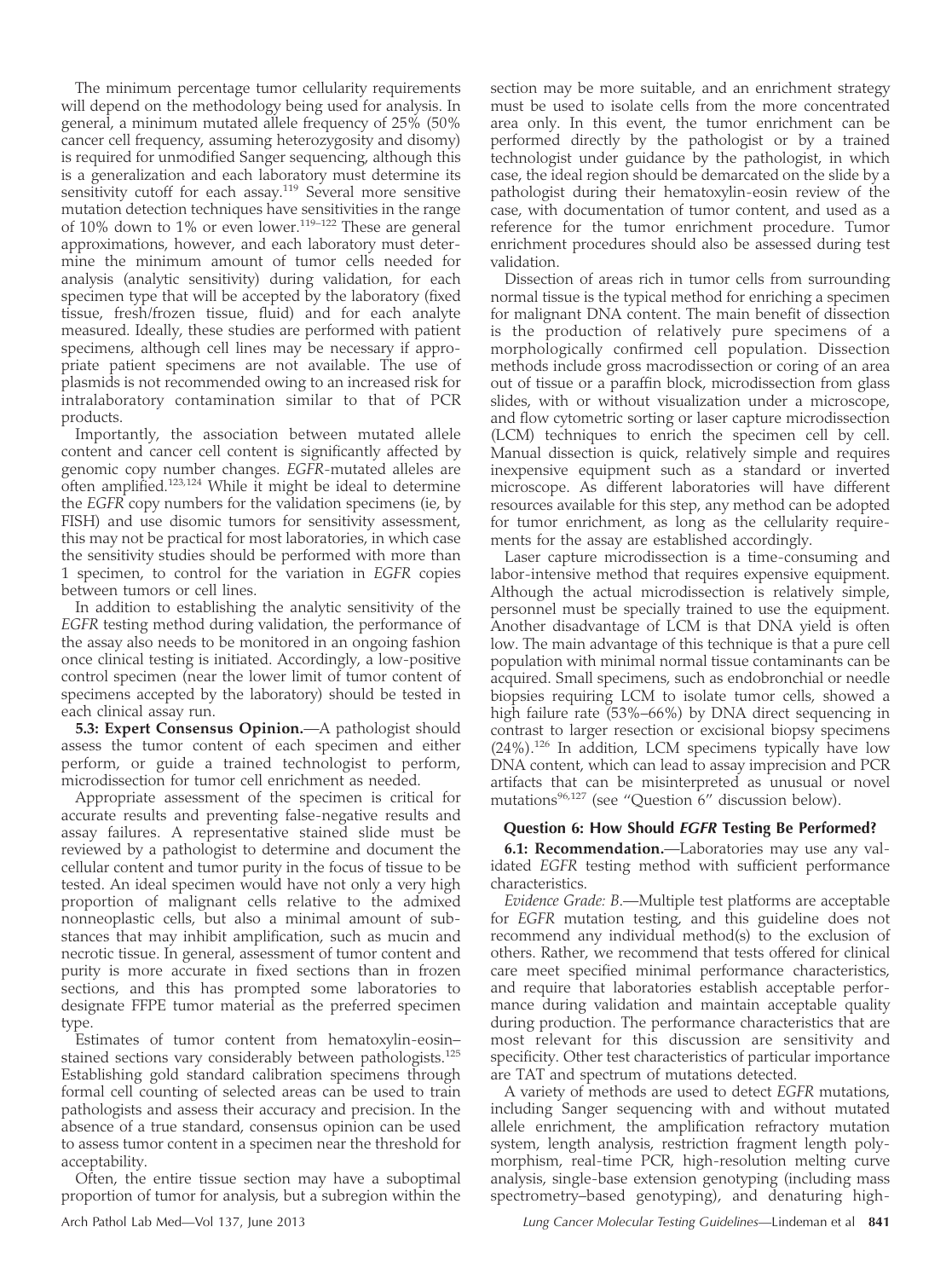| Comparison of Sanger Sequencing to Other Methods for the Detection of EGFR Mutations <sup>a</sup><br>Table 11. |                              |         |                      |                    |                                    |       |                     |         |
|----------------------------------------------------------------------------------------------------------------|------------------------------|---------|----------------------|--------------------|------------------------------------|-------|---------------------|---------|
|                                                                                                                |                              |         |                      |                    | Incidence of EGFR<br>Mutations, %  |       |                     |         |
| <b>Sanger Sequencing Versus Other</b><br><b>Methods</b>                                                        | Concordance<br>of Methods, % | n(N)    | $Seq-/-$<br>$Other+$ | $Seq+/-$<br>Other- | <b>Sanger</b><br>Sequencing Method | Other | RR (95% CI)         | P Value |
| PCR-based mutation detection                                                                                   |                              |         |                      |                    |                                    |       |                     |         |
| Allele-specific PCR/ARMS <sup>130</sup>                                                                        | 73                           | 1(83)   | 18                   | 4                  | 16                                 | 33    | $0.48(0.27 - 0.87)$ | .01     |
| Real-time PCR <sup>119,304</sup>                                                                               | 97                           | 2(102)  | $\overline{2}$       |                    | 26                                 | 27    | $0.94(0.60 - 1.46)$ | .78     |
| Cycleave PCR <sup>131,b</sup>                                                                                  | 95                           | 1(195)  | $\mathbf{1}$         | 8                  | 40                                 | 36    | $1.10(0.85 - 1.41)$ | .47     |
| Post-PCR mutation detection                                                                                    |                              |         |                      |                    |                                    |       |                     |         |
| Capillary electrophoresis <sup>296,304</sup>                                                                   | 98                           | 2(61)   | 1                    | $\overline{0}$     | 16                                 | 18    | $0.91(0.42 - 2.01)$ | .82     |
| Restriction fragment length<br>polymorphism <sup>133</sup>                                                     | 99                           | 1(109)  | $\mathbf{1}$         | $\Omega$           | 33                                 | 34    | $0.97(0.67 - 1.41)$ | .89     |
| INVADER <sup>305,c</sup>                                                                                       | 86                           | 1(42)   | 5                    |                    | 43                                 | 52    | $0.82(0.52 - 1.29)$ | .39     |
| Pyrosequencing <sup>159,306</sup>                                                                              | 96                           | 3(140)  | 6                    | $\Omega$           | 16                                 | 20    | $0.78(0.49 - 1.25)$ | .30     |
| Mutation scanning                                                                                              |                              |         |                      |                    |                                    |       |                     |         |
| Denaturing HPLC <sup>139,307</sup>                                                                             | 94                           | 2 (196) | 12                   | $\overline{0}$     | 20                                 | 27    | $0.66(0.27-1.63)$   | .37     |
| Single-stranded conformational<br>polymorphism <sup>45</sup>                                                   | 98                           | 1(375)  | 8                    | $\Omega$           | 8                                  | 10    | $0.79(0.51 - 1.25)$ | .32     |
| High-resolution melting<br>analysis <sup>121,135,308</sup>                                                     | 83                           | 3(321)  | 54                   | $\Omega$           | 36                                 | 53    | $0.70(0.46 - 1.06)$ | .09     |
| Loop-hybrid mobility shift<br>assay <sup>309</sup>                                                             | 100                          | 1(43)   | $\theta$             | $\Omega$           | 26                                 | 26    | $1.00(0.49 - 2.06)$ | > 0.99  |
| Mutant enrichment                                                                                              |                              |         |                      |                    |                                    |       |                     |         |
| Peptide nucleic acid/locked<br>nucleic acid<br>amplification <sup>301,310</sup>                                | 96                           | 2(150)  | $\overline{4}$       | 2                  | 11                                 | 12    | $0.91(0.49 - 1.67)$ | .75     |
| COLD PCR <sup>138</sup>                                                                                        | 100                          | 1(126)  | $\theta$             | $\overline{0}$     | 10                                 | 10    | $1.00(0.48 - 2.07)$ | > 0.99  |
| Smart Amplification<br>Process <sup>120,132,301</sup>                                                          | 86                           | 4(220)  | 30                   | $\Omega$           | 20                                 | 34    | $0.58(0.44 - 0.77)$ | < 0.001 |

Abbreviations: ARMS, amplification refractory mutation system; CI, confidence interval; COLD, coamplification at low denaturation temperature; HPLC, high-performance liquid chromatography; n, number of studies; N, number of patients; PCR, polymerase chain reaction; RR, relative risk, Mantel-Haenszel random effects model, (95% CI); Seq-, negative by Sanger sequencing; Seq+, positive by Sanger sequencing.

<sup>a</sup> The variation in *EGFR* mutation rate between rows may reflect studies performed in different patient populations (Asian versus non-Asian). No

statistical comparisons were performed between rows. <sup>b</sup> Cycleave (Takara Bio, Otsu, Shiga, Japan).

<sup>c</sup> Invader (Hologic, Madison, Wisconsin).

performance liquid chromatography, each having different  $advantages$  and disadvantages<sup>27,36,57,115,120,121,128–156</sup> (Table 11). At the time of writing, published data on the application of massively parallel sequencing to the detection of EGFR mutations were still quite limited but this technology is expected to soon become more widespread.157–159

6.2: Expert Consensus Opinion.—Laboratories should use EGFR test methods that are able to detect mutations in specimens with at least 50% cancer cell content, although laboratories are strongly encouraged to use (or have available at an external reference laboratory) more sensitive tests that are able to detect mutations in specimens with as little as 10% cancer cells.

The historical reference method, bidirectional sequence determination by the Sanger method with fluorescencetagged dideoxy terminators, is usually able to precisely detect mutated sequences when they constitute approximately 25% of the total DNA (potentially even lower for specific nucleotide changes), which corresponds to a minimum tumor content of approximately 50% for a heterozygous mutation with no polysomy or amplification.160 Although this method, with this level of performance, was the initial method used to establish the value of the test for predicting response of tumors to erlotinib and gefitinib, many specimens fall short of this tumor content.47,161,162 As a consequence, laboratories exclusively using this method would have to reject a significant proportion of specimens as inadequate for testing.

All laboratories must establish the lower sensitivity of their methodology during test validation. Any tumor enrichment procedures, such as manual microdissection, must be included as part of the validation. The sensitivity limit (also called analytic sensitivity) should be defined as the lowest concentration of tumor cells in which a mutation is detected with 100% precision in replicates repeated both within run and between run.<sup>107</sup> As stated earlier, because of possible variation in the genomic copy number of mutated EGFR alleles between tumors, this cutoff should be validated on more than 1 tumor specimen. Wild-type results above this limit can be reported confidently as negative.

Although the published evidence supports a recommendation that any method must be at least as sensitive as the Sanger sequencing technique that first established the clinical value of mutation detection, our expert consensus opinion is that more sensitive methods should be available, because of the many patients who only have had samples with low tumor content.<sup>115,163</sup> In our opinion, an ideal test should be able to detect mutations in specimens with as little as 10% cancer cells. In particular, laboratories that use Sanger sequencing are strongly encouraged to use a mutated allele–enriching strategy, such as locked nucleic acid or peptide nucleic acid clamps, coamplification at lower denaturation temperature PCR, or enzymatic digestion of wild-type sequences, to enhance the sensitivity for the common critical mutations in exon 19 (747\_750 LREA deletions), 20 (T790M), and 21 (L858R).<sup>70,156,164</sup> If a laboratory cannot offer a more sensitive method than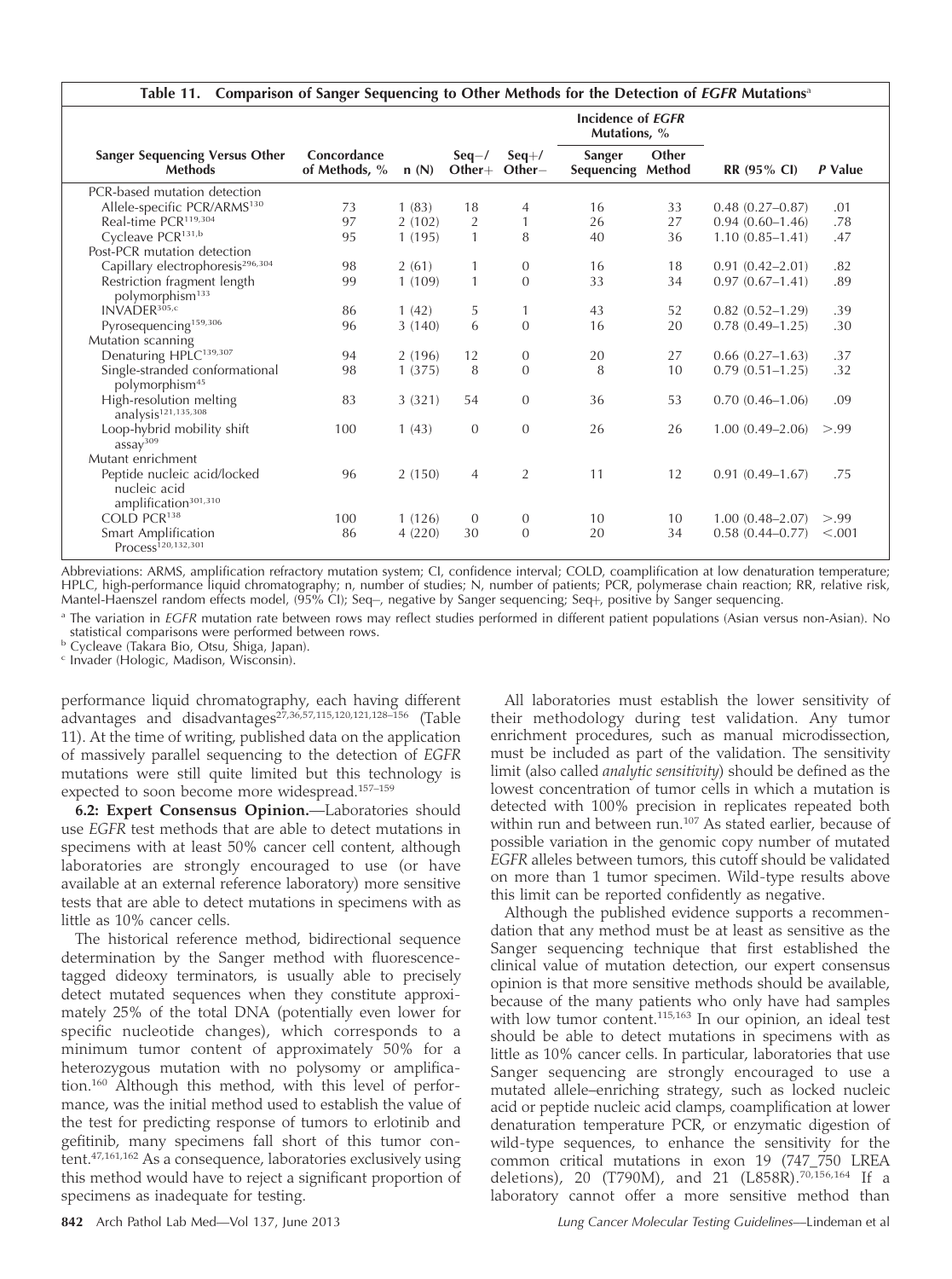unmodified Sanger sequencing, then that laboratory must communicate its limitation clearly to its clinicians and make available referral to another laboratory for more sensitive testing for specimens with lower tumor content.

Although analytic sensitivity is very important for expanding testing to patient specimens with low tumor content or purity, ultrasensitive molecular assays (defined here as an analytic sensitivity of below 1%) can be problematic. In specimens with high tumor content, if an ultrasensitive molecular assay finding is positive while an assay finding of conventional sensitivity is negative, the result is either interpreted as a possible false positive due to mispriming or low cross-contamination, or as a true positive reflecting a very small mutated subclone. Thus, there is a risk of losing specificity with regard to predicting response to targeted therapy. Some studies using such methods have found novel, possibly artifactual mutations, or failed to show a relationship between classic EGFR mutations and treatment response.<sup>165</sup> Finally, technical artifacts may be seen with ultrasensitive methods that require experience and caution in interpretation.

Accordingly, specificity of ultrasensitive methods must receive additional attention during validation. Multiple negative lung cancer specimens should be tested, as should no-template controls. Given the huge collective testing experience accumulated and reflected in online databases such as the Catalogue of Somatic Mutations in Cancer (COSMIC), novel EGFR mutations are rare today, and the discovery of novel mutations is cause for careful scrutiny and reevaluation of methodology. Artifacts should be presented in the laboratory's standard test operating procedure manual to assist in interpretation, and laboratories should clearly communicate with clinicians when results are unclear or uncertain.

Although not a guideline recommendation, a suggested approach is to offer a 2-tiered testing strategy, in which both standard-sensitivity and high-sensitivity testing is performed and reported. An example would be Sanger sequencing with, and without, mutated enrichment by locked nucleic acid/peptide nucleic acid. The report would then indicate whether a mutation was detected only with the ultrasensitive method or also by the less sensitive method, which could then be correlated with the morphologic estimate of tumor content.

Each laboratory should have a dialogue with its clinicians to understand the TAT needs within its health care setting. If results are needed within a few days, then multistep testing such as Sanger sequencing may be less desirable than a 1-step procedure such as allele-specific PCR. Similarly, if a sample has borderline tumor content for the method in question and TAT is critical, it may be better to go directly to a more sensitive method or have the patient undergo another sampling procedure, rather than attempt an analysis that may end up with an inconclusive interpretation.

6.3: Expert Consensus Opinion.—Clinical EGFR mutation testing should be able to detect all individual mutations that have been reported with a frequency of at least 1% of EGFR-mutated lung adenocarcinomas.

Another critical issue in method selection is the spectrum of mutations tested. This is not a concern for Sanger sequencing, which provides information on mutations throughout the exons sequenced (usually exons 18 to 21), but it is an important consideration in the selection or design of mutation-specific assays. The 2 most common mutations in EGFR, the short in-frame deletions in exon 19

and the L858R point mutation in exon 21, account for about 90% of all EGFR mutations, and these are the mutations with by far the most extensive data on EGFR TKI response rates (Table 12). Nonetheless, response data are accumulating for other less common mutations and therefore, our consensus opinion is that limiting testing to the 2 major mutations is no longer considered acceptable.

Routine EGFR assays for EGFR exon 19 deletions should be designed to detect not just the common 15-bp and 18-bp deletions, but also the less common 9-, 12-, 24-, and 27-bp deletions, as well as the uncommon 15-bp and 18-bp insertions.<sup>166</sup> EGFR exon 18 should be analyzed for E709 and G719 mutations; exon 20 for S768, T790M, and insertions; and exon 21 for L858R, T854, and L861Q mutations. Pretreatment T790M mutations and most exon 20 insertions are associated with lack of response to first-generation EGFR TKIs, and this should be communicated in the report.137, 167–169

Given the accumulated experience with EGFR mutations, the detection of ''novel'' mutations or mutations only reported very rarely should be viewed with great caution and should prompt replicate assays on new DNA extracts to rule out artifactual mutations due to formalin fixation, PCR errors, or whole-genome-amplification errors (if used). Nevertheless, rare variants and rare mutations will occur, and such findings should not be automatically discarded as errors.

The recommendation for broad mutation detection may conflict with the recommendation for TAT. In these instances, laboratories may consider offering 2 assays: a rapid assay for the most common mutations, which can be reported within a few days in cases of clinical urgency, and a more comprehensive follow-up assay to detect the remaining mutations, which may take longer to report.

6.4: Recommendation.—Immunohistochemistry for total EGFR is not recommended for selection of EGFR TKI therapy.

Evidence Grade: A.—Interest in IHC-based testing is driven by the fact that it is a technology available to essentially all pathology departments, and it can be performed for specimens where the number or proportion of tumor cells poses challenges for molecular tests based on bulk DNA extraction from tissue. There are 3 main types of EGFR IHC: IHC for total EGFR, IHC for phosphorylated EGFR, and IHC for mutated forms of EGFR.

Immunohistochemistry for total EGFR is not an acceptable test for EGFR TKI treatment selection because it has been shown to correlate poorly or not at all with the presence of EGFR mutations.<sup>123,170,171</sup> However, in other settings, the role of IHC for total EGFR may need to be reassessed in the future if the anti-EGFR monoclonal antibody cetuximab becomes a therapeutic option in mutation-negative, EGFR-overexpressing patients.<sup>172</sup>

Experience with IHC for phosphorylated EGFR is still limited and concerns remain regarding the stability of phosphorylation status in routinely handled pathology material. Use of such IHC assays for EGFR TKI treatment selection would be premature at this point.

The third type of IHC assay that has been evaluated uses commercially available mutation-specific rabbit monoclonal antibodies directed against the most common mutated forms of EGFR: the 15-bp/5-amino-acid deletion (E746\_A750del) in exon 19 and the L858R point mutation in exon  $21^{173}$  In several independent studies,  $173-175$  IHC with the EGFR L858R mutated antibody has confirmed excellent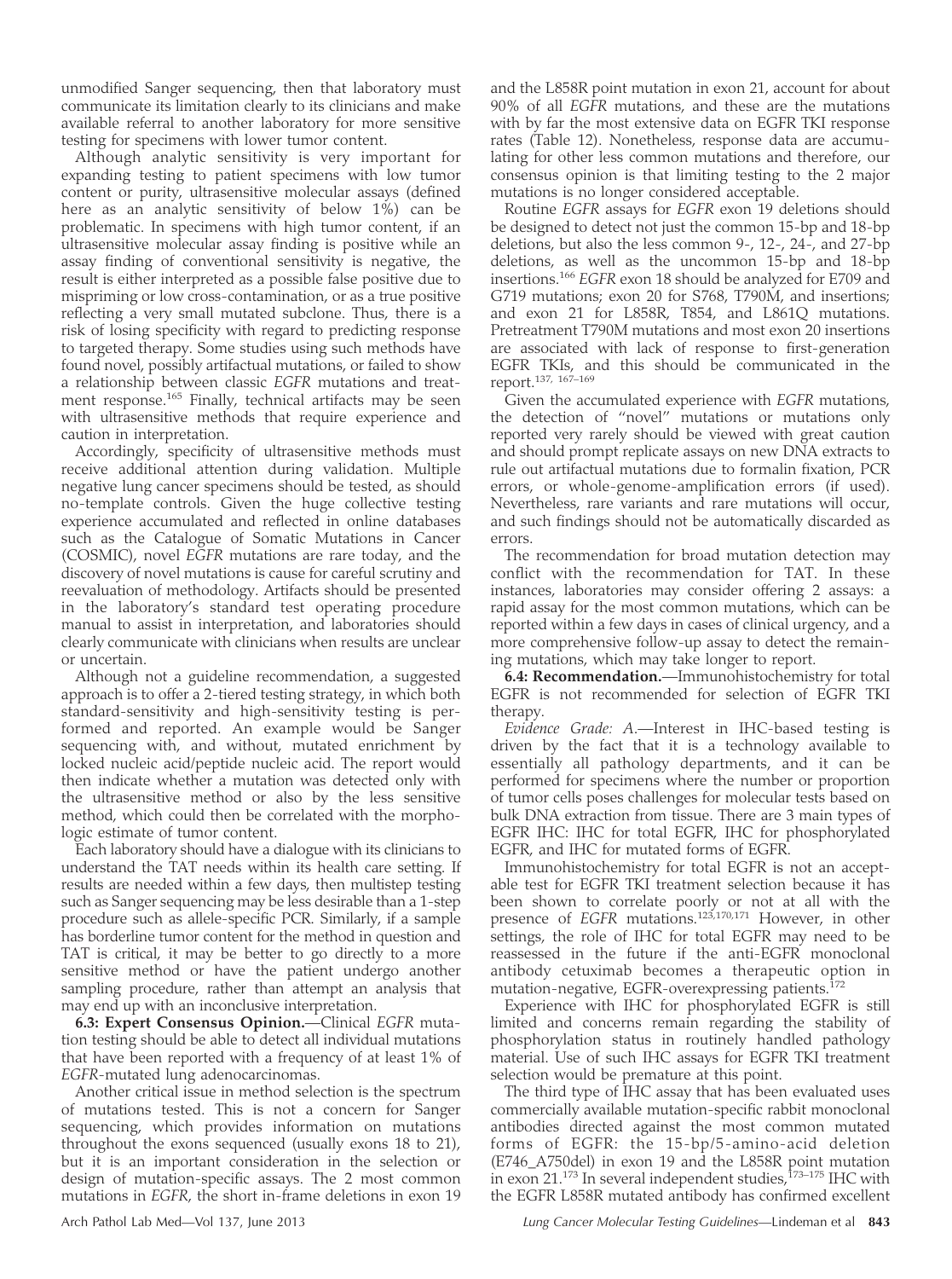| Table 12. <i>EGFR</i> mutations accounting individually for at least 1% of all <i>EGFR</i> mutations |                                                         |                                                                              |                                        |                                               |  |
|------------------------------------------------------------------------------------------------------|---------------------------------------------------------|------------------------------------------------------------------------------|----------------------------------------|-----------------------------------------------|--|
| <b>EGFR</b> exon                                                                                     | <b>EGFR</b> codon                                       | <b>Mutations</b> <sup>a</sup><br>(amino acid)                                | <b>Nucleotide</b><br>substitutions     | Approximate % of all<br><b>EGFR</b> mutations |  |
| 18                                                                                                   | E709                                                    | E709K<br>E709A                                                               | c.2125G > A<br>c.2126A > C             | $1\%$                                         |  |
|                                                                                                      |                                                         | E709G                                                                        | c.2126A > G                            |                                               |  |
|                                                                                                      |                                                         | E709V                                                                        | c.2126A > T                            |                                               |  |
|                                                                                                      |                                                         | E709D                                                                        | c.2127A>C, c.2127A>T                   |                                               |  |
|                                                                                                      |                                                         | E709O                                                                        | c.2125 $G>C$                           |                                               |  |
|                                                                                                      | G719                                                    | G719S                                                                        | c.2155G > A                            | $2 - 5\%$                                     |  |
|                                                                                                      |                                                         | G719A                                                                        | c.2156G > C                            |                                               |  |
|                                                                                                      |                                                         | G719C                                                                        | c.2155G > T                            |                                               |  |
|                                                                                                      |                                                         | G719D                                                                        | c.2156G > A                            |                                               |  |
| 19                                                                                                   | K739, I740, P741, V742, A743,<br>1744                   | Insertions<br>18 bp ins                                                      |                                        | $1\%$                                         |  |
|                                                                                                      | E746, L747, R748, E749, A750,<br>T751, S752, P753       | <b>Deletions</b><br>15bp del<br>18bp del<br>9 bp del<br>24bp del<br>12bp del |                                        | 45%                                           |  |
| 20                                                                                                   | A763, A767, S768, V769, D770,<br>N771, P772, H773, V774 | Insertions<br>3 bp ins<br>6 bp ins<br>9 bp ins<br>12 bp ins                  |                                        | $5 - 10%$                                     |  |
|                                                                                                      | S768                                                    | S768I                                                                        | c.2303G > T                            | $1 - 2\%$                                     |  |
|                                                                                                      | T790                                                    | <b>T790M</b>                                                                 | c.2369C > T                            | $2\%$ <sup>b</sup>                            |  |
| 21                                                                                                   | L858                                                    | L858R<br>L858M                                                               | c.2573T > G<br>c.2572 $C$ $>$ A (rare) | 40%                                           |  |
|                                                                                                      | L861                                                    | L861O<br>L861R                                                               | c.2582T > A<br>c.2582T > G             | $2 - 5\%$                                     |  |

Abbreviations: del, deletion; ins, insertion.

<sup>a</sup> For each codon or region, missense mutations are listed in decreasing order of frequency; for less common missense mutations, this order is approximate. For insertions or deletions, the codons most commonly involved ar

 $\frac{1}{2}$  Up to 50% of T790M mutations detected in pre-treatment tumor samples may be germline mutations.

Notes: All mutations listed are generally associated with sensitivity to EGFR TKIs except T790M and some exon 20 insertions. G719 and L861 mutations are considered sensitive but somewhat less so than the major exon 19 and 21 mutations. Exon 20 insertions are variable in exact position and structure and EGFR TKI response data remain very limited for some types of insertions. Mutations at E709 and S768 often occur in combination with another of the listed mutations. Data derived from Chen et al<sup>110</sup>; He et al<sup>166</sup>; Oxnard et al<sup>210</sup>; Wu et al<sup>278</sup>; Bamford et al<sup>311</sup>; De Pas et al<sup>312</sup>; and Murray et al.<sup>313</sup>

sensitivity and specificity relative to mutation testing. The EGFR exon 19 mutated–specific antibody showed excellent sensitivity and specificity for cases with the 15-bp deletion in exon 19 but reduced sensitivity for exon 19 deletions of other sizes.174,176–178 If scoring cutoffs are set stringently to ensure a high positive predictive value, IHC with EGFR mutation–specific antibodies could be used as an initial screen to identify most patients who are candidates for EGFR inhibitors; however, for all specimens negative with these 2 mutation-specific monoclonal antibodies, that is, most samples overall, molecular testing is still needed. In the absence of an algorithm that includes molecular testing of negative cases, mutated EGFR allele-specific IHC is currently too insensitive to be used as a stand-alone assay for EGFR TKI treatment selection. However, for patients with only a low cellularity specimen deemed inadequate for DNA analysis, this IHC may be the best option available, but there is still no prospective clinical experience with this special situation.<sup>179</sup> Overall, the body of published data is insufficient to make an evidence-based recommendation regarding the use of EGFR mutation–specific IHC at this time. Laboratories that plan to use these antibodies clinically should validate their use against a valid molecular assay, communicate their clinical performance characteristics (eg, sensitivity, specificity) to their clinicians, and make available

referral to another molecular laboratory for molecular testing to exclude mutations in IHC-negative tumors (if not available in-house).

6.5: Recommendation.—EGFR copy number analysis (ie, FISH or chromogenic in situ hybridization) is not recommended for selection of EGFR TKI therapy.

Evidence Grade: B.—Increased EGFR gene copy number (polysomy or amplification) is observed in about 40% of cases, with a range of 8% to 66%.54,129,180–182 Across multiple studies, the EGFR TKI response rates for patients with EGFR polysomy/amplification is 30% (Table 13), consistently well below the mean response rate seen for patients with EGFR mutations (68%) (Table 1). Amplification of the mutated EGFR allele is common and drives a strong statistical association of EGFR polysomy/amplification with EGFR mutation.170,171 The correlation of EGFR polysomy/amplification with EGFR TKI response is secondary to this strong association with EGFR mutation, and in the cases where EGFR mutation and copy number are discrepant, the mutation status is better associated with EGFR TKI response.170,171 In studies with data on both, EGFR TKI response rates for cases with EGFR polysomy/amplification and wild-type EGFR sequence are very low, essentially in the range of EGFR-nonmutated cases without increased EGFR copy number.170,171 In contrast, EGFR-mutated cases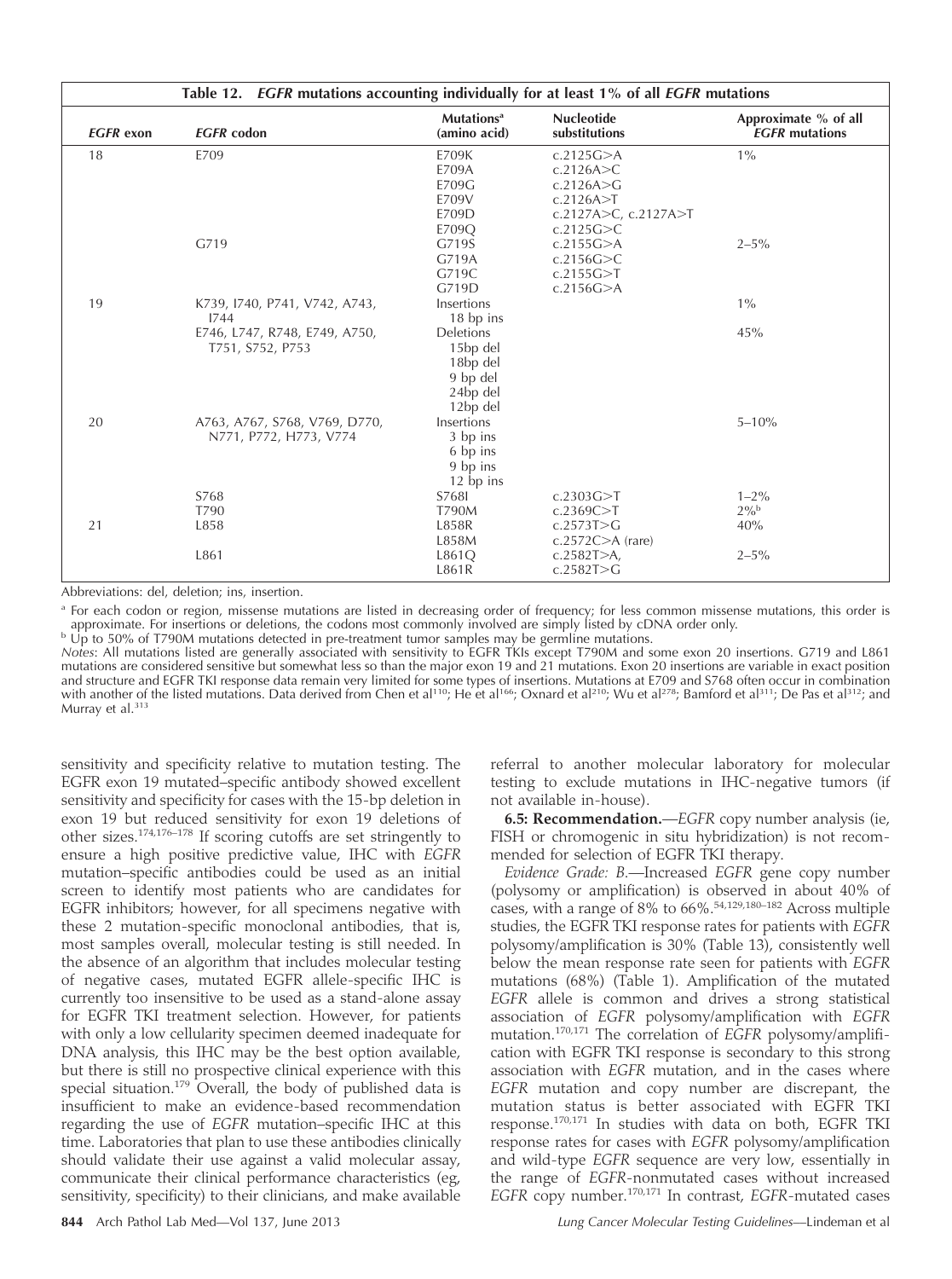| Table 13. Different Outcomes of Tyrosine Kinase Inhibitor Therapy for Patients Tested<br>by EGFR Fluorescence In Situ Hybridization (FISH) <sup>a</sup> |                                      |                   |                                             |                                        |      |                                                         |         |
|---------------------------------------------------------------------------------------------------------------------------------------------------------|--------------------------------------|-------------------|---------------------------------------------|----------------------------------------|------|---------------------------------------------------------|---------|
|                                                                                                                                                         | Mean $\pm$ SD                        |                   | Percentage                                  |                                        |      |                                                         |         |
| Outcome                                                                                                                                                 | $EGFR$ FISH $+$<br>(High Copy<br>No. | (Low Copy)<br>No. | EGFR FISH- EGFR FISH+<br>(High Copy<br>No.) | <b>EGFR FISH-</b><br>(Low Copy)<br>No. | n(N) | <b>Risk Ratio</b><br>M-H, Random<br>$(95\% \text{ Cl})$ | P Value |
| Response rate, $\%$ <sup>b</sup>                                                                                                                        |                                      |                   | 30                                          | 9                                      |      | $11(861)$ $2.69(1.86-3.90)$                             | < 0.001 |
| Disease control rate, $\%^c$                                                                                                                            |                                      |                   | 47                                          | 24                                     |      | $5(438)$ $2.09(1.63-2.69)$                              | < 0.001 |
| Overall survival at 1 y, $\%^d$                                                                                                                         |                                      |                   | 68                                          | 37                                     |      | $1(183)$ 1.83 $(1.37-2.44)$                             | < 0.001 |
| Time to progression/<br>progression-free survival, moe                                                                                                  | $4.4 \pm 2.8$                        | $2.9 \pm 0.7$     |                                             |                                        |      | $7(638)$ 4.06 $(1.97-6.16)$                             | < 0.001 |
| Median survival time, mo <sup>f</sup>                                                                                                                   | $10.3 \pm 3.4$                       | $8.7 \pm 2.4$     |                                             |                                        |      | $8(778)$ 1.54 (-1.83-4.91)                              | .37     |

Abbreviations: CI, confidence interval; M-H, Mantel-Haenszel; n, number of studies; N, number of patients; Random, random effects model; SD, standard deviation.

<sup>a</sup> FISH scored according to the criteria of Cappuzzo et al.<sup>251</sup>

<sup>b</sup> References 28, 180, 191, 193, 195, 197, 198, 251, 314–316.

<sup>c</sup> References 191, 193, 195, 279, 314.

<sup>d</sup> Reference 193.

<sup>e</sup> References 28, 185, 191, 193, 251, 316, 317.

<sup>f</sup> References 28, 180, 185, 191, 193, 197, 316, 317.

lacking amplification show response rates comparable to EGFR-mutated cases overall.<sup>170,171</sup> Finally, comparisons of EGFR amplification and EGFR mutation as predictors of response and clinical outcome in earlier clinical trials of TKI versus placebo in the second-line (or greater) setting were hampered by the small size of the subsets of patients with available molecular data, in particular mutation data.<sup>4,6,163</sup> The IPASS study, a large phase III randomized clinical trial with data on both EGFR mutation and amplification, showed that EGFR TKI treatment selection based on mutation status leads to better clinical outcomes in the first-line setting than selection based on EGFR gene copy number, and subsequently published large phase III randomized controlled trials of TKI treatment response in the first-line setting used mutation analysis.<sup>7,26,90,91,183-185</sup> Thus, EGFR copy number testing, whether by FISH or chromogenic in situ hybridization, is less predictive than mutation testing and should not be used as a method for EGFR TKI treatment selection.<sup>170,171</sup> More study is needed to determine if mutated allele copy number is a modifier of benefit in the setting of EGFR mutation.

## Question 7: What Is the Role of KRAS Analysis in Selecting Patients for Targeted Therapy With EGFR TKIs?

7.1: Recommendation.—KRAS mutation testing is not recommended as a sole determinant of EGFR TKI therapy.

*Evidence Grade: B.*—The most common  $(\sim]30\%)$  oncogene mutated in lung adenocarcinomas is KRAS. The frequency of KRAS mutations varies between ethnic groups; they are less frequent in Asians (5%–10%) when compared with individuals of white European or white American ancestry (25%–35%) and African ancestry (15%–25%).25,186–188 Approximately 90% to 95% of patients with KRAS-mutated lung adenocarcinomas have a history of tobacco use and therefore, regional differences in the proportions of KRASmutated lung adenocarcinomas may also reflect variations in smoking prevalence, but KRAS mutations can also be observed in approximately 5% of lung cancer patients who never smoked tobacco.<sup>189,190</sup> The substantial cumulative clinical experience and published data have shown that EGFR and KRAS mutations are mutually exclusive.

Several studies compared response rates, PFS, and overall survival in patients with KRAS-mutated lung cancer treated with EGFR TKI, and 2 meta-analyses addressing these

questions have been reported.<sup>28,180,191-201</sup> The association between KRAS mutations and a lack of response to EGFR TKI was based on retrospective reviews of EGFR TKI in the second- and third-line setting.<sup>28,180,191–193,195–202</sup> Objective response to EGFR TKI can be seen in 0% to 3% of patients with KRAS mutations and 26% of patients with KRAS wild type.28,180,191–193,195–202

In part because of the ease of testing for KRAS codon 12 and 13 mutations and its widespread availability owing to indications in metastatic colorectal cancer, testing for KRAS mutations as a negative predictor of response to EGFR TKI has become part of molecular diagnostic algorithms for lung adenocarcinoma in many centers. However, with more recent data showing that EGFR wild-type tumors have less favorable outcomes if they are treated with EGFR TKI than if they are treated with conventional platinum-based chemotherapy, the decision to treat with an EGFR TKI can no longer be made without an EGFR result, and the role of KRAS testing in this context has diminished.<sup>26,90,91</sup> The significance of KRAS mutational analysis may become increasingly important with the further development of new therapies targeting downstream RAS pathways such as PI3K/AKT/mTOR and RAS/RAF/MEK, but at this time, the absence of a KRAS mutation does not add clinically useful information to the EGFR mutation result and should not be used as a determinant of EGFR TKI therapy. However, because KRAS and EGFR mutations are mutually exclusive, a rapid and inexpensive KRAS assay may be performed initially to exclude KRAS-mutated tumors from EGFR mutation testing as part of an algorithm designed to maximize testing efficiency, provided that the sample is sufficient to perform the KRAS test without sacrificing EGFR and ALK testing, and that the totality of clinically relevant molecular results can be obtained within the target TAT.

There are other clinical settings in which KRAS mutation has been examined as a biomarker that are not directly related to the present guidelines. In patients without EGFR mutations for whom chemotherapy fails, erlotinib may be administered as a second-line agent. In these patients, KRAS mutation may presage a poorer outcome, although the evidence for this from the BR21 trial is limited by small sample size and lack of statistical significance.<sup>170</sup> KRAS mutation is also not predictive of benefit (or lack of benefit) from cetuximab therapy in lung cancer patients.<sup>172,203</sup>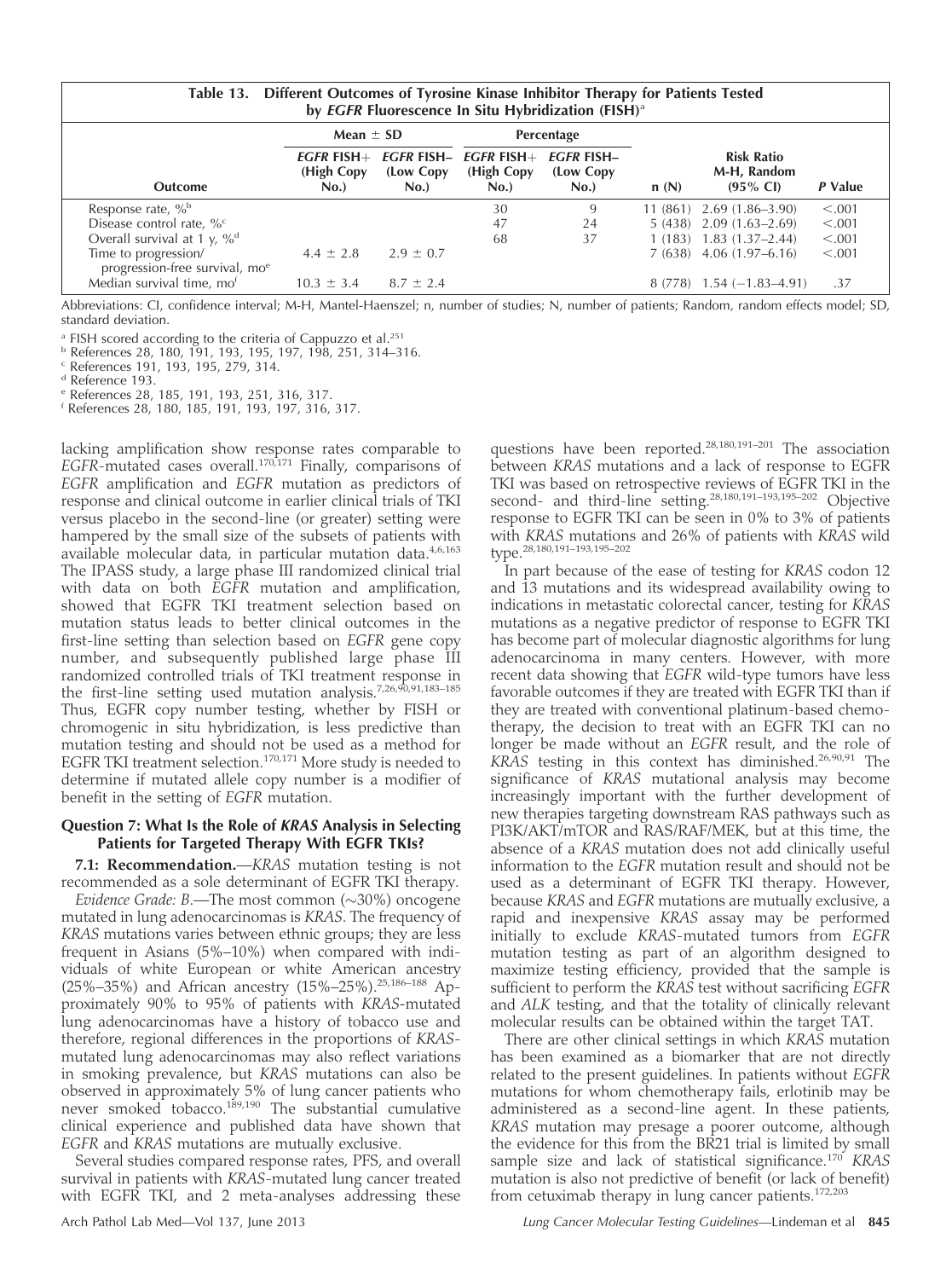#### Question 8: What Additional Testing Considerations Are Important in the Setting of Secondary or Acquired EGFR TKI Resistance?

8.1: Recommendation.-If a laboratory performs testing on specimens from patients with acquired resistance (AR) to EGFR kinase inhibitors, such tests should be able to detect the secondary EGFR T790M mutation in as few as 5% of cells.

Evidence Grade: B.—Although clinical and radiographic responses to EGFR TKIs in patients with ''sensitizing'' EGFR mutations are significant in approximately 70% of cases, these patients almost invariably experience recurrence or progression while on treatment after a median of 8 to 16 months, a clinical phenomenon termed acquired resistance.<sup>137,204-206</sup> Clinical management implications of AR mechanisms are still evolving without established treatment guidelines; additional tumor material may be procured in this clinical setting in the course of diagnostic or therapeutic procedures, such as biopsies, to confirm recurrence or metastasis, or management of malignant effusions. In the event that tumor specimens from AR patients are tested, the following suggestions are included in this guideline.

The most common mechanism of AR involves the emergence of an additional EGFR tyrosine kinase domain mutation, T790M, caused by a single base substitution, C to T, at nucleotide 2369; this mutation is found as a second mutation on the EGFR allele harboring the initial ''sensitizing'' EGFR mutation.137,168,207 Because AR is, within the tumor cell population, a subclonal process, that is, it is driven by the selection and outgrowth of a subclone of tumor cells that harbor T790M that confers a survival advantage in the presence of EGFR TKI, the technical sensitivity of the detection method is even more critical than in the testing for baseline, sensitizing EGFR mutations that are present in every tumor cell. Initial reports found this mutation in approximately 50% of tumors at the time of treatment failure.137,168 However, because T790M is often not present in every tumor cell, conventional Sanger sequencing, even with microdissection, is considered insufficient for this testing.<sup>207</sup> More recent studies based on higher sensitivity approaches place the prevalence of T790M in AR samples in the 60% to 70% range.<sup>208</sup> In vitro studies have shown that cell population–level EGFR TKI resistance becomes detectable in the presence of as little as 5% T790M-bearing cells and, in the absence of further clinical data, our consensus opinion is that assays for T790M should have sensitivity to detect mutations in 5% of cells.<sup>209</sup> This means that unmodified Sanger sequencing alone is insufficient, and laboratories using Sanger sequencing should consider a mutation-enriching strategy such as peptide nucleic acid/locked nucleic acid clamps, or have a more sensitive assay (eg, allele-specific PCR) that targets the T790M mutation in the setting of AR.

Most studies have only rarely detected T790M in pretreatment samples.<sup>210</sup> When it is detected in the pretreatment setting, it should be confirmed as either somatic or germline by testing of normal DNA from the patient. Germline T790M mutation has been associated with familial lung cancer, and therefore its detection should trigger evaluation of the family history and genetic counseling, keeping in mind that risk estimates and screening recommendations for unaffected T790M carriers remain to be determined.<sup>210, 211</sup>

Other rare second-site mutations in the EGFR tyrosine kinase domain have been described in AR specimens,

including L747S, D761Y, and T854A, but owing to their relatively low prevalence, there is not much clinical experience with these and insufficient data have been published to formulate an evidence-based recommendation.<sup>212</sup>

A less common mechanism of EGFR TKI resistance is amplification of another receptor tyrosine kinase, most often MET or ERBB2. In initial reports, MET amplification was reported in up to 20% of AR cases, with a portion of these also harboring the EGFR T790M mutation, but more recent studies suggest this number is closer to 10%.71,204,213,214 However, there is currently a lack of a precise definition of clinically significant MET amplification in this setting and more research is needed before guidelines can be formulated. More recently, ERBB2 amplification has been reported in another subset of AR cases.<sup>318</sup>

Several clinical trials aimed at overcoming these distinct mechanisms of AR are underway and it is therefore likely that the further management of these patients will soon require determining T790M status and amplification of other receptor tyrosine kinases. T790M status may also become important in determining whether first-line EGFR TKIs should be continued in patients with AR. Recent data suggest that AR patients with the T790M mutation can derive continued clinical benefit from the first-line EGFR TKI.209,213

Interestingly, SCLC histology and associated ''SCLCtype'' radiosensitivity and chemosensitivity have been observed in some AR cases, further supporting the notion that biopsy of recurrent tumor can be clinically valuable in  $AR.$ <sup>213</sup>

## SECTION III: HOW SHOULD ALK TESTING BE PERFORMED?

## Question 9: What methods should be used for ALK testing?

9.1: Recommendation.-Laboratories should use an ALK FISH assay using dual-labeled break-apart probes for selecting patients for ALK TKI therapy; ALK immunohistochemistry, if carefully validated, may be considered as a screening methodology to select specimens for ALK FISH testing.

Evidence Grade: B.—The genetic alteration of ALK in lung adenocarcinoma is due to chromosomal rearrangement. The most common of these rearrangements involves a pericentric inversion on the short arm of chromosome 2, inv(2)(p21p23), which creates a fusion gene encoding the amino-terminal portion of EML4 (2p21) and the intracellular region of ALK (2p23), genes that are normally approximately 13 Mb apart.<sup>8,215</sup> Although the EML4-ALK fusion is the most common, other less common variant fusions have been reported, including translocations with other chromosomes  $(\hat{KIF5B-ALK}, TFG-ALK).$ <sup>215,216</sup> The NPM-ALK translocation that has been well characterized in anaplastic large cell lymphoma (for which the gene was named) has not been reported in lung cancer.

FISH was the methodology used in the initial studies that demonstrated improved clinical response of patients with ALK-rearranged tumors to treatment with crizotinib, a targeted ALK TKI.<sup>15,17,217</sup> Although FISH assays have been developed by using both break-apart and fusion strategies, the break-apart assay design has shown the best association with clinical outcome.<sup>12,218</sup> A commercial assay (Abbott Molecular Probes, Abbott Park, Illinois) is available that contains a SpectrumOrange-labeled 300-kb probe on the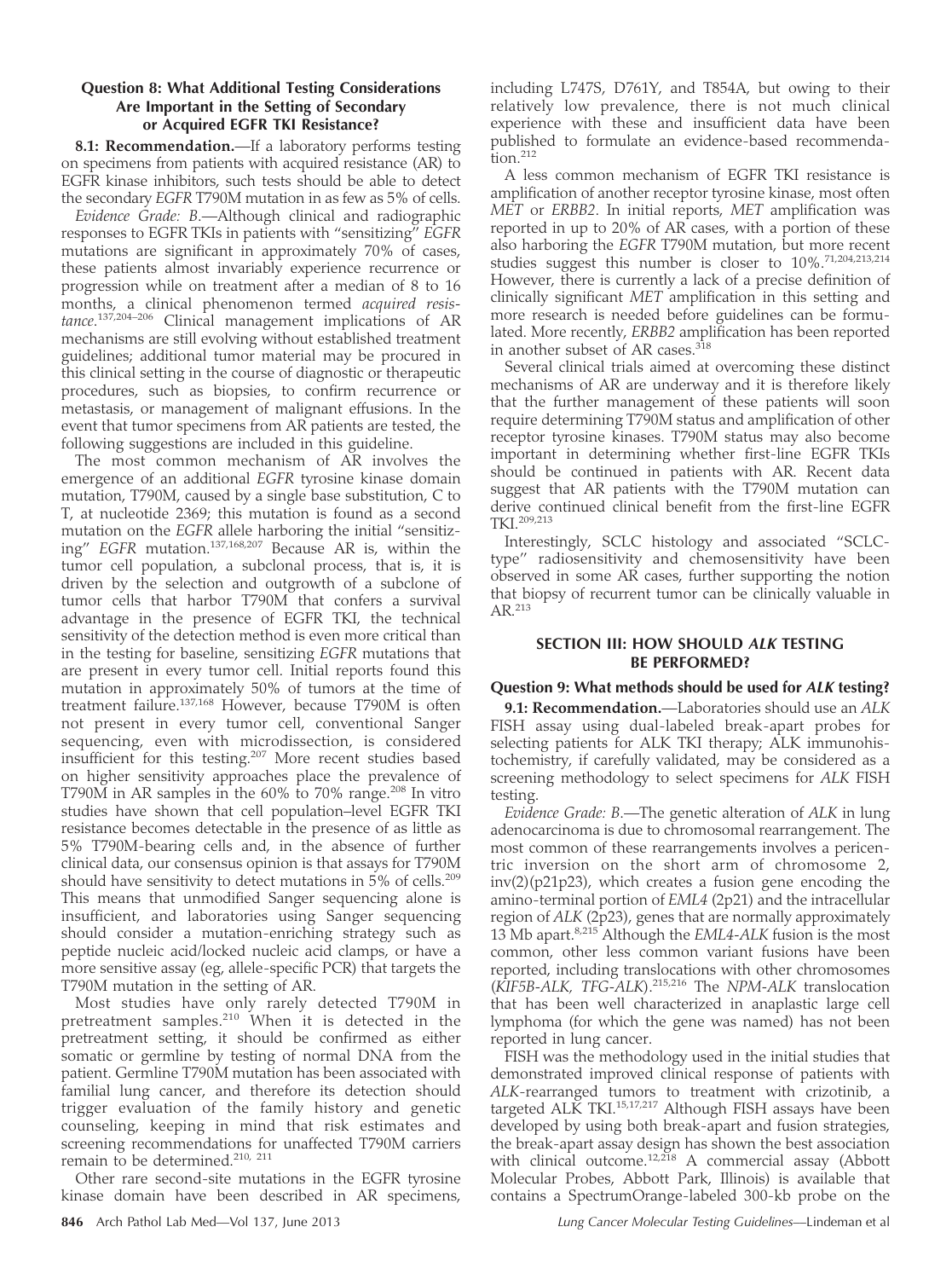

Figure 1. Negative for ALK rearrangement (original magnification  $\times 1000$ ).

Figure 2. Positive for ALK rearrangement (split  $3'$  ALK-5' ALK) (original magnification  $X1000$ ).

Figure 3. Positive for ALK rearrangement  $(single \ 3'$  ALK) (original magnification  $X1000$ ).

Figure 4. Negative for ALK rearrangement with ALK high copy number (original magnification  $\times 1000$ ).

telomeric 3' side of ALK and a SpectrumGreen-labeled 442kb probe on the centromeric  $5'$  side. With this probe set, the wild-type configuration appears as a fused yellow signal, while ALK rearrangement is seen as distinct and separated orange and green signals (Figures 1 through 4). In the USA, FDA has approved this commercial assay as a ''companion diagnostic'' to select patients to receive an FDA-approved ALK TKI. The published evidence indicates that this FISH assay is an acceptable means of selecting patients for treatment with an ALK TKI.

Whether or not the FDA-approved commercial assay is used, for accurate and precise results, the probe set used for clinical testing should be characterized in detail and the signal configurations and cutoff values for detecting ALK rearrangement should show reproducible performance with normal controls and known abnormal patient specimens and cell lines. If another set of probes or assay design is used, validation studies should demonstrate comparable or superior performance when compared to the commercial probes with regard to signal intensity, magnitude of signal splitting in positive cases, analytic precision, clinical sensitivity, and clinical specificity in accordance with published standards.219,220 For laboratories that elect to use laboratory-developed probes for ALK FISH testing, attention should also be given to batch variability of clones, DNA-labeling enzymes, and other reagents. Moreover, any laboratory-developed tests should retain the ability to detect variant fusions of ALK with partners other than EML4.

IHC-mediated identification of lung adenocarcinomas with overexpression of ALK has been investigated as a simpler, quicker, and cheaper alternative to FISH-based

identification of ALK rearrangements. However, IHC studies using the anti-ALK1 antibody typically used for anaplastic large cell lymphoma (mouse monoclonal anti-human CD246, clone ALK1) have been disappointing, likely due to the low expression level of the fusion protein in ALKrearranged lung adenocarcinomas in comparison to anaplastic large cell lymphoma.11,79,216,221–223 A substantial proportion of ALK-rearranged lung adenocarcinomas are not identified by the ALK1 antibody, using standard techniques, and thus it is not reliable for ALK rearrangement screening in this setting.

To improve the sensitivity of detection of the ALK rearrangement by IHC with the commercially available ALK1 antibody, some groups have developed alternative methods, including an intercalated antibody-enhanced polymer method, tyramide amplification, and an enhanced polymer-based detection system, with subsequent triaging of equivocal cases for ALK FISH.15,216 The current data are still limited and more studies need to be published to recommend this approach with this antibody.

A different antibody to ALK (mouse monoclonal, clone 5A4) has been reported to have excellent sensitivity and specificity relative to ALK FISH results, at least for strong IHC staining and for negative or weak IHC staining, while intermediate IHC staining results were poorly predictive of ALK rearrangement status.<sup>221</sup> High sensitivity, specificity, and reproducibility, as compared to FISH, have been shown with 2 rabbit monoclonal anti-human ALK antibodies (clones D5F3 and D9E4), and the former, ALK antibody D5F3, has just recently become commercially available.<sup>221</sup>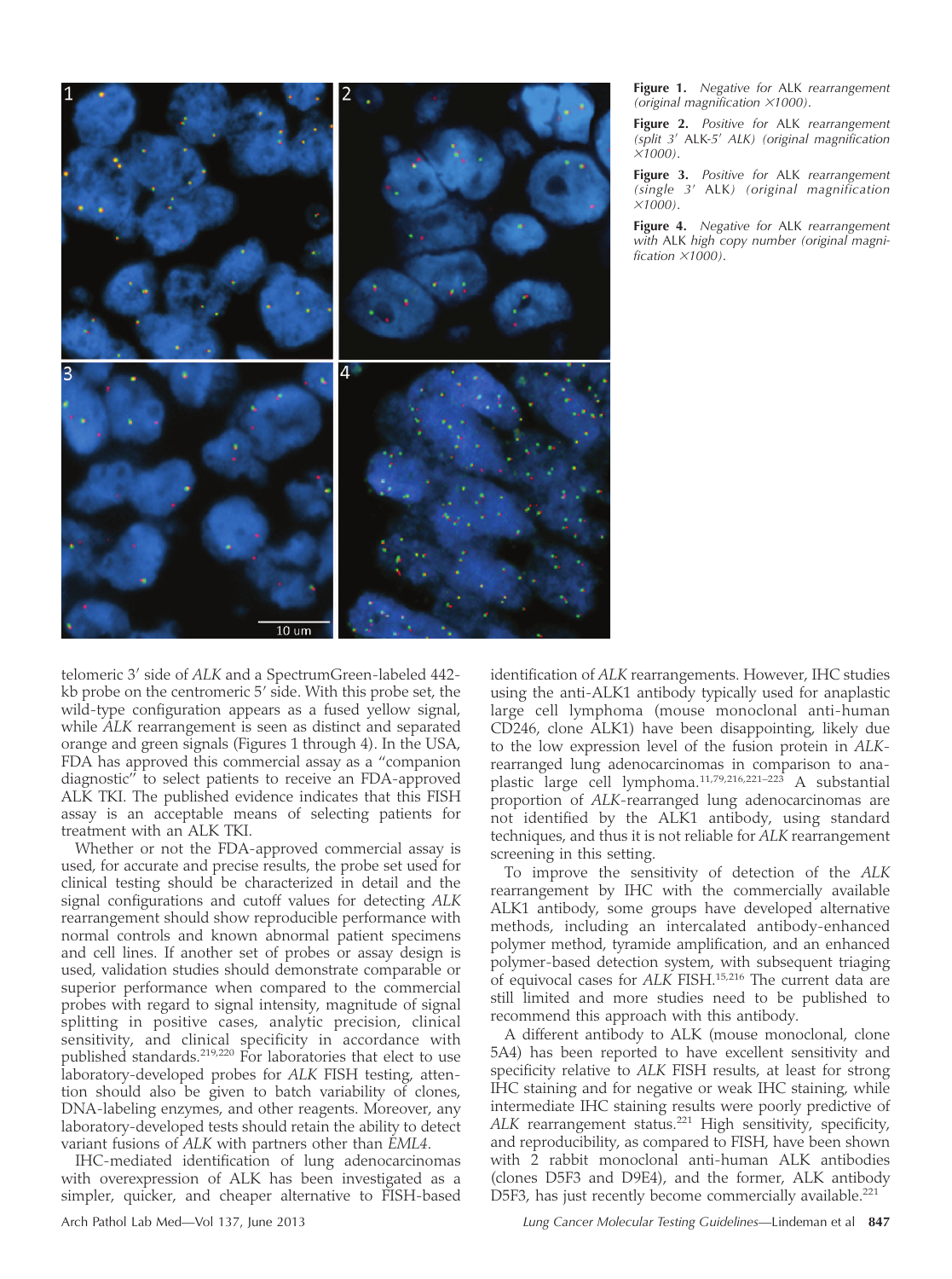Based on promising recent results with these newer monoclonal antibodies, IHC assays hold the potential to facilitate the routine identification of ALK-rearranged lung adenocarcinoma. Where sensitive IHC assays are available, our consensus opinion is that a properly validated IHC method may be used as a screening modality, and that tumors that fail to demonstrate ALK immunoreactivity with a sensitive IHC method need not be tested for ALK rearrangement by FISH. The use of sensitive ALK IHC assays as screening tests has been adopted in some countries. Our opinion is that tumors that are positive for ALK IHC, either weakly or strongly, should still be referred to FISH for confirmation of a rearrangement. At this time, there are insufficient data available to develop a specific recommendation on the use of ALK IHC as a sole determinant of ALK TKI therapy.

9.2: Recommendation.--RT-PCR is not recommended as an alternative to FISH for selecting patients for ALK inhibitor therapy.

Evidence Grade: B.—RT-PCR is not currently recommended as a first-line diagnostic method for determining ALK fusion status because of concerns for a higher failure rate of an RNA-based assay in routine FFPE pathology material, and the risk of false negatives, owing to variability in the EML4-ALK fusion structure and the existence of other ALK fusion partners. To date, there have been at least 13 molecular variants of EML4-ALK reported, representing chimeric transcripts fusing EML4 exons 2, 6, 13, 14, 15, 17, 18, or 20 to ALK exon 20 or immediately upstream within intron 19 of ALK.<sup>222</sup> Fusion of ALK to TFG and KIF5B has been reported in 1 case each, raising the likelihood that additional variant fusions may exist.215,216,224 It is possible to design multiplexed RT-PCR assays or to use multiple pairs of primers in separate or sequential reactions to detect the different EML4-ALK variants but multiplexed assays can be difficult to optimize and multiple separate assays may require more RNA than can be regularly extracted from small FFPE samples.

9.3: Expert Consensus Opinion.—A pathologist should be involved in the selection of sections for ALK FISH testing, by assessing tumor architecture, cytology, and specimen quality.

Because cells are analyzed individually for evidence of ALK rearrangement using a fluorescent microscope, tumor percentage is not as critical for ALK FISH testing as it is for EGFR mutation testing. For ALK FISH, it is important to choose slides or regions of slides in which the tumor cells can be readily distinguished from admixed normal cells under fluorescence, typically through a combination of cytologic and architectural features that can be appreciated without stains or visualization of cytoplasm. In addition, areas should be chosen in which tumor cells are not overlapping one another.

Specimen requirements for ALK FISH are generally similar to those for EGFR mutation testing: formalin fixation is acceptable, specimens should have enough cancer cells to analyze clearly, and DNA-damaging fixatives or acidic decalcifying agents should be avoided, as should specimens with abundant necrosis. Unlike EGFR mutation testing, however, FISH testing can be problematic when performed on alcohol-fixed samples. Another important distinction between ALK FISH and EGFR mutation analysis is that FISH testing should ideally be performed on recently cut sections, although protocols can be adapted to older slides.

Laboratories may follow the standard operating procedures that have proven to be successful for FISH on formalin-fixed, paraffin-embedded tissue sections in their setting. Attention must be paid to particular steps in the protocol that may affect probe penetration and hybridization to target DNA in order to optimize signal intensities.

Particular attention should be paid during validation to the choice of glass slides used for FISH. Several types of slides are manufactured for specialized applications at the expense of suitability for FISH. For example, some slides designed for tissue microarrays have a heavy coating that generates a fluorescent matrix where tumor cells get embedded and cannot be properly treated for FISH-probe penetration. Other slides are designed for microdissection and do not hold the tissue adequately during pretreatment for FISH.

Modifications in the protease digestion protocol may be required, depending on the size of the tissue, duration and type of fixation, nuclear structure and tissue preservation, and time between sectioning and digestion. This may be particularly valuable with difficult sections, including cytology specimens and samples from bone biopsies. Tissue digestion should be standardized to maintain nuclear morphology. Overdigested chromatin may display artifactual ''split signals'' that may lead to false-positive findings.

Hybridization and washing steps should be standardized by using established protocols. Use of automated tissue processors and standardized commercial tissue digestion kits can improve consistency and should be considered.

9.4: Expert Consensus Opinion.—A pathologist should participate in the interpretation of ALK FISH slides, either by performing the analysis directly or by reviewing the interpretations of cytogeneticists or technologists with specialized training in solid tumor FISH analysis.

The selection of nuclei to analyze is a step that is distinct from the scoring of probe signals. When evaluating the results of FISH, several factors should be kept in mind: the architecture of the tissue, including local variations in neoplastic cell content, fixation, and tumor cellularity within the section; the frequent presence of truncated nuclei; and the complex nature of cytogenetic arrangements such as heterogeneous increases in ploidy and aneusomy often seen in lung cancer. The FISH technologist should work closely with a pathologist who can identify tumor-rich areas. Typically, areas selected for FISH evaluation will be marked on a hematoxylin-eosin–stained slide that is directly parallel to the section used for FISH. Areas of the FFPE section selected for signal scoring should pass rigorous quality criteria as being suitable for FISH analysis. Inclusion of macrophages or other nontumor cells in the analysis will dilute positive break-apart scores and can lead to falsenegative results. Experienced scorers who have undergone specific training in FISH in solid tumors should analyze the slides. The scorers should also have had training on the morphologic appearance of lung cancer, and should have easy access to assistance from a pathologist with training in FISH. Laboratories with experienced reviewers may use 1 scorer in cases with clearly negative or positive  $($ >50% of cells) cases and a second scorer for less clear cases; otherwise 2 independent reviewers are recommended.

Interpretation should be performed in areas of the slide with good signal, in which at least 50% of all nuclei are easily analyzable, with minimal background or nuclear fluorescent ''noise.'' The FISH signal intensity should be consistently greater than background intensity in the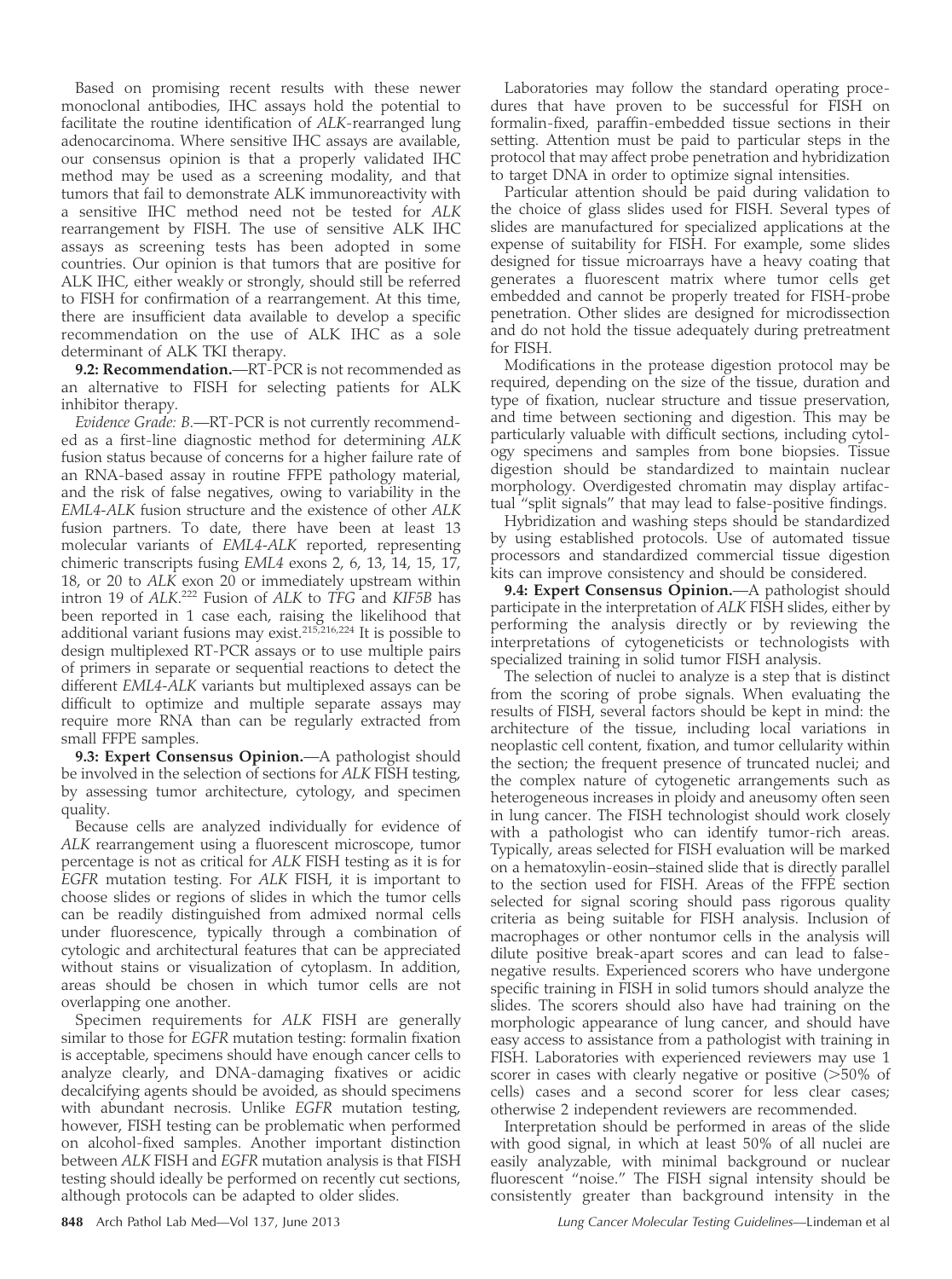regions of the slide chosen for analysis. Areas where the borders of individual nuclei are not clearly identifiable and/ or high cell density causes excessive nuclear overlap are easy to misinterpret, and should be avoided. At the same time that the quality of the tissue section is reviewed, the FISH signals should be assessed, looking for areas with bright, distinct signals and low background in which individual nuclei are clearly distinguishable. Signals in a nucleus should in general have the same intensity and the DAPI staining should be uniform.

Importantly, the interpretive criteria of FISH assays for ALK rearrangement in lung carcinoma are not necessarily identical to those applied in other neoplastic diseases (eg, anaplastic large cell lymphoma, inflammatory myofibroblastic tumor), even if the identical FISH probe set is used. The most common positive result of a break-apart duallabeled FISH assay in lung cancer will result in 1 separate orange/red and 1 separate green signal (Figure 4). The native unaltered ALK region will remain as a yellow fusion signal but also commonly appears as 2 narrowly split orange/red and green signals. The second most common positive result in lung cancer is loss of the green 5' probe with a remaining unpaired  $3'$  orange/red probe, indicating an unbalanced rearrangement. Importantly, proper interpretation of the FDA-approved commercial break-apart assay considers only nuclei with loss of a green signal, or orange/red and green signals that are separated by a gap larger than 2 signal diameters, to be indicative of an ALK gene rearrangement. Split signals of lesser magnitude separation are seen in the absence of ALK rearrangement and should not be interpreted as positive.<sup>15</sup> The identification of a 2-diameter gap by readers requires experience, and inclusion of well-characterized negative and positive control sections is an essential part of validating the assay.

Other observations likely to be encountered when scoring signals include extra isolated 3' ALK signals as well as extra signals (split and/or fusion) arising from polysomies, ploidy changes, and more complex ALK rearrangements.15 Currently, these findings are of uncertain significance. All results should be entered onto score sheets and should be coded.

In the trials demonstrating ability of ALK FISH to predict treatment response, a case was considered positive if 15% or more of 50 nuclei assessed in a tumor-rich portion of the section showed the classic split-signal pattern.15,217 Therefore, this cutoff is suggested and is part of the labeling of the FDA-approved commercial assay. Laboratories should still validate clinically sensitive and specific cutoffs in their own hands and different cutoffs must be reconciled with those from the commercial reference method. In certain situations with low tumor cell content, cutoffs as low as 5% may be considered, especially if IHC or RT-PCR results are available to support it, but this area requires more study.

Limited data exist to recommend cutoff values for the other ''nonclassic'' patterns of ALK rearrangement, such as loss of 5' signal, and all testing laboratories should establish their own cutoff values for these other patterns.

9.5: Expert Consensus Opinion.—Testing for secondary mutations in ALK associated with acquired resistance to ALK inhibitors is not currently required for clinical management.

Several groups have reported a diverse set of secondary mutations in ALK that confer acquired resistance to crizotinib, including L1152R, C1156Y, F1174L, L1196M, L1198P, D1203N, and G1269A.<sup>225-230</sup> To date, however, the numbers of such cases are too small to recommend testing

for these mutations for routine clinical management, although we anticipate this indication to grow in the near future as effective second-line therapies become available.

#### SECTION IV: SHOULD OTHER GENES BE ROUTINELY TESTED IN LUNG ADENOCARCINOMA?

## Question 10: Are Other Molecular Markers Suitable for Testing in Lung Cancer?

10.1a: Recommendation.-Testing for EGFR should be prioritized over other molecular markers in lung adenocarcinoma.

10.1b: Suggestion.—After EGFR testing, testing for ALK should be prioritized over other proposed molecular markers in lung adenocarcinoma, for which published evidence is insufficient to support testing guideline development at the present time.

Evidence Grade: EGFR: A; ALK: C.—Many additional molecular markers have been proposed as having value in management of lung cancer, in a variety of settings, including exposure to other molecularly targeted therapies, traditional chemotherapy, radiation, or surgery, as well as in other stages of disease and other histologic types of lung cancer. For each of these molecular markers, insufficient data have been published to establish definitive recommendations as to where, when, and how they should be used. However, as discussed in the sections above, clear and compelling published evidence supports the need for EGFR and ALK testing of advanced-stage lung adenocarcinomas as prerequisites to treatment with targeted TKIs. Precious tumor tissue must be reserved for these analyses, before any other molecular analysis is considered. Other tests may be performed in clinical trials or in clinical-pathologic contexts deemed appropriate by agreement between pathologists and clinicians at each individual treatment center, provided sufficient material remains after the essential EGFR and ALK tests are completed.

## SECTION V: HOW SHOULD MOLECULAR TESTING OF LUNG ADENOCARCINOMAS BE IMPLEMENTED AND OPERATIONALIZED?

## Question 11: Must All Adenocarcinomas Be Tested for Both EGFR and ALK?

11.1: Expert Consensus Opinion.—Laboratories may implement testing algorithms to enhance the efficiency of molecular testing of lung adenocarcinomas, provided the overall TAT requirements are met.

Currently, the higher costs and labor of simultaneous testing make it difficult to implement, in spite of its obvious advantage in TAT. Stepwise-testing algorithms make more efficient use of resources, but pose a challenge for timely delivery of final results. Given this time constraint, we recommend that stepwise-testing algorithms, if used, should nonetheless be completed within 10 working days. These algorithms are based on the observation that EGFR, ALK, and KRAS alterations are mutually exclusive, with very rare reported exceptions.217,231,232

The simplest algorithm would be to test for EGFR mutations first and proceed to ALK FISH if the EGFR results are wild type.

An alternative algorithm would involve an initial sensitive and rapid EGFR mutation screening test by a method such as denaturing high-performance liquid chromatography, highresolution melting analysis, or single-stranded conforma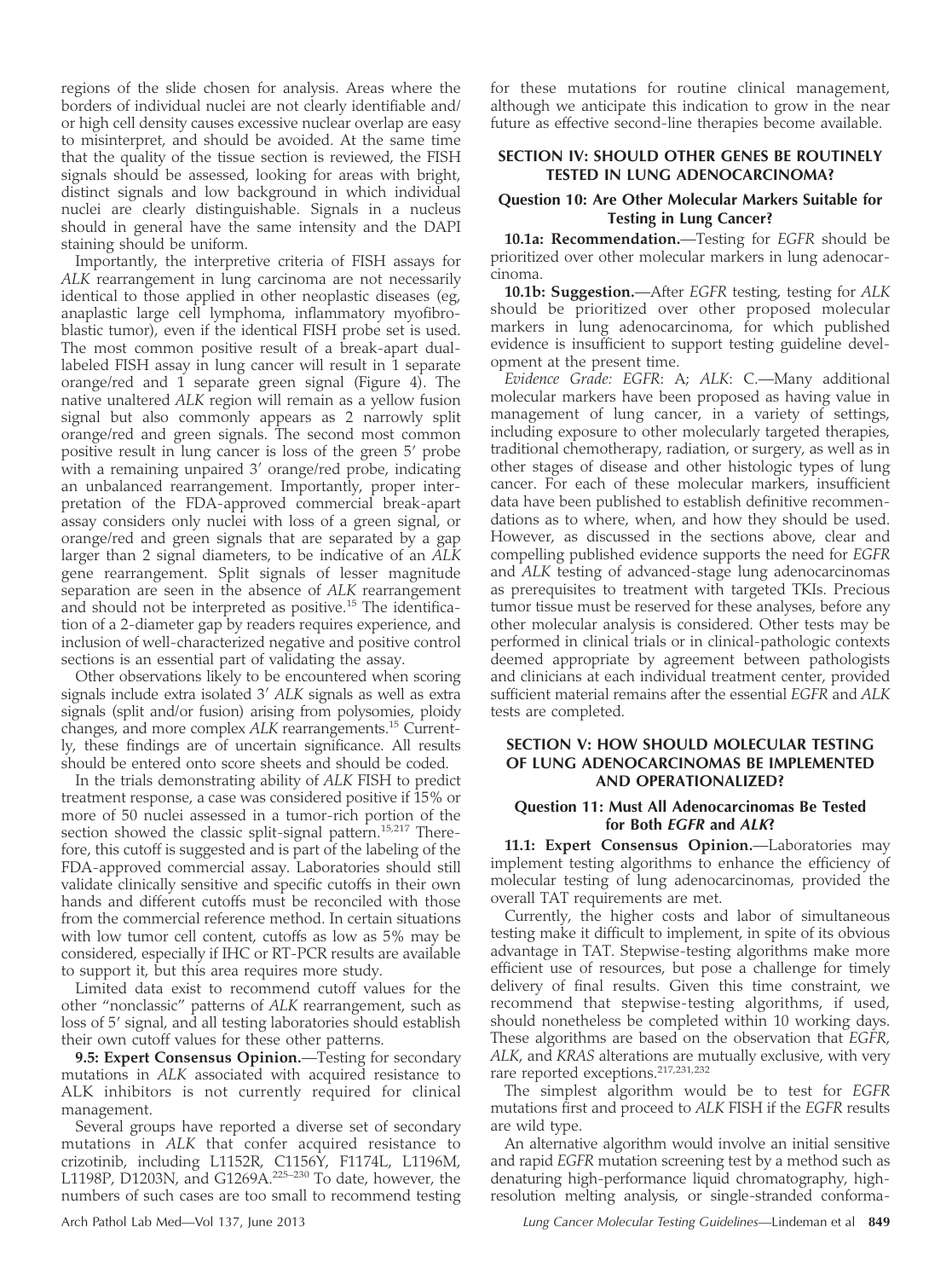tional polymorphism. Depending on assay design, these rapid screening methods could detect a mutation but fail to characterize it completely (ie, fail to define the size of an exon 19 deletion or distinguish between L858R and L861Q point mutations) or may be affected by single nucleotide polymorphisms (SNPs). For samples in which a mutation is detected but not adequately characterized by a screening method, a more specific method, such as sequencing, would be performed to establish a definitive diagnosis. If the EGFR mutation screening test result is negative, then testing for ALK FISH should be performed. This involves an additional step, but would reduce the amount of definitive EGFR and ALK FISH testing considerably.

A third algorithm, slower still but potentially more costeffective, would begin with a simple KRAS analysis. KRASmutated tumors, which represent 25% to 30% of lung adenocarcinomas and which do not have either EGFR mutations or ALK rearrangements, would not proceed to either EGFR or ALK testing. The tumors without KRAS mutations would then enter into one of the algorithms above. If used, such an approach should still meet the above TAT recommendations and should not be undertaken if the KRAS testing will exhaust the sample and thereby preclude EGFR and ALK testing.

Whether or not to use any of these, or other testing algorithms, is a decision that each testing laboratory must make, in conjunction with its clinical care team, to balance its available resources and clinical needs within its individual health care setting.

## Question 12: How Should EGFR and ALK Results Be Reported?

12.1: Expert Consensus Opinion.—EGFR mutation testing reports and ALK FISH reports should include a results and interpretation section readily understandable by oncologists and by nonspecialist pathologists.

Oncologists should be able to readily glean the information needed to select appropriate therapy, and to explain the result to their patients. Pathologists should be able to learn sufficient details from the reports to help determine whether repeated testing is appropriate, or to help resolve discrepancies between clinical and laboratory results or between tests performed at different laboratories.

The preclinical section of reports should include the standard identifiers of the patient and specimen, as well as an assessment of the specimen's morphologic characteristics: diagnosis and tumor content (percentage of total nuclei that are malignant). In addition, histopathologic characteristics that may affect the interpretation should be mentioned, such as extensive necrosis, atypical specimen processing or fixation, or low total number of tumor cells.

The results section of reports should include, prominently, the names of any clinically significant mutations identified, in formal Human Genome Variation Society (HGVS) nomenclature. Additional, more commonly used terminology may be included, as requested by each institution's clinical care teams. Incidental findings, variants of uncertain significance, and benign polymorphic variants should be clearly presented as such, to leave the reader no doubt as to the lack of evidence supporting their role in clinical management. For multiplexed assays, ideally, results could be presented in a table listing each clinically significant variant that is assessed by the test, with an adjacent result for each. Inconclusive results should be clearly reported as such.

Reports should include a histopathologic assessment of tumor content for the tumor section tested and the reported result should include an overall statement of the cancer's likelihood to respond or resist EGFR TKI therapy. If the result is inconclusive, whether due to assay failure or an insufficient specimen, or another reason, the interpretation should state why (as best as is known) and suggest requirements for testing a different specimen that would be more likely to yield a successful result.

The technical section of the report should include enough information for another laboratorian to understand what was done, in the event of a discrepancy between laboratories, or when requested to retest in another laboratory. The basic methodology should be reported, along with the assay sensitivity. For sequencing assays, each exon sequenced should be listed; for targeted mutation assays, each mutation targeted should be listed. Standard language regarding FDA oversight of laboratory-developed tests should be used, as appropriate.

The same overall principles apply to ALK reports, with a few distinctions. The results section should also include the number of cells analyzed, and the number and percentage of cells with each finding. Proper International System for Human Cytogenetic Nomenclature (ISCN) nomenclature may be used but, perhaps even more so than for HGVS nomenclature and molecular test results, ISCN nomenclature is difficult for the nonspecialist to understand, and colloquial nomenclature is essential for clear communication of results.

## Question 13: How Should EGFR and ALK Testing Be Validated?

13.1: Expert Consensus Opinion.-EGFR and ALK testing validation should follow the same guidelines as for other molecular diagnostics and FISH tests.

Technical validation, the set of experiments performed in the clinical laboratory to assure that an assay is safe and reliable for use in patient care, is required in the United States under the Clinical Laboratory Improvement Amendments of 1988 (CLIA '88). Although the required procedures differ between laboratory-developed tests and FDA-approved commercial assays, all tests must be properly validated before introduction into clinical use.<sup>233</sup> The CAP has published recommendations and examples on validation for a variety of assays.<sup>234–239</sup> This section will focus on specific points in the validation that the panel believes are of particular emphasis for EGFR and ALK validation.

Validation samples should be of all types that will be subjected to testing—frozen, fresh, and fixed specimens (including each fixative to be used), as appropriate. However, it is not necessary to separately validate identically processed tissues of different origins (ie, not necessary to validate separately FFPE lung, FFPE lymph node, and FFPE brain).

All relevant mutations or rearrangements that are to be reported should be included in the validation set, to whatever extent is possible. While some rare EGFR mutations may not be obtainable, the common exon 19 deletions, L858R, T790M, G719, and exon 20 insertions are required. Similarly, ALK-positive cases with split signals and with loss of 5' signals should both be included in validation sets. It is not necessary to separately validate each individual mutation in each specimen-processing type, although it is recommended that each type of mutation (ie, point mutation, deletion, insertion, split signal, loss of signal) be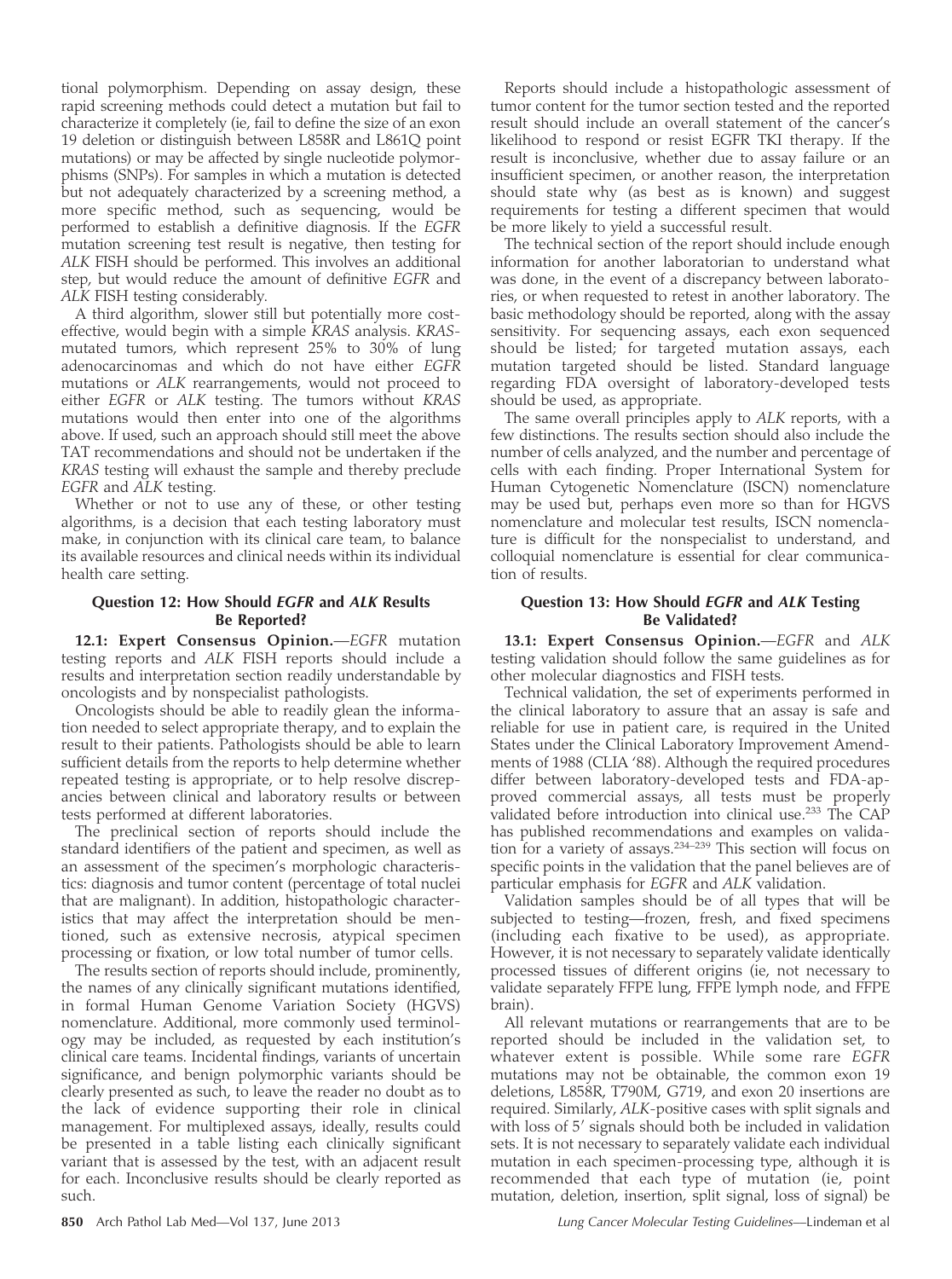assessed in each specimen-processing type, if possible. Cell lines may be used, but not to the exclusion of clinical specimens except for rare mutations.

Precision studies should assess the reproducibility of the entire analytic process, beginning with the pathologist's tumor assessment and enrichment strategies (eg, dissection). Operationally, therefore, when validation specimens undergo repeated testing on different assay runs, those samples should be reexamined by a pathologist and redissected.

Accuracy of results is best assessed by comparison with another laboratory performing a properly validated assay. Similarly, a new method within a laboratory may be validated against a previously validated method in the same laboratory. Comparison with clinical history of treatment response is suboptimal, but may be used as evidence of true positive mutated specimens, in the absence of another accredited laboratory for comparison. This should not be an issue in the United States, where many CLIA-certified laboratories offer these tests.

Analytic sensitivity of EGFR testing should be assessed in DNA from mutated specimens with low tumor content, diluted both in water/buffer and in normal DNA, to determine tumor cell content, in terms of both absolute cell count and tumor percentage, at which accuracy and precision (reproducibility) deteriorate. The need for replicate measurements to improve accuracy as tumor content decreases should be determined thus. Because of variation in EGFR copy number, sensitivity studies should be done with more than 1 specimen, and the least sensitive result should be stated as the overall test sensitivity. Cell lines are not ideal substitutes for clinical specimens, although FFPE cell pellets may be helpful, especially for mutations that are difficult to obtain. The sensitivity for FFPE specimens may differ from that for specimens fixed in alcohol or frozen.

Analytic specificity studies should establish criteria for distinguishing between true-positive and false-positive results. Specificity of EGFR and ALK results should be confirmed by clinically validated Sanger sequencing and Abbott Vysis ALK Break Apart FISH Probe Kit, respectively, or by methods traceable to those methods.

No template controls and very-low-concentration wildtype specimens are essential to establish specificity of ultrasensitive EGFR mutation detection methods. Artifacts associated with ultrasensitive methods should be recorded in the standard operating procedure manual.

ALK FISH should be performed on clearly benign tissue as well as ALK wild-type tumors, to help establish the minimum frequency of split signals that can be reported as true positive, as well as to confirm the 2-probe-diameter minimum distance of signal splitting that can be interpreted as true positive.

## Question 14: How Should Quality Assurance Be Maintained?

14.1: Expert Consensus Opinion.—Laboratories should follow similar quality control and quality assurance policies and procedures for EGFR and ALK testing in lung cancers as for other clinical laboratory assays. In particular, laboratories performing EGFR and ALK testing for TKI therapy should enroll in proficiency testing, if available.

While specific requirements and approaches may vary somewhat from one country to another, or even between different accrediting organizations within one country (eg., Joint Commission versus CAP in the United States), the

fundamental principles are conserved and retained; tests must be be properly validated, undergo regular quality control and instrument maintenance, with monitoring of the laboratory environment and reagent integrity, be performed by competent personnel following clear and informative standard operating procedures, with participation in external proficiency testing procedures and subject to regular inspections by accrediting agencies.

Outside the United States, there are local initiatives for EGFR mutation testing in, among others, Germany, Austria, France, Italy, Greece, the Netherlands, Spain, and Japan.1,125,240–242 In some countries the national pathology society has rules stating that participation in ring trials for external quality assurance in molecular diagnostics is obligatory. The frequency of these assessments varies from once a year (the Netherlands, Greece, Italy) to twice a year (Germany).

In some countries, proficiency testing is performed by sending a similar sample (set) simultaneously to the participating laboratories, which report the results to the organizing body. Subsequently, the results are compared and a concordant result is a sign of adequate performance. Currently, there are no US regulatory requirements for reporting proficiency testing for EGFR and ALK assays, although proficiency testing must be performed and documented, as with all laboratory tests. The CAP offers an external proficiency testing program for EGFR and KRAS mutation testing, and is developing a program for ALK FISH. CLIA regulations require alternative assessment schemes as substitutes for mandated successful performance on external proficiency testing. When an external proficiency testing program is not available, then laboratories may organize their own proficiency testing program by exchanging specimens with 1 or more other laboratories at least twice per year.

In Europe, an initiative for EGFR testing has been started in collaboration with the European Molecular Genetics Quality Network, European Society of Pathology, European Society for Medical Oncology, and European Thoracic Oncology Platform, in which 10 specimens (cell lines, neutral buffered formalin fixed for 24 hours and embedded in paraffin) are validated by 4 laboratories (Greece, United Kingdom, Germany, Italy) and now run in a pilot scheme of 24 laboratories.<sup>125</sup>

In regions of the world where sample exchange is not available, laboratories may confirm accuracy of their results by semiannual clinical chart review of tested patient specimens, with the understanding that accurate determination of EGFR and ALK status may not be determined exclusively by benefit from EGFR TKI therapy, as erlotinib/ gefitinib response rates for EGFR-mutated lung cancers can be in the 75% to 90% range, and the crizotinib response rates are comparable for ALK-rearranged lung cancers.<sup>243</sup> This may be due to upstream or downstream factors that render the EGFR TKI ineffective.

#### CONCLUSIONS: GUIDELINE DEVELOPMENT IN THE ERA OF GENOMIC MEDICINE

During the past decade, scientific and technologic progress in cancer genomics research has accelerated the pace of discoveries that can be potentially translated into significant clinical advances for patients with major common cancers. The clinical translation of these discoveries drives an ever-increasing need for tumor genotyping, based on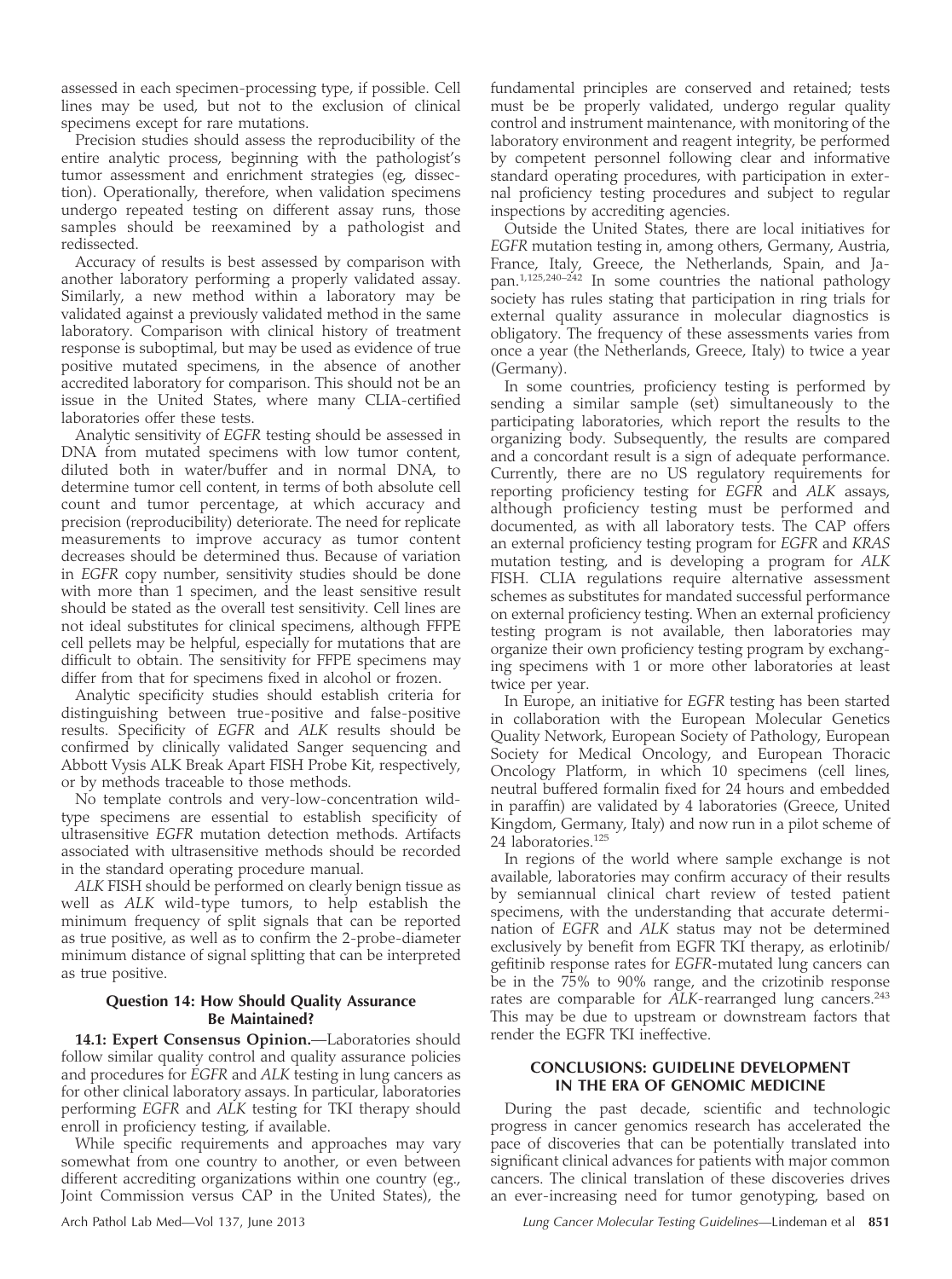these newly established relationships between type of targetable gene mutation and response to targeted agents. In the case of the present molecular testing guideline for selection of lung cancer patients for EGFR and ALK TKIs, the pressing need to establish standards and provide recommendations had to be addressed in the context of the limitations of the literature. For many recommendations, especially more technical ones, articles reporting controlled studies were few or absent. For recommendations shaped by survival data, the recent and rapid clinical development of these indications, especially that of crizotinib in ALKrearranged lung cancers, meant that relatively limited published data were available as compared to previous molecular testing guidelines such as the ASCO/CAP Guideline Recommendations for Human Epidermal Growth Factor Receptor 2 Testing in Breast Cancer.<sup>98</sup> In such a rapidly evolving area (and era) of medical practice, we expect that testing guidelines will increasingly have to be developed on more limited published data, integrating expert consensus opinion, with an expectation that such guidelines will be updated regularly as more rigorous metaanalyses of controlled studies become possible over time. Indeed, the present guideline does not encompass less prominent but nonetheless important testing areas, for instance, for selection of patients for MET-targeted therapies (MET amplification or overexpression)<sup>244,245</sup> and ERBB2targeted therapies (ERBB2 mutations),<sup>246,247</sup> and moreover, even as the present guideline was under development, new testing indications in lung cancer emerged, notably for rearrangements of the ROS and RET genes.\* Moreover, recent technical innovations, such as ''next generation'' or massively parallel sequencing, afford the potential to detect all of these alterations, plus many others, in 1 assay.157,248,249 Although these technologies are very promising, at the present, there are still insufficient published data on the accuracy, precision, sensitivity, specificity, TAT, and clinical validity of these methods in a clinical laboratory setting. Whereas these next-generation sequencing-based methods are currently not ready for routine widespread clinical implementation, their application to clinical medicine is growing rapidly, and they may form the core technology of the next version of these guidelines. Nonetheless, many aspects of the current guideline are ''platform-independent'' or ''platform-agnostic'' and, therefore, they should inform the evaluation and implementation of emerging diagnostic tests for EGFR and ALK status based on massively parallel sequencing.

Thus, the challenges for guideline development are mounting and include the variety of types of genetic alterations to be tested, the rapidly increasing number of clinically relevant cancer genes, the limited published literature and testing experience associated with the accelerated regulatory approval of targeted drugs, and the special issues created by the coapproval of commercial companion diagnostic tests. Even as models for guideline development evolve to adapt to these new factors and pressures, there remains an ongoing clinical need for such testing guidelines to establish and widely disseminate best practices based on systematic and critical literature review and broad consensus opinion from highly experienced stakeholders.

We would like to thank the following:

Steering Committee: Paul A. Bunn Jr, MD, Neal I. Lindeman, MD, and Jan A. Nowak, MD, PhD.

Advisory Panel: Timothy C. Allen, MD, JD, Alain Charles Borczuk, MD, Lucian R. Chirieac, MD, Fred Hirsch, MD, Anthony John Iafrate, MD, PhD, Kirk D. Jones, MD, Loren J. Joseph, MD, Keith Minto Kerr, MBChB, Rajyalakshmi Luthra, PhD, Mahesh M. Mansukhani, MD, Alberto M. Marchevsky, MD, Tetsuya Mitsudomi, MD, Marina N. Nikiforova, MD, Kim Norris, Christopher N. Otis, MD, Helmut H. Popper, MD, Jay F. Schamberg, MD, Iris Schrijver, MD, Saul Suster, MD, William D. Travis, MD, Gail H. Vance, MD, Marileila Varella-Garcia, PhD, Regina Vidaver, PhD, Cindy L. Vnencak-Jones, PhD, and Maureen F. Zakowski, MD.

Speakers from 2010 December conference: D. Ross Camidge, MD, Barbara Conley, MD, Bruce Johnson, MD, Shakun Malik, MD, Vincent Miller, MD, Tony Mok, MD, Rolf Stahel, MD, and Gail H. Vance, MD.

Staff: Megan T. Wick, MT(ASCP), for staffing the expert panel and data verification; Carol Colasacco, MLIS, SCT(ASCP), for data verification; Tony Smith, MLS, ECM<sup>S</sup> (AIIM), for his contributions to the literature review process and article referencing work; Sandi Larsen, MBA, MT(ASCP), John Olsen, MD, and Lisa Fatheree, SCT(ASCP), for their oversight of the December 2010 conference and conflict of interest process; and Avtar Lal, MD, PhD, and R. Bryan Rumble, MSc, for contributing to the statistical evaluation of the literature.

We also thank the editors from the 3 societies (Leslie Litzky, MD, Timothy J. O'Leary, MD, PhD, and Alex A. Adjei, MD, PhD) for their supervision of the journal peer review process subsequent to the approval of this manuscript by the 3 societies.

#### References

1. World Health Organization. Cancer fact sheet No. 297. http://www.who. int/mediacentre/factsheets/fs297/en/. Published 2012. Accessed October 26, 2012.

2. Miller VA, Kris MG, Shah N, et al. Bronchioloalveolar pathologic subtype and smoking history predict sensitivity to gefitinib in advanced non-small-cell lung cancer. J Clin Oncol. 2004;22(6):1103–1109.

3. Garassino MC, Borgonovo K, Rossi A, et al. Biological and clinical features in predicting efficacy of epidermal growth factor receptor tyrosine kinase inhibitors: a systematic review and meta-analysis. Anticancer Res. 2009;29(7): 2691–2701.

4. Shepherd FA, Rodrigues Pereira J, Ciuleanu T, et al. Erlotinib in previously treated non-small-cell lung cancer. N Engl J Med. 2005;353(2):123–132.

5. Stinchcombe TE, Socinski MA. Gefitinib in advanced non-small cell lung cancer: does it deserve a second chance? Oncologist. 2008;13(9):933–944.

6. Thatcher N, Chang A, Parikh P, et al. Gefitinib plus best supportive care in previously treated patients with refractory advanced non-small-cell lung cancer: results from a randomised, placebo-controlled, multicentre study (Iressa Survival Evaluation in Lung Cancer). Lancet. 2005;366(9496):1527–1537.

7. Mok TS, Wu YL, Thongprasert S, et al. Gefitinib or carboplatin-paclitaxel in pulmonary adenocarcinoma. N Engl J Med. 2009;361(10):947-957.

8. Soda M, Choi YL, Enomoto M, et al. Identification of the transforming EML4-ALK fusion gene in non-small-cell lung cancer. Nature. 2007;448(7153): 561–566.

9. Boland JM, Erdogan S, Vasmatzis G, et al. Anaplastic lymphoma kinase immunoreactivity correlates with ALK gene rearrangement and transcriptional up-regulation in non-small cell lung carcinomas. Hum Pathol. 2009;40(8):1152– 1158.

10. Inamura K, Takeuchi K, Togashi Y, et al. EML4-ALK fusion is linked to histological characteristics in a subset of lung cancers. J Thorac Oncol. 2008;3(1): 13–17.

11. Inamura K, Takeuchi K, Togashi Y, et al. EML4-ALK lung cancers are characterized by rare other mutations, a TTF-1 cell lineage, an acinar histology, and young onset. Mod Pathol. 2009;22(4):508–515.

12. Koivunen JP, Mermel C, Zejnullahu K, et al. EML4-ALK fusion gene and efficacy of an ALK kinase inhibitor in lung cancer. Clin Cancer Res. 2008;14(13): 4275–4283.

13. Kwak EL, Bang YJ, Camidge DR, et al. Anaplastic lymphoma kinase inhibition in non-small-cell lung cancer. N Engl J Med. 2010;363(18):1693–1703.

14. Paik JH, Choe G, Kim H, et al. Screening of anaplastic lymphoma kinase rearrangement by immunohistochemistry in non-small cell lung cancer: correlation with fluorescence in situ hybridization. *J Thorac Oncol*. 2011;6(3): 466–472.

15. Rodig SJ, Mino-Kenudson M, Dacic S, et al. Unique clinicopathologic features characterize ALK-rearranged lung adenocarcinoma in the western population. Clin Cancer Res. 2009;15(16):5216–5223. \* 248, 260, 319, 320, 321, 322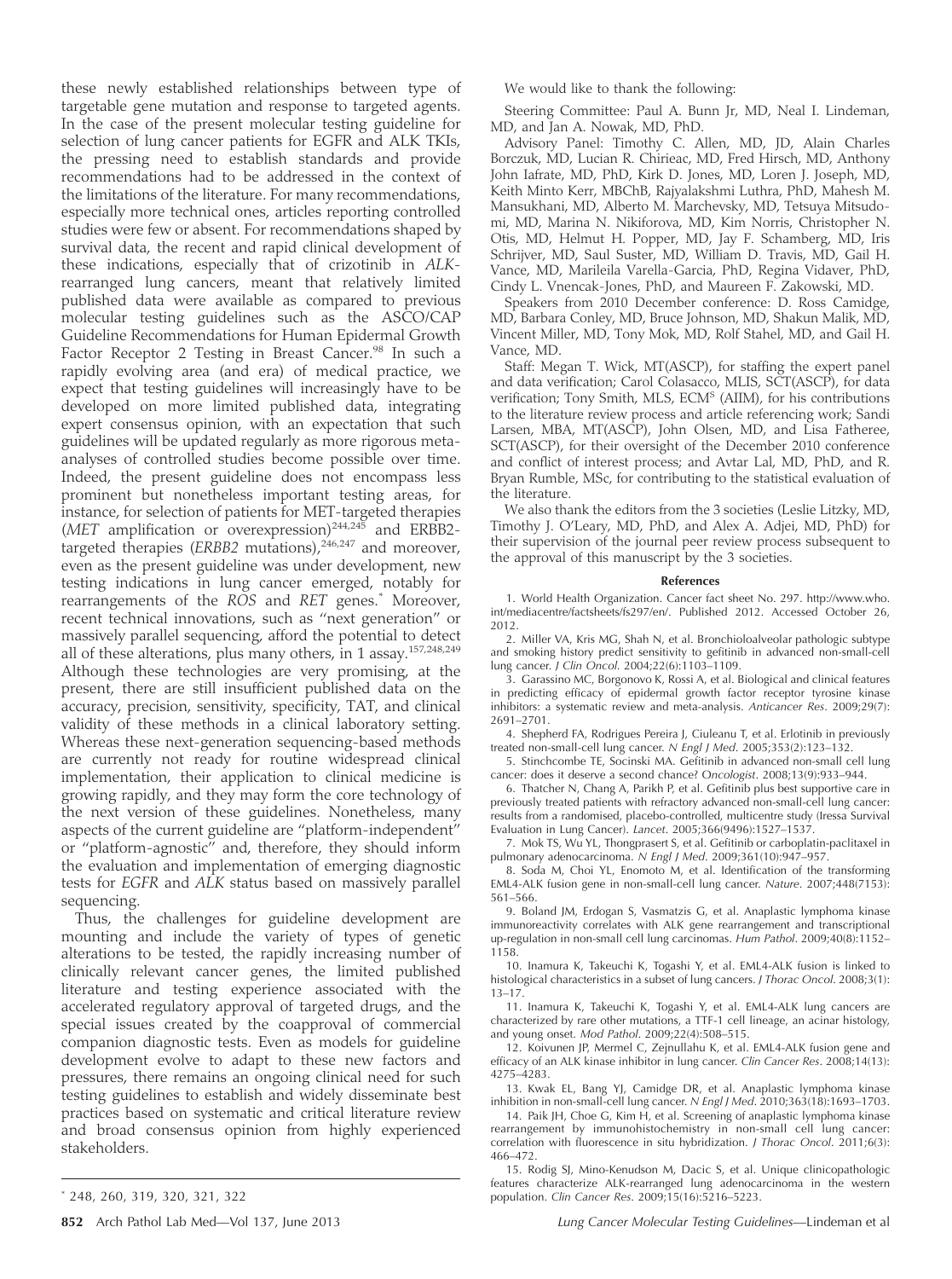16. Salido M, Pijuan L, Martinez-Aviles L, et al. Increased ALK gene copy number and amplification are frequent in non-small cell lung cancer. J Thorac Oncol. 2011;6(1):21–27.

17. Shaw AT, Yeap BY, Mino-Kenudson M, et al. Clinical features and outcome of patients with non-small-cell lung cancer who harbor EML4-ALK. J Clin Oncol. 2009;27(26):4247–4253.

18. Shaw AT, Yeap BY, Solomon BJ, et al. Effect of crizotinib on overall survival in patients with advanced non-small-cell lung cancer harbouring ALK gene rearrangement: a retrospective analysis. Lancet Oncol. 2011;12(11):1004– 1012.

19. Shinmura K, Kageyama S, Tao H, et al. EML4-ALK fusion transcripts, but no NPM-, TPM3-, CLTC-, ATIC-, or TFG-ALK fusion transcripts, in non-small cell lung carcinomas. Lung Cancer. 2008;61(2):163–169.

20. Kim H, Yoo S-B, Choe J-Y, et al. Detection of ALK gene rearrangement in non-small cell lung cancer: a comparison of fluorescence in situ hybridization and chromogenic in situ hybridization with correlation of ALK protein expression. J Thorac Oncol. 2011;6(8):1359–1366.

21. Hillier S, Grimmer-Somers K, Merlin T, et al. FORM: an Australian method for formulating and grading recommendations in evidence-based clinical guidelines. BMC Med Res Methodol. 2011;11:23.

22. Merlin T, Weston A, Tooher R. Extending an evidence hierarchy to include topics other than treatment: revising the Australian 'levels of evidence'. BMC Med Res Methodol. 2009;9:34.

23. Shea BJ, Grimshaw JM, Wells GA, et al. Development of AMSTAR: a measurement tool to assess the methodological quality of systematic reviews. BMC Med Res Methodol. 2007;7:10.

24. Scottish Intercollegiate Guidelines Network. SIGN 50: A Guideline Developers' Handbook—Methodology Checklist 2: Randomized Controlled Trials. Edinburgh, Scotland: Scottish Intercollegiate Guidelines Network; 2008.

25. Shigematsu H, Lin L, Takahashi T, et al. Clinical and biological features associated with epidermal growth factor receptor gene mutations in lung cancers. J Natl Cancer Inst. 2005;97(5):339–346.

26. Mitsudomi T, Morita S, Yatabe Y, et al. Gefitinib versus cisplatin plus docetaxel in patients with non-small-cell lung cancer harbouring mutations of the epidermal growth factor receptor (WJTOG3405): an open label, randomised phase 3 trial. Lancet Oncol. 2010;11(2):121–128.

27. Rosell R, Moran T, Queralt C, et al. Screening for epidermal growth factor receptor mutations in lung cancer. N Engl J Med. 2009;361(10):958–967.

28. Douillard JY, Shepherd FA, Hirsh V, et al. Molecular predictors of outcome with gefitinib and docetaxel in previously treated non-small-cell lung cancer: data from the randomized phase III INTEREST trial. J Clin Oncol. 2010; 28(5):744–752.

29. Morinaga R, Okamoto I, Fujita Y, et al. Association of epidermal growth factor receptor (EGFR) gene mutations with EGFR amplification in advanced nonsmall cell lung cancer. Cancer Sci. 2008;99(12):2455–2460.

30. Sun Y, Ren Y, Fang Z, et al. Lung adenocarcinoma from East Asian neversmokers is a disease largely defined by targetable oncogenic mutant kinases. J Clin Oncol. 2010;28(30):4616–4620.

31. Zhang X, Zhang S, Yang X, et al. Fusion of EML4 and ALK is associated with development of lung adenocarcinomas lacking EGFR and KRAS mutations and is correlated with ALK expression. Mol Cancer. 2010;9:188.

32. Girard N, Sima CS, Jackman DM, et al. Nomogram to predict the presence of EGFR activating mutation in lung adenocarcinoma. Eur Respir J. 2012;39(2):366–372.

33. Dogan S, Shen R, Ang DC, et al. Molecular epidemiology of EGFR and KRAS mutations in 3,026 lung adenocarcinomas: higher susceptibility of women to smoking-related KRAS-mutant cancers. Clin Cancer Res. 2012;18(22):6169– 6177.

34. National Comprehensive Cancer Network. The NCCN clinical practice guidelines in oncology (NCCN guidelines) for non-small cell lung cancer. Version 3.2012. Published 2012. www.nccn.org, accessed October 16, 2012.

35. Liu Y, Xu ML, Zhong HH, Heng WJ, Wu BQ. EGFR mutations are more frequent in well-differentiated than in poor-differentiated lung adenocarcinomas. Pathol Oncol Res. 2008;14(4):373–379.

36. Rekhtman N, Paik PK, Arcila ME, et al. Clarifying the spectrum of driver oncogene mutations in biomarker-verified squamous carcinoma of lung: lack of EGFR/KRAS and presence of PIK3CA/AKT1 mutations. Clin Cancer Res. 2012; 18(4):1167–1176.

37. Ohtsuka K, Ohnishi H, Furuyashiki G, et al. Clinico-pathological and biological significance of tyrosine kinase domain gene mutations and overexpression of epidermal growth factor receptor for lung adenocarcinoma. J Thorac Oncol. 2006;1(8):787–795.

38. Kosaka T, Yatabe Y, Endoh H, Kuwano H, Takahashi T, Mitsudomi T. Mutations of the epidermal growth factor receptor gene in lung cancer: biological and clinical implications. Cancer Res. 2004;64(24):8919–8923.

39. Takahashi T, Sonobe M, Kobayashi M, et al. Clinicopathologic features of non-small-cell lung cancer with EML4-ALK fusion gene. Ann Surg Oncol. 2010; 17(3):889–897.

40. Yoshida A, Tsuta K, Watanabe S, et al. Frequent ALK rearrangement and TTF-1/p63 co-expression in lung adenocarcinoma with signet-ring cell component. Lung Cancer. 2011;72(3):309–315.

41. Chaft JE, Rekhtman N, Ladanyi M, Riely GJ. ALK-rearranged lung cancer: adenosquamous lung cancer masquerading as pure squamous carcinoma. J Thorac Oncol. 2012;7(4):768–769.

42. Sartori G, Cavazza A, Sgambato A, et al. EGFR and K-ras mutations along the spectrum of pulmonary epithelial tumors of the lung and elaboration of a combined clinicopathologic and molecular scoring system to predict clinical responsiveness to EGFR inhibitors. Am J Clin Pathol. 2009;131(4):478–489.

43. Sugio K, Uramoto H, Ono K, et al. Mutations within the tyrosine kinase domain of EGFR gene specifically occur in lung adenocarcinoma patients with a low exposure of tobacco smoking. Br J Cancer. 2006;94(6):896–903.

44. Tsao AS, Tang XM, Sabloff B, et al. Clinicopathologic characteristics of the EGFR gene mutation in non-small cell lung cancer. J Thorac Oncol. 2006;1(3): 231–239.

45. Marchetti A, Martella C, Felicioni L, et al. EGFR mutations in non-smallcell lung cancer: analysis of a large series of cases and development of a rapid and sensitive method for diagnostic screening with potential implications on pharmacologic treatment. J Clin Oncol. 2005;23(4):857–865.

46. Tam IY, Chung LP, Suen WS, et al. Distinct epidermal growth factor receptor and KRAS mutation patterns in non-small cell lung cancer patients with different tobacco exposure and clinicopathologic features. Clin Cancer Res. 2006;12(5):1647–1653.

47. Pao W, Miller V, Zakowski M, et al. EGF receptor gene mutations are common in lung cancers from ''never smokers'' and are associated with sensitivity of tumors to gefitinib and erlotinib. Proc Natl Acad Sci U S A. 2004; 101(36):13306–13311.

48. Huang SF, Liu HP, Li LH, et al. High frequency of epidermal growth factor receptor mutations with complex patterns in non-small cell lung cancers related to gefitinib responsiveness in Taiwan. Clin Cancer Res. 2004;10(24):8195–8203.

49. Sonobe M, Manabe T, Wada H, Tanaka F. Mutations in the epidermal growth factor receptor gene are linked to smoking-independent, lung adenocarcinoma. Br J Cancer. 2005;93(3):355–363.

50. Tokumo M, Toyooka S, Kiura K, et al. The relationship between epidermal growth factor receptor mutations and clinicopathologic features in non-small cell lung cancers. Clin Cancer Res. 2005;11(3):1167–1173.

51. Tomizawa Y, Iijima H, Sunaga N, et al. Clinicopathologic significance of the mutations of the epidermal growth factor receptor gene in patients with nonsmall cell lung cancer. Clin Cancer Res. 2005;11(19, pt 1):6816–6822.

52. Qin BM, Chen X, Zhu JD, Pei DQ. Identification of EGFR kinase domain mutations among lung cancer patients in China: implication for targeted cancer therapy. Cell Res. 2005;15(3):212–217.

53. Han SW, Kim TY, Hwang PG, et al. Predictive and prognostic impact of epidermal growth factor receptor mutation in non-small-cell lung cancer patients treated with gefitinib. J Clin Oncol. 2005;23(11):2493–2501.

54. Cappuzzo F, Hirsch FR, Rossi E, et al. Epidermal growth factor receptor gene and protein and gefitinib sensitivity in non-small-cell lung cancer. J Natl Cancer Inst. 2005;97(9):643–655.

55. Wu CC, Hsu HY, Liu HP, et al. Reversed mutation rates of KRAS and EGFR genes in adenocarcinoma of the lung in Taiwan and their implications. Cancer. 2008;113(11):3199–3208.

56. Chou TY, Chiu CH, Li LH, et al. Mutation in the tyrosine kinase domain of epidermal growth factor receptor is a predictive and prognostic factor for gefitinib treatment in patients with non-small cell lung cancer. Clin Cancer Res. 2005; 11(10):3750–3757.

57. Park S, Holmes-Tisch AJ, Cho EY, et al. Discordance of molecular biomarkers associated with epidermal growth factor receptor pathway between primary tumors and lymph node metastasis in non-small cell lung cancer. J Thorac Oncol. 2009;4(7):809–815.

58. Park SH, Ha SY, Lee JI, et al. Epidermal growth factor receptor mutations and the clinical outcome in male smokers with squamous cell carcinoma of lung. J Korean Med Sci. 2009;24(3):448–452.

59. Gandara DR, Grimminger P, Mack PC, et al. Association of epidermal growth factor receptor activating mutations with low ERCC1 gene expression in non-small cell lung cancer. J Thorac Oncol. 2010;5(12):1933–1938.

60. Tsao MS, Sakurada A, Ding K, et al. Prognostic and predictive value of epidermal growth factor receptor tyrosine kinase domain mutation status and gene copy number for adjuvant chemotherapy in non-small cell lung cancer. J Thorac Oncol. 2011;6(1):139–147.

61. Rekhtman N, Ang DC, Sima CS, Travis WD, Moreira AL. Immunohistochemical algorithm for differentiation of lung adenocarcinoma and squamous cell carcinoma based on large series of whole-tissue sections with validation in small specimens. Mod Pathol. 2011;24(10):1348–1359.

62. Rekhtman N, Brandt SM, Sigel CS, et al. Suitability of thoracic cytology for new therapeutic paradigms in non-small cell lung carcinoma: high accuracy of tumor subtyping and feasibility of EGFR and KRAS molecular testing. J Thorac Oncol. 2011;6(3):451–458.

63. Travis WD, Brambilla E, Noguchi M, et al. International Association for the Study of Lung Cancer/American Thoracic Society/European Respiratory Society international multidisciplinary classification of lung adenocarcinoma. J Thorac Oncol. 2011;6(2):244–285.

64. Fukui T, Tsuta K, Furuta K, et al. Epidermal growth factor receptor mutation status and clinicopathological features of combined small cell carcinoma with adenocarcinoma of the lung. Cancer Sci. 2007;98(11):1714– 1719.

65. Morinaga R, Okamoto I, Furuta K, et al. Sequential occurrence of nonsmall cell and small cell lung cancer with the same EGFR mutation. Lung Cancer. 2007;58(3):411–413.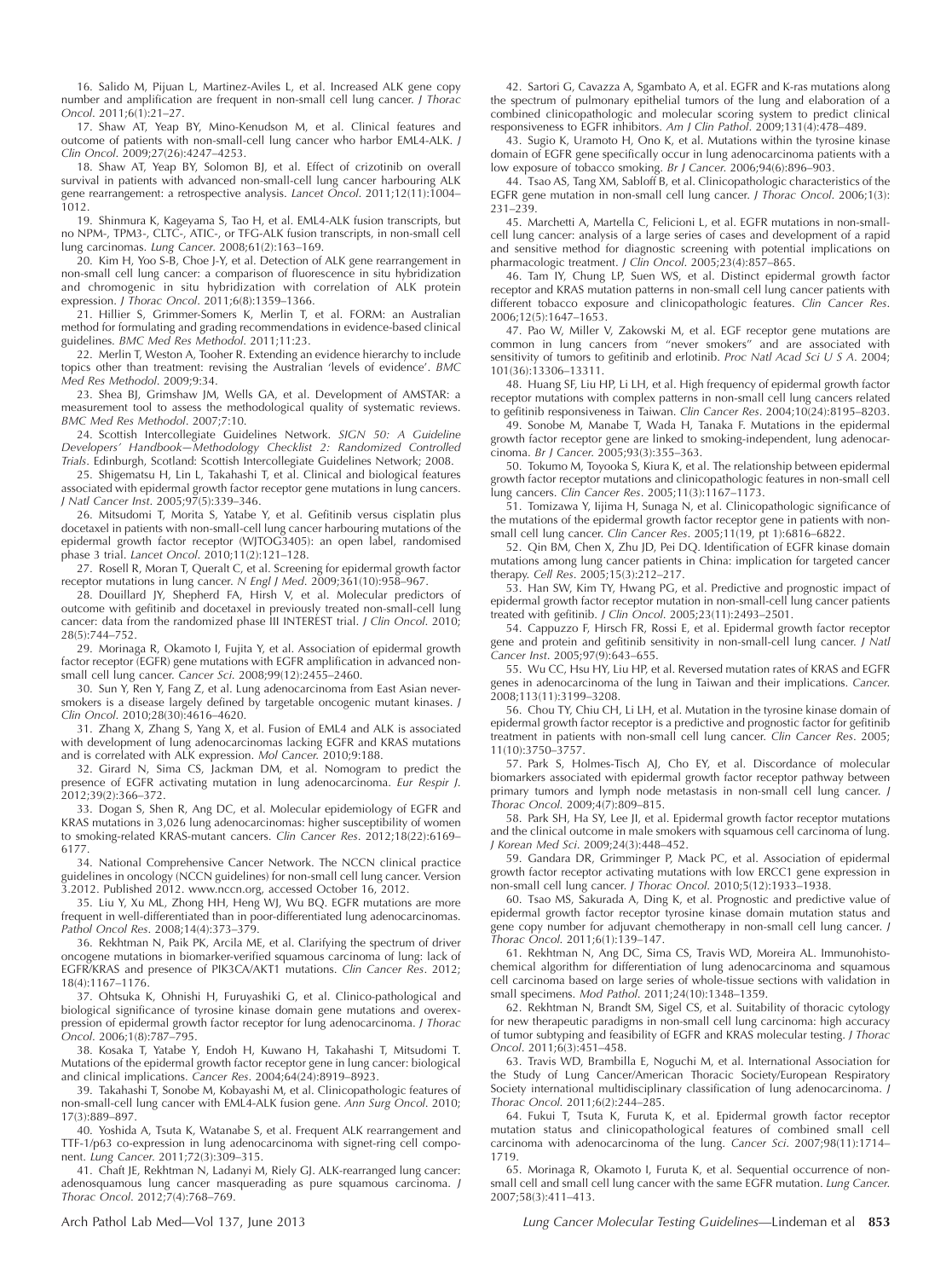66. Tatematsu A, Shimizu J, Murakami Y, et al. Epidermal growth factor receptor mutations in small cell lung cancer. Clin Cancer Res. 2008;14(19):6092–6096.

67. Araki J, Okamoto I, Suto R, Ichikawa Y, Sasaki J. Efficacy of the tyrosine kinase inhibitor gefitinib in a patient with metastatic small cell lung cancer. Lung Cancer. 2005;48(1):141–144.

68. Okamoto I, Araki J, Suto R, Shimada M, Nakagawa K, Fukuoka M. EGFR mutation in gefitinib-responsive small-cell lung cancer. Ann Oncol. 2006;17(6): 1028–1029.

69. Zakowski MF, Ladanyi M, Kris MG. EGFR mutations in small-cell lung cancers in patients who have never smoked. N Engl J Med. 2006;355(2):213–215. 70. Arcila ME, Oxnard GR, Nafa K, et al. Rebiopsy of lung cancer patients

with acquired resistance to EGFR inhibitors and enhanced detection of the T790M mutation using a locked nucleic acid-based assay. Clin Cancer Res. 2011; 17(5):1169–1180.

71. Balak MN, Gong Y, Riely GJ, et al. Novel D761Y and common secondary T790M mutations in epidermal growth factor receptor-mutant lung adenocarcinomas with acquired resistance to kinase inhibitors. Clin Cancer Res. 2006; 12(21):6494–6501.

72. Dahse R, Berndt A, Kosmehl H. PCR-based testing for therapy-related EGFR mutations in patients with non-small cell lung cancer. Anticancer Res. 2008;28(4B):2265–2270.

73. Macarenco RS, Uphoff TS, Gilmer HF, et al. Salivary gland-type lung carcinomas: an EGFR immunohistochemical, molecular genetic, and mutational analysis study. Mod Pathol. 2008;21(9):1168–1175.

74. Dahse R, Driemel O, Schwarz S, et al. Epidermal growth factor receptor kinase domain mutations are rare in salivary gland carcinomas. Br J Cancer. 2009;100(4):623–625.

75. Han SW, Kim HP, Jeon YK, et al. Mucoepidermoid carcinoma of lung: potential target of EGFR-directed treatment. Lung Cancer. 2008;61(1):30–34.

76. Rossi A, Galetta D, Gridelli C. Biological prognostic and predictive factors in lung cancer. Oncology. 2009;77(suppl 1):90–96.

77. Rekhtman N, Tafe LJ, Chaft JE, et al. Distinct profile of driver mutations and clinical features in immunomarker-defined subsets of pulmonary large-cell carcinoma [published online ahead of print November 30, 2012]. Mod Pathol. doi:10.1038/modpathol.2012.195.

78. Rickman OB, Vohra PK, Sanyal B, et al. Analysis of ErbB receptors in pulmonary carcinoid tumors. Clin Cancer Res. 2009;15(10):3315–3324.

79. Paik JH, Choi CM, Kim H, et al. Clinicopathologic implication of ALK rearrangement in surgically resected lung cancer: a proposal of diagnostic algorithm for ALK-rearranged adenocarcinoma. Lung Cancer. 2012;76(3):403–409.

80. Yatabe Y, Matsuo K, Mitsudomi T. Heterogeneous distribution of EGFR mutations is extremely rare in lung adenocarcinoma. J Clin Oncol. 2011;29(22): 2972–2977.

81. Girard N, Deshpande C, Azzoli CG, et al. Use of epidermal growth factor receptor/Kirsten rat sarcoma 2 viral oncogene homolog mutation testing to define clonal relationships among multiple lung adenocarcinomas: comparison with clinical guidelines. Chest. 2010;137(1):46–52.

82. Casorzo L, Corigliano M, Ferrero P, Venesio T, Risio M. Evaluation of 7q31 region improves the accuracy of EGFR FISH assay in non small cell lung cancer. Diagn Pathol. 2009;4:36.

83. Sholl LM, Yeap BY, Iafrate AJ, et al. Lung adenocarcinoma with EGFR amplification has distinct clinicopathologic and molecular features in neversmokers. Cancer Res. 2009;69(21):8341–8348.

84. Liang Z, Zhang J, Zeng X, Gao J, Wu S, Liu T. Relationship between EGFR expression, copy number and mutation in lung adenocarcinomas. BMC Cancer. 2010;10:376.

85. Gerlinger M, Rowan AJ, Horswell S, et al. Intratumor heterogeneity and branched evolution revealed by multiregion sequencing. N Engl J Med. 2012; 366(10):883–892.

86. Keedy VL, Temin S, Somerfield MR, et al. American Society of Clinical Oncology provisional clinical opinion: epidermal growth factor receptor (EGFR) mutation testing for patients with advanced non-small-cell lung cancer considering first-line EGFR tyrosine kinase inhibitor therapy. J Clin Oncol. 2011;29(15):2121–2127.

87. Marks JL, Broderick S, Zhou Q, et al. Prognostic and therapeutic implications of EGFR and KRAS mutations in resected lung adenocarcinoma. J Thorac Oncol. 2008;3(2):111–116.

88. D'Angelo SP, Janjigian YY, Ahye N, et al. Distinct clinical course of EGFRmutant resected lung cancers: results of testing of 1118 surgical specimens and effects of adjuvant gefitinib and erlotinib. J Thorac Oncol. 2012;7(12):1815-1822.

89. Mitsudomi T. Erlotinib, gefitinib, or chemotherapy for EGFR mutationpositive lung cancer? Lancet Oncol. 2011;12(8):710–711.

90. Fukuoka M, Wu YL, Thongprasert S, et al. Biomarker analyses and final overall survival results from a phase III, randomized, open-label, first-line study of gefitinib versus carboplatin/paclitaxel in clinically selected patients with advanced non-small-cell lung cancer in Asia (IPASS). J Clin Oncol. 2011; 29(21):2866–2874.

91. Maemondo M, Inoue A, Kobayashi K, et al. Gefitinib or chemotherapy for non-small-cell lung cancer with mutated EGFR. N Engl J Med. 2010;362(25): 2380–2388.

92. Srinivasan M, Sedmak D, Jewell S. Effect of fixatives and tissue processing on the content and integrity of nucleic acids. Am J Pathol. 2002;161(6):1961– 1971.

93. Gillespie JW, Best CJ, Bichsel VE, et al. Evaluation of non-formalin tissue fixation for molecular profiling studies. Am J Pathol. 2002;160(2):449–457.

94. Pirker R, Herth FJ, Kerr KM, et al. Consensus for EGFR mutation testing in non-small cell lung cancer: results from a European workshop. J Thorac Oncol. 2010;5(10):1706–1713.

95. Wong C, DiCioccio RA, Allen HJ, Werness BA, Piver MS. Mutations in BRCA1 from fixed, paraffin-embedded tissue can be artifacts of preservation. Cancer Genet Cytogenet. 1998;107(1):21–27.

96. Akbari M, Hansen MD, Halgunset J, Skorpen F, Krokan HE. Low copy number DNA template can render polymerase chain reaction error prone in a sequence-dependent manner. J Mol Diagn. 2005;7(1):36–39.

97. Williams C, Ponten F, Moberg C, et al. A high frequency of sequence alterations is due to formalin fixation of archival specimens. Am J Pathol. 1999; 155(5):1467–1471.

98. Wolff AC, Hammond ME, Schwartz JN, et al. American Society of Clinical Oncology/College of American Pathologists guideline recommendations for human epidermal growth factor receptor 2 testing in breast cancer. Arch Pathol Lab Med. 2007;131(1):18–43.

99. Aisner DL, Deshpande C, Baloch Z, et al. Evaluation of EGFR mutation status in cytology specimens: an institutional experience [published online ahead of print November 18, 2011]. Diagn Cytopathol. doi:10.1002/dc.21851.

100. Malapelle U, Bellevicine C, Zeppa P, Palombini L, Troncone G. Cytologybased gene mutation tests to predict response to anti-epidermal growth factor receptor therapy: a review. Diagn Cytopathol. 2011;39(9):703–710.

101. da Cunha Santos G, Saieg MA, Geddie W, Leighl N. EGFR gene status in cytological samples of nonsmall cell lung carcinoma: controversies and opportunities. Cancer Cytopathol. 2011;119(2):80–91.

102. Fiallo P, Williams DL, Chan GP, Gillis TP. Effects of fixation on polymerase chain reaction detection of Mycobacterium leprae. J Clin Microbiol. 1992;30(12):3095–3098.

103. Wilson IG. Inhibition and facilitation of nucleic acid amplification. Appl Environ Microbiol. 1997;63(10):3741–3751.

104. Baloglu G, Haholu A, Kucukodaci Z, Yilmaz I, Yildirim S, Baloglu H. The effects of tissue fixation alternatives on DNA content: a study on normal colon tissue. Appl Immunohistochem Mol Morphol. 2008;16(5):485–492.

105. Moore JL, Aros M, Steudel KG, Cheng KC. Fixation and decalcification of adult zebrafish for histological, immunocytochemical, and genotypic analysis. Biotechniques. 2002;32(2):296–298.

106. Fox CH, Johnson FB, Whiting J, Roller PP. Formaldehyde fixation. J Histochem Cytochem. 1985;33(8):845–853.

107. College of American Pathologists. CAP Laboratory accreditation checklists. http://www.cap.org/apps/cap.portal. Accessed April 11, 2012.

108. Betz BL, Roh MH, Weigelin HC, et al. The application of molecular diagnostic studies interrogating EGFR and KRAS mutations to stained cytologic smears of lung carcinoma. Am J Clin Pathol. 2011;136(4):564–571.

109. Billah S, Stewart J, Staerkel G, Chen S, Gong Y, Guo M. EGFR and KRAS mutations in lung carcinoma. Cancer Cytopathol. 2011;119(2):111–117.

110. Chen CM, Chang JW, Cheung YC, et al. Computed tomography-guided core-needle biopsy specimens demonstrate epidermal growth factor receptor mutations in patients with non-small-cell lung cancer. Acta Radiol. 2008;49(9): 991–994.

111. Boldrini L, Gisfredi S, Ursino S, et al. Mutational analysis in cytological specimens of advanced lung adenocarcinoma: a sensitive method for molecular diagnosis. J Thorac Oncol. 2007;2(12):1086–1090.

112. Fassina A, Gazziero A, Zardo D, Corradin M, Aldighieri E, Rossi GP. Detection of EGFR and KRAS mutations on trans-thoracic needle aspiration of lung nodules by high resolution melting analysis. J Clin Pathol. 2009;62(12): 1096–1102.

113. Smouse JH, Cibas ES, Janne PA, Joshi VA, Zou KH, Lindeman NI. EGFR mutations are detected comparably in cytologic and surgical pathology specimens of nonsmall cell lung cancer. Cancer Cytopathol. 2009;117(1):67–72.

114. Lozano MD, Zulueta JJ, Echeveste JI, et al. Assessment of epidermal growth factor receptor and K-ras mutation status in cytological stained smears of non-small cell lung cancer patients: correlation with clinical outcomes. Oncologist. 2011;16(6):877–885.

115. Janne PA, Borras AM, Kuang Y, et al. A rapid and sensitive enzymatic method for epidermal growth factor receptor mutation screening. Clin Cancer Res. 2006;12(3, pt 1):751–758.

116. Pan QL, Pao W, Ladanyi M. Rapid polymerase chain reaction-based detection of epidermal growth factor receptor gene mutations in lung adenocarcinomas. J Mol Diagn. 2005;7(3):396–403.

117. Sasaki H, Endo K, Konishi A, et al. EGFR mutation status in Japanese lung cancer patients: genotyping analysis using LightCycler. Clin Cancer Res. 2005; 11(8):2924–2929.

118. Croft DT Jr, Jordan RM, Patney HL, et al. Performance of whole-genome amplified DNA isolated from serum and plasma on high-density single nucleotide polymorphism arrays. J Mol Diagn. 2008;10(3):249–257.

119. Endo K, Konishi A, Sasaki H, et al. Epidermal growth factor receptor gene mutation in non-small cell lung cancer using highly sensitive and fast TaqMan PCR assay. Lung Cancer. 2005;50(3):375–384.

120. Hoshi K, Takakura H, Mitani Y, et al. Rapid detection of epidermal growth factor receptor mutations in lung cancer by the SMart-Amplification Process. Clin Cancer Res. 2007;13(17):4974–4983.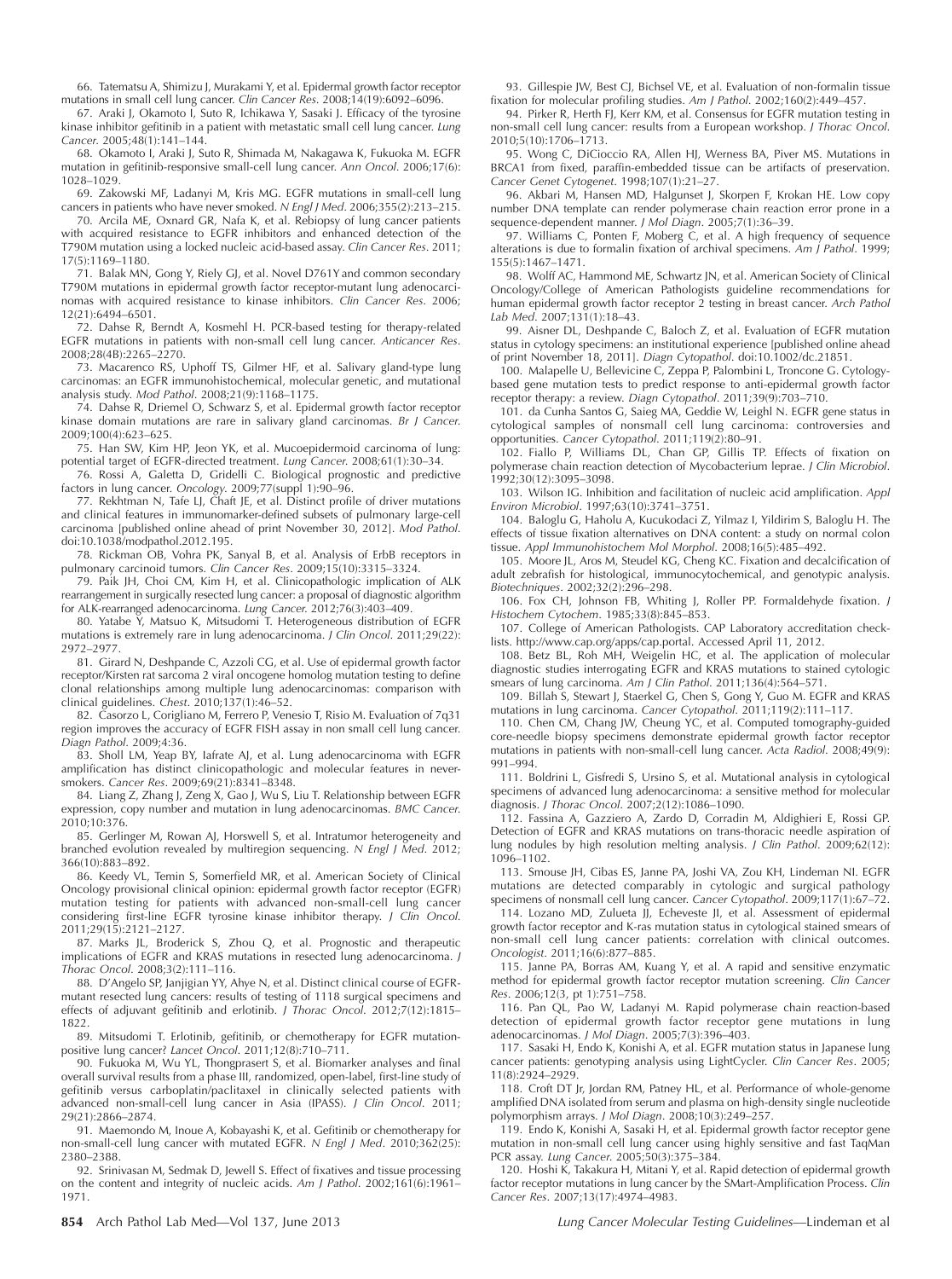121. Heideman DAM, Thunnissen FB, Doeleman M, et al. A panel of high resolution melting (HRM) technology-based assays with direct sequencing possibility for effective mutation screening of EGFR and K-ras genes. Cell Oncol. 2009;31(5):329–333.

122. Miyazawa H, Tanaka T, Nagai Y, et al. Peptide nucleic acid-locked nucleic acid polymerase chain reaction clamp-based detection test for gefitinibrefractory T790M epidermal growth factor receptor mutation. Cancer Sci. 2008; 99(3):595–600.

123. Li AR, Chitale D, Riely GJ, et al. EGFR mutations in lung adenocarcinomas: clinical testing experience and relationship to EGFR gene copy number and immunohistochemical expression. J Mol Diagn. 2008;10(3):242–248.

124. Soh J, Okumura N, Lockwood WW, et al. Oncogene mutations, copy number gains and mutant allele specific imbalance (MASI) frequently occur together in tumor cells. PLoS ONE. 2009;4(10):e7464.

125. Thunnissen E, Bovee JV, Bruinsma H, et al. EGFR and KRAS quality assurance schemes in pathology: generating normative data for molecular predictive marker analysis in targeted therapy. J Clin Pathol. 2011;64(10):884-892.

126. Eberhard DA, Giaccone G, Johnson BE. Biomarkers of response to epidermal growth factor receptor inhibitors in Non-Small-Cell Lung Cancer Working Group: standardization for use in the clinical trial setting. J Clin Oncol. 2008;26(6):983–994.

127. Sieben NL, ter Haar NT, Cornelisse CJ, Fleuren GJ, Cleton-Jansen AM. PCR artifacts in LOH and MSI analysis of microdissected tumor cells. Hum Pathol. 2000;31(11):1414–1419.

128. Molina-Vila MA, Bertran-Alamillo J, Reguart N, et al. A sensitive method for detecting EGFR mutations in non-small cell lung cancer samples with few tumor cells. J Thorac Oncol. 2008;3(11):1224–1235.

129. Takano T, Ohe Y, Sakamoto H, et al. Epidermal growth factor receptor gene mutations and increased copy numbers predict gefitinib sensitivity in patients with recurrent non-small-cell lung cancer. J Clin Oncol. 2005;23(28): 6829–6837.

130. Horiike A, Kimura H, Nishio K, et al. Detection of epidermal growth factor receptor mutation in transbronchial needle aspirates of non-small cell lung cancer. Chest. 2007;131(6):1628–1634.

131. Yatabe Y, Hida T, Horio Y, Kosaka T, Takahashi T, Mitsudomi T. A rapid, sensitive assay to detect EGFR mutation in small biopsy specimens from lung cancer. J Mol Diagn. 2006;8(3):335–341.

132. Miyamae Y, Shimizu K, Mitani Y, et al. Mutation detection of epidermal growth factor receptor and KRAS genes using the smart amplification process version 2 from formalin-fixed, paraffin-embedded lung cancer tissue. J Mol Diagn. 2010;12(2):257–264.

133. Kawada I, Soejima K, Watanabe H, et al. An alternative method for screening EGFR mutation using RFLP in non-small cell lung cancer patients. J Thorac Oncol. 2008;3(10):1096–1103.

134. van Eijk R, Licht J, Schrumpf M, et al. Rapid KRAS, EGFR, BRAF and PIK3CA mutation analysis of fine needle aspirates from non-small-cell lung cancer using allele-specific qPCR. PLoS ONE. 2011;6(3):e17791.

135. Do H, Krypuy M, Mitchell PL, Fox SB, Dobrovic A. High resolution melting analysis for rapid and sensitive EGFR and KRAS mutation detection in formalin fixed paraffin embedded biopsies. BMC Cancer. 2008;8:142.

136. Willmore-Payne C, Holden JA, Layfied LJ. Detection of epidermal growth factor receptor and human epidermal growth factor receptor 2 activating mutations in lung adenocarcinoma by high-resolution melting amplicon analysis: correlation with gene copy number, protein expression, and hormone receptor expression. Hum Pathol. 2006;37(6):755–763.

137. Pao W, Miller VA, Politi KA, et al. Acquired resistance of lung adenocarcinomas to gefitinib or erlotinib is associated with a second mutation in the EGFR kinase domain. PLoS Med. 2005;2(3):e73.

138. Santis G, Angell R, Nickless G, et al. Screening for EGFR and KRAS mutations in endobronchial ultrasound derived transbronchial needle aspirates in non-small cell lung cancer using COLD-PCR. PLoS ONE. 2011;6(9):e25191.

139. Sueoka N, Sato A, Eguchi H, et al. Mutation profile of EGFR gene detected by denaturing high-performance liquid chromatography in Japanese lung cancer patients. J Cancer Res Clin Oncol. 2007;133(2):93–102.

140. Engelman JA, Cantley LC. The role of the ErbB family members in nonsmall cell lung cancers sensitive to epidermal growth factor receptor kinase inhibitors. Clin Cancer Res. 2006;12(14, pt 2):4372s–4376s.

141. Jiang SX, Yamashita K, Yamamoto M, et al. EGFR genetic heterogeneity of nonsmall cell lung cancers contributing to acquired gefitinib resistance. Int J Cancer. 2008;123(11):2480–2486.

142. Krypuy M, Newnham GM, Thomas DM, Conron M, Dobrovic A. High resolution melting analysis for the rapid and sensitive detection of mutations in clinical samples: KRAS codon 12 and 13 mutations in non-small cell lung cancer. BMC Cancer. 2006;6:295.

143. Kuang Y, Rogers A, Yeap BY, et al. Noninvasive detection of EGFR T790M in gefitinib or erlotinib resistant non-small cell lung cancer. Clin Cancer Res. 2009;15(8):2630–2636.

144. Ogino S, Meyerhardt JA, Cantor M, et al. Molecular alterations in tumors and response to combination chemotherapy with gefitinib for advanced colorectal cancer. Clin Cancer Res. 2005;11(18):6650–6656.

145. Ohnishi H, Ohtsuka K, Ooide A, Matsushima S, Goya T, Watanabe T. A simple and sensitive method for detecting major mutations within the tyrosine kinase domain of the epidermal growth factor receptor gene in non-small-cell lung carcinoma. Diagn Mol Pathol. 2006;15(2):101–108.

146. Pham D, Kris MG, Riely GJ, et al. Use of cigarette-smoking history to estimate the likelihood of mutations in epidermal growth factor receptor gene exons 19 and 21 in lung adenocarcinomas. J Clin Oncol. 2006;24(11):1700–1704.

147. Su Z, Dias-Santagata D, Duke M, et al. A platform for rapid detection of multiple oncogenic mutations with relevance to targeted therapy in non-smallcell lung cancer. J Mol Diagn. 2011;13(1):74–84.

148. Azzoli CG, Baker S Jr, Temin S, et al. American Society of Clinical Oncology Clinical Practice Guideline update on chemotherapy for stage IV nonsmall-cell lung cancer. J Clin Oncol. 2009;27(36):6251–6266.

149. Bosari S, Marchetti A, Buttitta F, et al. Detection of p53 mutations by single-strand conformation polymorphisms (SSCP) gel electrophoresis: a comparative study of radioactive and nonradioactive silver-stained SSCP analysis. Diagn Mol Pathol. 1995;4(4):249–255.

150. Fan X, Furnari FB, Cavenee WK, Castresana JS. Non-isotopic silverstained SSCP is more sensitive than automated direct sequencing for the detection of PTEN mutations in a mixture of DNA extracted from normal and tumor cells. Int J Oncol. 2001;18(5):1023–1026.

151. Fukui T, Ohe Y, Tsuta K, et al. Prospective study of the accuracy of EGFR mutational analysis by high-resolution melting analysis in small samples obtained from patients with non-small cell lung cancer. Clin Cancer Res. 2008;14(15): 4751–4757.

152. Kimura H, Kasahara K, Kawaishi M, et al. Detection of epidermal growth factor receptor mutations in serum as a predictor of the response to gefitinib in patients with non-small-cell lung cancer. Clin Cancer Res. 2006;12(13):3915-3921.

153. Newton CR, Graham A, Heptinstall LE, et al. Analysis of any point mutation in DNA: the amplification refractory mutation system (ARMS). Nucleic Acids Res. 1989;17(7):2503–2516.

154. Takano T, Ohe Y, Tsuta K, et al. Epidermal growth factor receptor mutation detection using high-resolution melting analysis predicts outcomes in patients with advanced non small cell lung cancer treated with gefitinib. Clin Cancer Res. 2007;13(18, pt 1):5385–5390.

155. Whitcombe D, Theaker J, Guy SP, Brown T, Little S. Detection of PCR products using self-probing amplicons and fluorescence. Nat Biotechnol. 1999;  $17(8)$  $\cdot$ 804–807

156. Li J, Wang L, Janne PA, Makrigiorgos GM. Coamplification at lower denaturation temperature-PCR increases mutation-detection selectivity of Taq-Man-based real-time PCR. Clin Chem. 2009;55(4):748–756.

157. Beadling C, Neff TL, Heinrich MC, et al. Combining highly multiplexed PCR with semiconductor-based sequencing for rapid cancer genotyping. J Mol Diagn. 2012; pii:S1525–S1578(12)00305-4.

158. Buttitta F, Felicioni L, Del Grammastro M, et al. Effective assessment of EGFR mutation status in bronchoalveolar lavage and pleural fluids by nextgeneration sequencing. Clin Cancer Res. 2013;19(3):691–698.

159. Querings S, Altmuller J, Ansen S, et al. Benchmarking of mutation diagnostics in clinical lung cancer specimens. PLoS ONE. 2011;6(5):e19601.

160. Tsiatis AC, Norris-Kirby A, Rich RG, et al. Comparison of Sanger sequencing, pyrosequencing, and melting curve analysis for the detection of KRAS mutations: diagnostic and clinical implications. J Mol Diagn. 2010;12(4): 425–432.

161. Paez JG, Janne PA, Lee JC, et al. EGFR mutations in lung cancer: correlation with clinical response to gefitinib therapy. Science. 2004;304(5676): 1497–1500.

162. Lynch TJ, Bell DW, Sordella R, et al. Activating mutations in the epidermal growth factor receptor underlying responsiveness of non-small-cell lung cancer to gefitinib. N Engl J Med. 2004;350(21):2129–2139.

163. Tsao MS, Sakurada A, Cutz JC, et al. Erlotinib in lung cancer—molecular and clinical predictors of outcome. N Engl J Med. 2005;353(2):133–144.

164. Ward R, Hawkins N, O'Grady R, et al. Restriction endonucleasemediated selective polymerase chain reaction: a novel assay for the detection of K-ras mutations in clinical samples. Am J Pathol. 1998;153(2):373–379.

165. Diagnostic Innovations. Urgent field safety notice 001. http://www. swissmedic.ch/recalllists\_dl/02354/Vk\_20090603\_14-e1.pdf. Published 2009. Accessed June 7, 2011.

166. He M, Capelletti M, Nafa K, et al. EGFR exon 19 insertions: a new family of sensitizing EGFR mutations in lung adenocarcinoma. Clin Cancer Res. 2012; 18(6):1790–1797.

167. Yasuda H, Kobayashi S, Costa DB. EGFR exon 20 insertion mutations in non-small-cell lung cancer: preclinical data and clinical implications. Lancet Oncol. 2012;13(1):e23–e31.

168. Kobayashi S, Boggon TJ, Dayaram T, et al. EGFR mutation and resistance of non-small-cell lung cancer to gefitinib. N Engl J Med. 2005;352(8):786–792.

169. Arcila ME, Nafa K, Chaft JE, et al. EGFR exon 20 insertion mutations in lung adenocarcinomas: prevalence, molecular heterogeneity, and clinicopathologic characteristics. Mol Cancer Ther. 2013;12(2):220–229.

170. Miller VA, Riely GJ, Zakowski MF, et al. Molecular characteristics of bronchioloalveolar carcinoma and adenocarcinoma, bronchioloalveolar carcinoma subtype, predict response to erlotinib. J Clin Oncol. 2008;26(9):1472– 1478.

171. Sholl LM, Xiao Y, Joshi V, et al. EGFR mutation is a better predictor of response to tyrosine kinase inhibitors in non-small cell lung carcinoma than FISH, CISH, and immunohistochemistry. Am J Clin Pathol. 2010;133(6):922–934.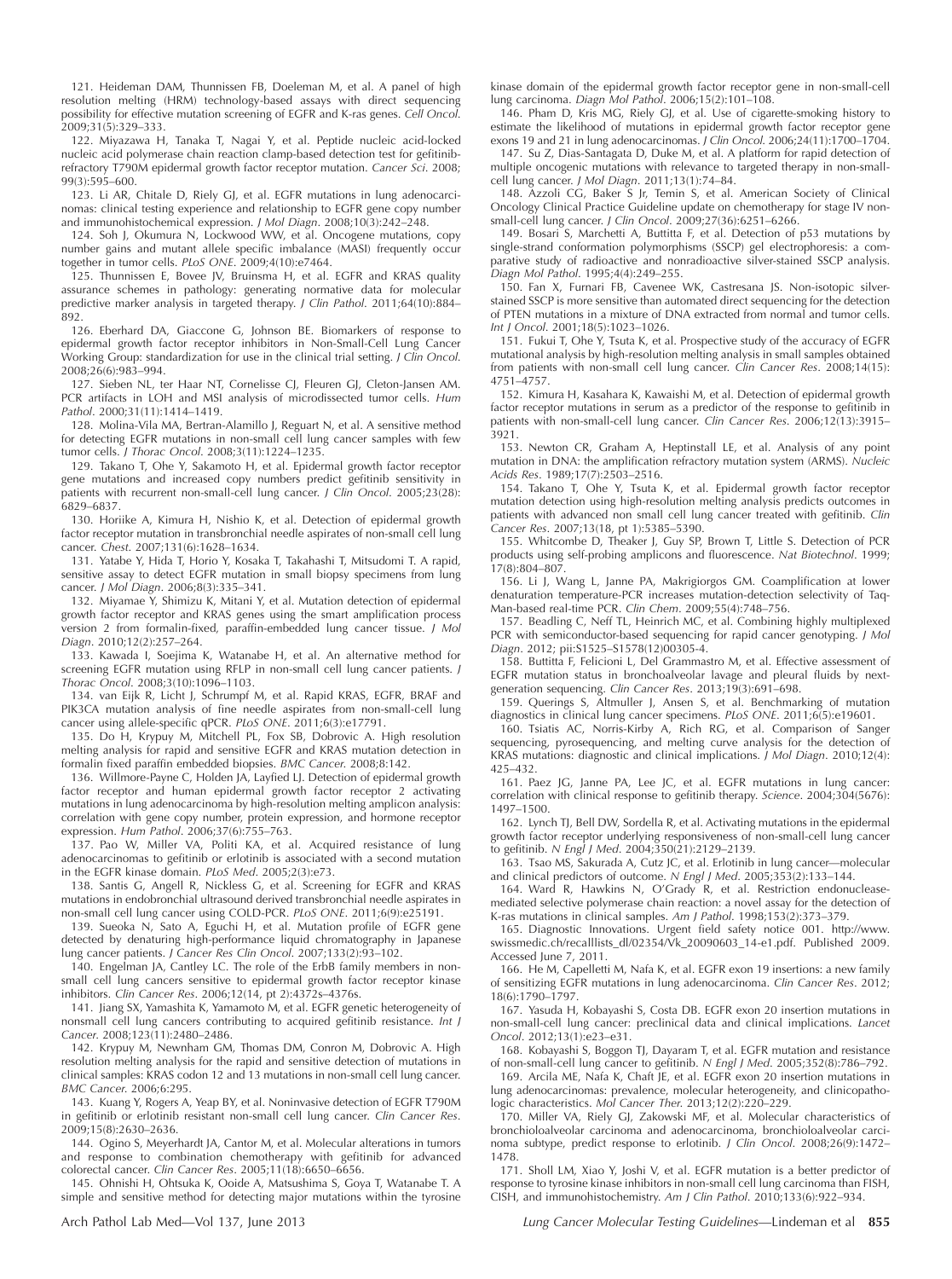172. Khambata-Ford S, Harbison CT, Hart LL, et al. Analysis of potential predictive markers of cetuximab benefit in BMS099, a phase III study of cetuximab and first-line taxane/carboplatin in advanced non-small-cell lung cancer. J Clin Oncol. 2010;28(6):918–927.

173. Yu J, Kane S, Wu J, et al. Mutation-specific antibodies for the detection of EGFR mutations in non-small-cell lung cancer. Clin Cancer Res. 2009;15(9): 3023–3028.

174. Kato Y, Peled N, Wynes MW, et al. Novel epidermal growth factor receptor mutation-specific antibodies for non-small cell lung cancer: immunohistochemistry as a possible screening method for epidermal growth factor receptor mutations. J Thorac Oncol. 2010;5(10):1551–1558.

175. Kawahara A, Yamamoto C, Nakashima K, et al. Molecular diagnosis of activating EGFR mutations in non-small cell lung cancer using mutation-specific antibodies for immunohistochemical analysis. Clin Cancer Res. 2010;16(12): 3163–3170.

176. Brevet M, Arcila M, Ladanyi M. Assessment of EGFR mutation status in lung adenocarcinoma by immunohistochemistry using antibodies specific to the two major forms of mutant EGFR. J Mol Diagn. 2010;12(2):169–176.

177. Kozu Y, Tsuta K, Kohno T, et al. The usefulness of mutation-specific antibodies in detecting epidermal growth factor receptor mutations and in predicting response to tyrosine kinase inhibitor therapy in lung adenocarcinoma. Lung Cancer. 2011;73(1):45–50.

178. Kawahara A, Azuma K, Sumi A, et al. Identification of non-small-cell lung cancer with activating EGFR mutations in malignant effusion and cerebrospinal fluid: rapid and sensitive detection of exon 19 deletion E746-A750 and exon 21 L858R mutation by immunocytochemistry. Lung Cancer. 2011;74(1):35–40.

179. Hasanovic A, Ang D, Moreira AL, Zakowski MF. Use of mutation specific antibodies to detect EGFR status in small biopsy and cytology specimens of lung adenocarcinoma. Lung Cancer. 2012;77(2):299–305.

180. Zhu CQ, da Cunha Santos G, Ding K, et al. Role of KRAS and EGFR as biomarkers of response to erlotinib in National Cancer Institute of Canada Clinical Trials Group Study BR.21. J Clin Oncol. 2008;26(26):4268–4275.

181. Testa JR, Siegfried JM. Chromosome abnormalities in human non-small cell lung cancer. Cancer Res. 1992;52(9 suppl):2702s–2706s.

182. Hirsch FR, Varella-Garcia M, McCoy J, et al. Increased epidermal growth factor receptor gene copy number detected by fluorescence in situ hybridization associates with increased sensitivity to gefitinib in patients with bronchioloalveolar carcinoma subtypes: a Southwest Oncology Group Study. J Clin Oncol. 2005;23(28):6838–6845.

183. Inoue A, Kobayashi K, Usui K, et al. First-line gefitinib for patients with advanced non-small-cell lung cancer harboring epidermal growth factor receptor mutations without indication for chemotherapy. J Clin Oncol. 2009;27(9):1394– 1400.

184. Lee YJ, Park IK, Park MS, et al. Activating mutations within the EGFR kinase domain: a molecular predictor of disease-free survival in resected pulmonary adenocarcinoma. J Cancer Res Clin Oncol. 2009;135(12):1647–1654.

185. Soh J, Toyooka S, Ichihara S, et al. Impact of HER2 and EGFR gene status on gefitinib-treated patients with nonsmall-cell lung cancer. Int J Cancer. 2007; 121(5):1162–1167.

186. Broet P, Dalmasso C, Tan EH, et al. Genomic profiles specific to patient ethnicity in lung adenocarcinoma. Clin Cancer Res. 2011;17(11):3542–3550.

187. Leidner RS, Fu P, Clifford B, et al. Genetic abnormalities of the EGFR pathway in African American patients with non-small-cell lung cancer. J Clin Oncol. 2009;27(33):5620–5626.

188. Reinersman JM, Johnson ML, Riely GJ, et al. Frequency of EGFR and KRAS mutations in lung adenocarcinomas in African Americans. J Thorac Oncol. 2011;6(1):28–31.

189. Riely GJ, Kris MG, Rosenbaum D, et al. Frequency and distinctive spectrum of KRAS mutations in never smokers with lung adenocarcinoma. Clin Cancer Res. 2008;14(18):5731–5734.

190. Thu KL, Vucic EA, Chari R, et al. Lung adenocarcinoma of never smokers and smokers harbor differential regions of genetic alteration and exhibit different levels of genomic instability. PLoS ONE. 2012;7(3):e33003.

191. Massarelli E, Varella-Garcia M, Tang X, et al. KRAS mutation is an important predictor of resistance to therapy with epidermal growth factor receptor tyrosine kinase inhibitors in non-small-cell lung cancer. Clin Cancer Res. 2007;13(10):2890–2896.

192. Ludovini V, Bianconi F, Pistola L, et al. Phosphoinositide-3-kinase catalytic alpha and KRAS mutations are important predictors of resistance to therapy with epidermal growth factor receptor tyrosine kinase inhibitors in patients with advanced non-small cell lung cancer. J Thorac Oncol. 2011;6(4): 707–715.

193. Hirsch FR, Varella-Garcia M, Cappuzzo F, et al. Combination of EGFR gene copy number and protein expression predicts outcome for advanced nonsmall-cell lung cancer patients treated with gefitinib. Ann Oncol. 2007;18(4): 752–760.

194. Endoh H, Yatabe Y, Kosaka T, Kuwano H, Mitsudomi T. PTEN and PIK3CA expression is associated with prolonged survival after gefitinib treatment in EGFRmutated lung cancer patients. J Thorac Oncol. 2006;1(7):629–634.

195. Hirsch FR, Kabbinavar F, Eisen T, et al. A randomized, phase II, biomarker-selected study comparing erlotinib to erlotinib intercalated with chemotherapy in first-line therapy for advanced non-small-cell lung cancer. J Clin Oncol. 2011;29(26):3567–3573.

196. Inukai M, Toyooka S, Ito S, et al. Presence of epidermal growth factor receptor gene T790M mutation as a minor clone in non-small cell lung cancer. Cancer Res. 2006;66(16):7854–7858.

197. Tiseo M, Rossi G, Capelletti M, et al. Predictors of gefitinib outcomes in advanced non-small cell lung cancer (NSCLC): study of a comprehensive panel of molecular markers. Lung Cancer. 2010;67(3):355–360.

198. Lara-Guerra H, Waddell TK, Salvarrey MA, et al. Phase II study of preoperative gefitinib in clinical stage I non-small-cell lung cancer. J Clin Oncol. 2009;27(36):6229–6236.

199. Jackman DM, Miller VA, Cioffredi LA, et al. Impact of epidermal growth factor receptor and KRAS mutations on clinical outcomes in previously untreated non-small cell lung cancer patients: results of an online tumor registry of clinical trials. Clin Cancer Res. 2009;15(16):5267–5273.

200. van Zandwijk N, Mathy A, Boerrigter L, et al. EGFR and KRAS mutations as criteria for treatment with tyrosine kinase inhibitors: retro- and prospective observations in non-small-cell lung cancer. Ann Oncol. 2007;18(1):99–103.

201. Brugger W, Triller N, Blasinska-Morawiec M, et al. Prospective molecular marker analyses of EGFR and KRAS from a randomized, placebo-controlled study of erlotinib maintenance therapy in advanced non-small-cell lung cancer. J Clin Oncol. 2011;29(31):4113–4120.

202. Endo K, Sasaki H, Yano M, et al. Evaluation of the epidermal growth factor receptor gene mutation and copy number in non-small cell lung cancer with gefitinib therapy. Oncol Rep. 2006;16(3):533–541.

203. O'Byrne KJ, Gatzemeier U, Bondarenko I, et al. Molecular biomarkers in non-small-cell lung cancer: a retrospective analysis of data from the phase 3 FLEX study. Lancet Oncol. 2011;12(8):795–805.

204. Bean J, Brennan C, Shih JY, et al. MET amplification occurs with or without T790M mutations in EGFR mutant lung tumors with acquired resistance to gefitinib or erlotinib. Proc Natl Acad Sci U  $\overline{S}$  A. 2007;104(52):20932–20937.

205. Engelman JA, Janne PA. Mechanisms of acquired resistance to epidermal growth factor receptor tyrosine kinase inhibitors in non-small cell lung cancer. Clin Cancer Res. 2008;14(10):2895–2899.

206. Jackman D, Pao W, Riely GJ, et al. Clinical definition of acquired resistance to epidermal growth factor receptor tyrosine kinase inhibitors in nonsmall-cell lung cancer. J Clin Oncol. 2010;28(2):357–360.

207. Engelman JA, Mukohara T, Zejnullahu K, et al. Allelic dilution obscures detection of a biologically significant resistance mutation in EGFR-amplified lung cancer. J Clin Invest. 2006;116(10):2695–2706.

208. Onitsuka T, Uramoto H, Nose N, et al. Acquired resistance to gefitinib: the contribution of mechanisms other than the T790M, MET, and HGF status. Lung Cancer. 2010;68(2):198–203.

209. Chmielecki J, Foo J, Oxnard GR, et al. Optimization of dosing for EGFRmutant non-small cell lung cancer with evolutionary cancer modeling. Sci Transl Med. 2011;3(90):90ra59.

210. Oxnard GR, Miller VA, Robson ME, et al. Screening for germline EGFR T790M mutations through lung cancer genotyping. J Thorac Oncol. 2012;7(6): 1049–1052.

211. Bell DW, Lynch TJ, Haserlat SM, et al. Epidermal growth factor receptor mutations and gene amplification in non-small-cell lung cancer: molecular analysis of the IDEAL/INTACT gefitinib trials. J Clin Oncol. 2005;23(31):8081– 8092.

212. Nguyen KS, Kobayashi S, Costa DB. Acquired resistance to epidermal growth factor receptor tyrosine kinase inhibitors in non-small-cell lung cancers dependent on the epidermal growth factor receptor pathway. Clin Lung Cancer. 2009;10(4):281–289.

213. Sequist LV, Waltman BA, Dias-Santagata D, et al. Genotypic and histological evolution of lung cancers acquiring resistance to EGFR inhibitors. Sci Transl Med. 2011;3(75):75ra26.

214. Engelman JA, Zejnullahu K, Mitsudomi T, et al. MET amplification leads to gefitinib resistance in lung cancer by activating ERBB3 signaling. Science. 2007; 316(5827):1039–1043.

215. Rikova K, Guo A, Zeng Q, et al. Global survey of phosphotyrosine signaling identifies oncogenic kinases in lung cancer. Cell. 2007;131(6):1190– 1203.

216. Takeuchi K, Choi YL, Togashi Y, et al. KIF5B-ALK, a novel fusion oncokinase identified by an immunohistochemistry-based diagnostic system for ALK-positive lung cancer. Clin Cancer Res. 2009;15(9):3143–3149.

217. Camidge DR, Kono SA, Flacco A, et al. Optimizing the detection of lung cancer patients harboring anaplastic lymphoma kinase (ALK) gene rearrangements potentially suitable for ALK inhibitor treatment. Clin Cancer Res. 2010; 16(22):5581–5590.

218. Perner S, Wagner PL, Demichelis F, et al. EML4-ALK fusion lung cancer: a rare acquired event. Neoplasia. 2008;10(3):298–302.

219. Wiktor AE, Van Dyke DL, Stupca PJ, et al. Preclinical validation of fluorescence in situ hybridization assays for clinical practice. Genet Med. 2006; 8(1):16–23.

220. Mascarello JT, Hirsch B, Kearney HM, et al. Section E9 of the American College of Medical Genetics technical standards and guidelines: fluorescence in situ hybridization. Genet Med. 2011;13(7):667–675.

221. Mino-Kenudson M, Chirieac LR, Law K, et al. A novel, highly sensitive antibody allows for the routine detection of ALK-rearranged lung adenocarcinomas by standard immunohistochemistry. Clin Cancer Res. 2010;16(5):1561– 1571.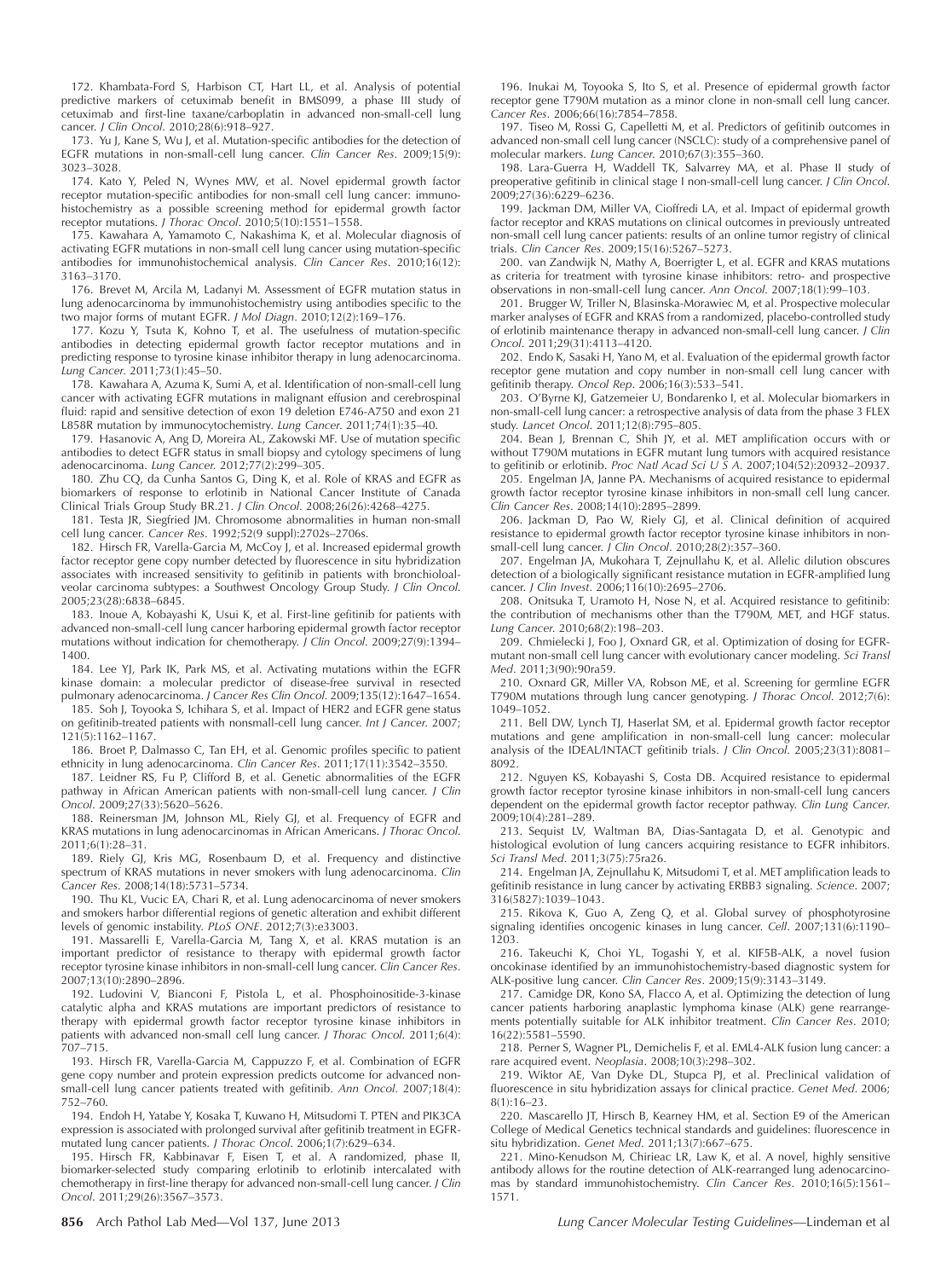222. Horn L, Pao W. EML4-ALK: honing in on a new target in non-small-cell lung cancer. J Clin Oncol. 2009;27(26):4232–4235.

223. Yi ES, Boland JM, Maleszewski JJ, et al. Correlation of IHC and FISH for ALK gene rearrangement in non-small cell lung carcinoma: IHC score algorithm for FISH. J Thorac Oncol. 2011;6(3):459–465.

224. Togashi Y, Soda M, Sakata S, et al. KLC1-ALK: a novel fusion in lung cancer identified using a formalin-fixed paraffin-embedded tissue only. PLoS ONE. 2012;7(2):e31323.

225. Heuckmann JM, Holzel M, Sos ML, et al. ALK mutations conferring differential resistance to structurally diverse ALK inhibitors. Clin Cancer Res. 2011;17(23):7394–7401.

226. Sasaki T, Okuda K, Zheng W, et al. The neuroblastoma-associated F1174L ALK mutation causes resistance to an ALK kinase inhibitor in ALK-translocated cancers. Cancer Res. 2010;70(24):10038–10043.

227. Sasaki T, Koivunen J, Ogino A, et al. A novel ALK secondary mutation and EGFR signaling cause resistance to ALK kinase inhibitors. Cancer Res. 2011; 71(18):6051–6060.

228. Choi YL, Soda M, Yamashita Y, et al. EML4-ALK mutations in lung cancer that confer resistance to ALK inhibitors. N Engl J Med. 2010;363(18):1734–1739.

229. Doebele RC, Pilling AB, Aisner DL, et al. Mechanisms of resistance to crizotinib in patients with ALK gene rearranged non-small cell lung cancer. Clin Cancer Res. 2012;18(5):1472–1482.

230. Katayama R, Shaw AT, Khan TM, et al. Mechanisms of acquired crizotinib resistance in ALK-rearranged lung cancers. Sci Transl Med. 2012;4(120):120ra17.

231. Tiseo M, Gelsomino F, Boggiani D, et al. EGFR and EML4-ALK gene mutations in NSCLC: a case report of erlotinib-resistant patient with both concomitant mutations. Lung Cancer. 2011;71(2):241–243.

232. Kuo YW, Wu SG, Ho CC, Shih JY. Good response to gefitinib in lung adenocarcinoma harboring coexisting EML4-ALK fusion gene and EGFR mutation. J Thorac Oncol. 2010;5(12):2039–2040.

233. Department of Health and Human Services. Clinical laboratory improvement amendments of 1988: final rule. Fed Regist. 1992;57(40):7001–7186. Codified at 42 CFR 1405–494.

234. Jennings LJ, Smith FA, Halling KC, Persons DL, Kamel-Reid S. Design and analytic validation of BCR-ABL1 quantitative reverse transcription polymerase chain reaction assay for monitoring minimal residual disease. Arch Pathol Lab Med. 2012;136(1):33–40.

235. Pont-Kingdon G, Gedge F, Wooderchak-Donahue W, et al. Design and analytical validation of clinical DNA sequencing assays. Arch Pathol Lab Med. 2012;136(1):41–46.

236. Saxe DF, Persons DL, Wolff DJ, Theil KS. Validation of fluorescence in situ hybridization using an analyte-specific reagent for detection of abnormalities involving the mixed lineage leukemia gene. Arch Pathol Lab Med. 2012;136(1): 47–52.

237. Kamel-Reid S, Zhang T, Persons DL, Nikiforova MN, Halling KC. Validation of KRAS testing for anti-EGFR therapeutic decisions for patients with metastatic colorectal carcinoma. Arch Pathol Lab Med. 2012;136(1):26–32.

238. Halling KC, Schrijver I, Persons DL. Test verification and validation for molecular diagnostic assays. Arch Pathol Lab Med. 2012;136(1):11–13.

239. Fitzgibbons PL, Murphy DA, Hammond ME, Allred DC, Valenstein PN. Recommendations for validating estrogen and progesterone receptor immunohistochemistry assays. Arch Pathol Lab Med. 2010;134(6):930-935.

240. Penzel R, Sers C, Chen Y, et al. EGFR mutation detection in NSCLC assessment of diagnostic application and recommendations of the German Panel for Mutation Testing in NSCLC. Virchows Arch. 2011;458(1):95–98.

241. Spanish Division of the International Academy of Pathology. http://www. seap.es/. Accessed April 28, 2012.

242. European Molecular Genetics Quality Network. http://www.emqn.org/ emqn/Home. Accessed April 28, 2012.

243. European Society of Pathology. http://www.esp-pathology.org/. Accessed April 28, 2012.

244. Feng Y, Thiagarajan PS, Ma PC. MET signaling: novel targeted inhibition and its clinical development in lung cancer. J Thorac Oncol. 2012;7(2):459-467.

245. Dziadziuszko R, Wynes MW, Singh S, et al. Correlation between MET gene copy number by silver in situ hybridization and protein expression by immunohistochemistry in non-small cell lung cancer. J Thorac Oncol. 2012;7(2): 340–347.

246. De Greve J, Teugels E, Geers C, et al. Clinical activity of afatinib (BIBW 2992) in patients with lung adenocarcinoma with mutations in the kinase domain of HER2/neu. Lung Cancer. 2012;76(1):123–127.

247. Arcila ME, Chaft JE, Nafa K, et al. Prevalence, clinicopathologic associations, and molecular spectrum of ERBB2 (HER2) tyrosine kinase mutations in lung adenocarcinomas. Clin Cancer Res. 2012;18(18):4910–4918.

248. Lipson D, Capelletti M, Yelensky R, et al. Identification of new ALK and RET gene fusions from colorectal and lung cancer biopsies. Nat Med. 2012;18(3): 382–384.

249. Roychowdhury S, Iyer MK, Robinson DR, et al. Personalized oncology through integrative high-throughput sequencing: a pilot study. Sci Transl Med. 2011;3(111):111ra121.

250. Ahn MJ, Park BB, Ahn JS, et al. Are there any ethnic differences in molecular predictors of erlotinib efficacy in advanced non-small cell lung cancer? Clin Cancer Res. 2008;14(12):3860–3866.

251. Cappuzzo F, Ligorio C, Janne PA, et al. Prospective study of gefitinib in epidermal growth factor receptor fluorescence in situ hybridization-positive/ phospho-Akt-positive or never smoker patients with advanced non-small-cell lung cancer: the ONCOBELL trial. J Clin Oncol. 2007;25(16):2248–2255.

252. Choi DR, Lee DH, Choi C-M, Kim S-W, Suh C, Lee J-S. Erlotinib in firstline therapy for non-small cell lung cancer: a prospective phase II study. Anticancer Res. 2011;31(10):3457–3462.

253. Cohen V, Agulnik JS, Ang C, et al. Epidermal growth factor receptor mutations detected by denaturing high-performance liquid chromatography in nonsmall cell lung cancer: impact on response to therapy with epidermal growth factor receptor-tyrosine kinase inhibitors. Cancer. 2010;116(18):4309–4317.

254. Cortes-Funes H, Gomez C, Rosell R, et al. Epidermal growth factor receptor activating mutations in Spanish gefitinib-treated non-small-cell lung cancer patients. Ann Oncol. 2005;16(7):1081–1086.

255. Han J-Y, Park K, Kim S-W, et al. First-SIGNAL: first-line single-agent iressa versus gemcitabine and cisplatin trial in never-smokers with adenocarcinoma of the lung. J Clin Oncol. 2012;30(10):1122–1128.

256. Harada T, Lopez-Chavez A, Xi L, Raffeld M, Wang Y, Giaccone G. Characterization of epidermal growth factor receptor mutations in non-small-cell lung cancer patients of African-American ancestry. Oncogene. 2011;30(15): 1744–1752.

257. Hotta K, Kiura K, Toyooka S, et al. Clinical significance of epidermal growth factor receptor gene mutations on treatment outcome after first-line cytotoxic chemotherapy in Japanese patients with non-small cell lung cancer. J Thorac Oncol. 2007;2(7):632–637.

258. Hsieh MH, Fang YF, Chang WC, et al. Complex mutation patterns of epidermal growth factor receptor gene associated with variable responses to gefitinib treatment in patients with non-small cell lung cancer. Lung Cancer. 2006;53(3):311–322.

259. Jackman DM, Yeap BY, Lindeman NI, et al. Phase II clinical trial of chemotherapy-naive patients  $>$  or  $=$  70 years of age treated with erlotinib for advanced non-small-cell lung cancer. J Clin Oncol. 2007;25(7):760–766.

260. Janne PA, Meyerson M. ROS1 rearrangements in lung cancer: a new genomic subset of lung adenocarcinoma. J Clin Oncol. 2012;30(8):878–879.

261. Jian G, Songwen Z, Ling Z, et al. Prediction of epidermal growth factor receptor mutations in the plasma/pleural effusion to efficacy of gefitinib treatment in advanced non-small cell lung cancer. J Cancer Res Clin Oncol. 2010;136(9): 1341–1347.

262. Kim KS, Jeong JY, Kim YC, et al. Predictors of the response to gefitinib in refractory non-small cell lung cancer. Clin Cancer Res. 2005;11(6):2244–2251.

263. Kim ST, Uhm JE, Lee J, et al. Randomized phase II study of gefitinib versus erlotinib in patients with advanced non-small cell lung cancer who failed previous chemotherapy. Lung Cancer. 2012;75(1):82–88.

264. Kondo M, Yokoyama T, Fukui T, et al. Mutations of epidermal growth factor receptor of non-small cell lung cancer were associated with sensitivity to gefitinib in recurrence after surgery. Lung Cancer. 2005;50(3):385–391.

265. Lee DH, Kim SW, Suh C, Han YH, Lee JS. Phase II study of erlotinib for chemotherapy-naive patients with advanced or metastatic non-small cell lung cancer who are ineligible for platinum doublets. Cancer Chemother Pharmacol. 2011;67(1):35–39.

266. Oshita F, Matsukuma S, Yoshihara M, et al. Novel heteroduplex method using small cytology specimens with a remarkably high success rate for analysing EGFR gene mutations with a significant correlation to gefitinib efficacy in nonsmall-cell lung cancer. Br J Cancer. 2006;95(8):1070–1075.

267. Porta R, Sanchez-Torres JM, Paz-Ares L, et al. Brain metastases from lung cancer responding to erlotinib: the importance of EGFR mutation. Eur Respir J. 2011;37(3):624–631.

268. Rizvi NA, Rusch V, Pao W, et al. Molecular characteristics predict clinical outcomes: prospective trial correlating response to the EGFR tyrosine kinase inhibitor gefitinib with the presence of sensitizing mutations in the tyrosine binding domain of the EGFR gene. Clin Cancer Res. 2011;17(10): 3500–3506.

269. Sasaki H, Endo K, Okuda K, et al. Epidermal growth factor receptor gene amplification and gefitinib sensitivity in patients with recurrent lung cancer. J Cancer Res Clin Oncol. 2008;134(5):569–577.

270. Satouchi M, Negoro S, Funada Y, et al. Predictive factors associated with prolonged survival in patients with advanced non-small-cell lung cancer (NSCLC) treated with gefitinib. Br J Cancer. 2007;96(8):1191–1196.

271. Sequist LV, Joshi VA, Janne PA, et al. Response to treatment and survival of patients with non-small cell lung cancer undergoing somatic EGFR mutation testing. Oncologist. 2007;12(1):90–98.

272. Sutani A, Nagai Y, Udagawa K, et al. Gefitinib for non-small-cell lung cancer patients with epidermal growth factor receptor gene mutations screened by peptide nucleic acid-locked nucleic acid PCR clamp. Br J Cancer. 2006; 95(11):1483–1489.

273. Taron M, Ichinose Y, Rosell R, et al. Activating mutations in the tyrosine kinase domain of the epidermal growth factor receptor are associated with improved survival in gefitinib-treated chemorefractory lung adenocarcinomas. Clin Cancer Res. 2005;11(16):5878–5885.

274. Uramoto H, Sugio K, Oyama T, et al. Epidermal growth factor receptor mutations are associated with gefitinib sensitivity in non-small cell lung cancer in Japanese. Lung Cancer. 2006;51(1):71–77.

275. Wang Z, Wu YL, Zhang GC, Zhou Q, Xu CR, Guo AL. EGFR/KRAS mutations and gefitinib therapy in Chinese NSCLC patients. Onkologie. 2008; 31(4):174–178.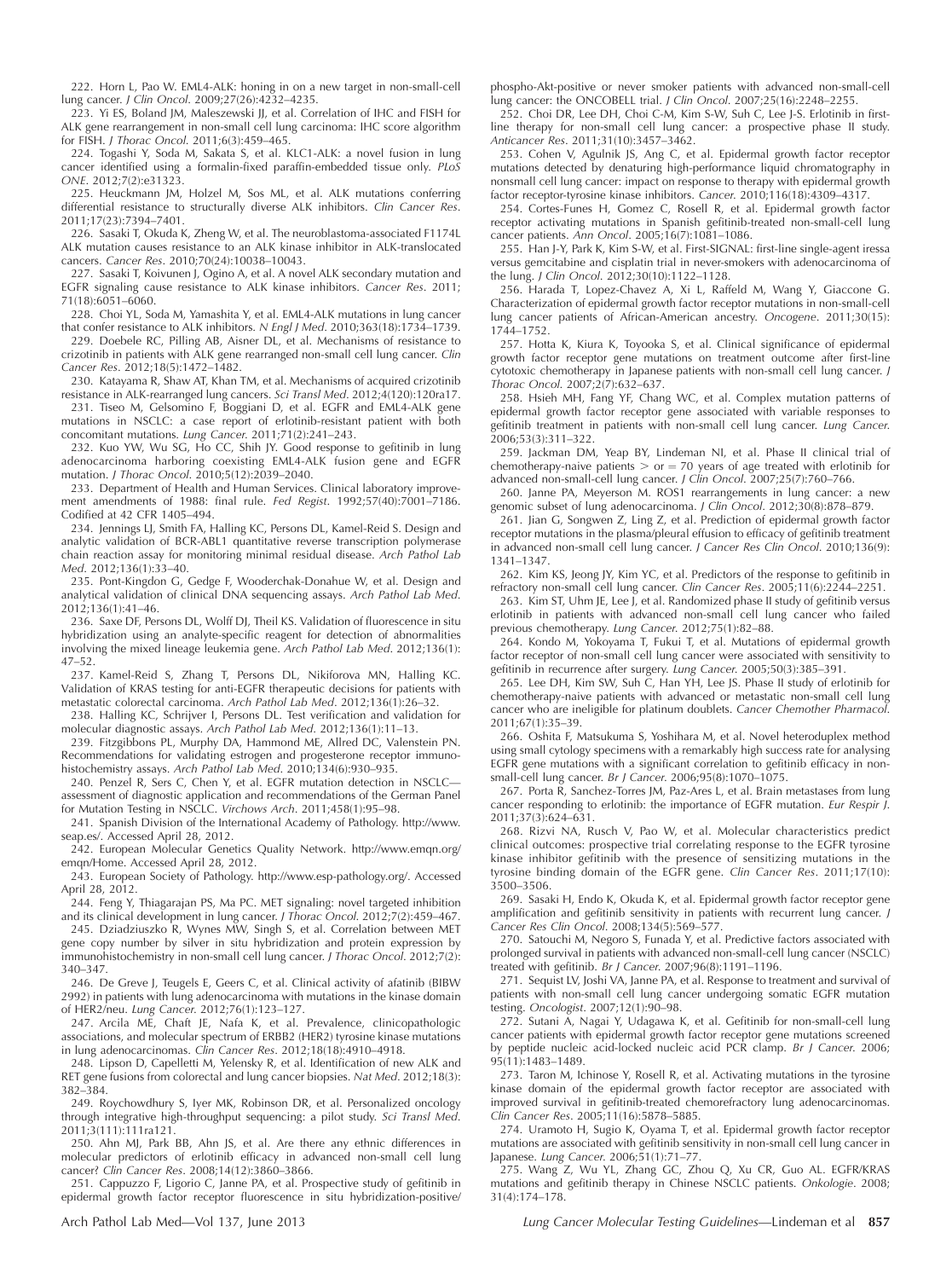276. Xu JM, Han Y, Duan HQ, et al. EGFR mutations and HER2/3 protein expression and clinical outcome in Chinese advanced non-small cell lung cancer patients treated with gefitinib. J Cancer Res Clin Oncol. 2009;135(6):771–782.

277. Yang CH, Yu CJ, Shih JY, et al. Specific EGFR mutations predict treatment outcome of stage IIIB/IV patients with chemotherapy-naive non-small-cell lung cancer receiving first-line gefitinib monotherapy. J Clin Oncol. 2008;26(16): 2745–2753.

278. Wu J-Y, Shih J-Y, Chen K-Y, Yang C-H, Yu C-J, Yang P-C. Gefitinib therapy in patients with advanced non-small cell lung cancer with or without testing for epidermal growth factor receptor (EGFR) mutations. Medicine (Baltimore). 2011; 90(3):159–167.

279. Argiris A, Hensing T, Yeldandi A, et al. Combined analysis of molecular and clinical predictors of gefitinib activity in advanced non-small cell lung cancer: epidermal growth factor receptor mutations do not tell the whole story. J Thorac Oncol. 2006;1(1):52–60.

280. Rosell R, Carcereny E, Gervais R. Erlotinib versus standard chemotherapy as first-line treatment for European patients with advanced EGFR mutationpositive non-small-cell lung cancer (EURTAC): a multicentre, open-label, randomised phase 3 trial. Lancet Oncol. 2012;13(3):239–246.

281. Zhou C, Wu Y-L, Chen G, et al. Erlotinib versus chemotherapy as first-line treatment for patients with advanced EGFR mutation-positive non-small-cell lung cancer (OPTIMAL, CTONG-0802): a multicentre, open-label, randomised, phase 3 study. Lancet Oncol. 2011;12(8):735–742.

282. Yang JC-H, Schuler MH, Yamamoto N, et al. LUX-Lung 3: a randomized, open-label, phase III study of afatinib versus pemetrexed and cisplatin as first-line treatment for patients with advanced adenocarcinoma of the lung harboring EGFR-activating mutations. J Clin Oncol. 2012;30(18 suppl):LBA7500.

283. Asahina H, Yamazaki K, Kinoshita I, et al. A phase II trial of gefitinib as first-line therapy for advanced non-small cell lung cancer with epidermal growth factor receptor mutations. Br J Cancer. 2006;95(8):998–1004.

284. Bae NC, Chae MH, Lee MH, et al. EGFR, ERBB2, and KRAS mutations in Korean non-small cell lung cancer patients. Cancer Genet Cytogenet. 2007; 173(2):107–113.

285. Haneda H, Sasaki H, Lindeman N, et al. A correlation between EGFR gene mutation status and bronchioloalveolar carcinoma features in Japanese patients with adenocarcinoma. Jpn J Clin Oncol. 2006;36(2):69–75.

286. Inoue A, Suzuki T, Fukuhara T, et al. Prospective phase II study of gefitinib for chemotherapy-naive patients with advanced non-small-cell lung cancer with epidermal growth factor receptor gene mutations. J Clin Oncol. 2006;24(21): 3340–3346.

287. Kang SM, Kang HJ, Shin JH, et al. Identical epidermal growth factor receptor mutations in adenocarcinomatous and squamous cell carcinomatous components of adenosquamous carcinoma of the lung. Cancer. 2007;109(3): 581–587.

288. Riely GJ, Pao W, Pham D, et al. Clinical course of patients with non-small cell lung cancer and epidermal growth factor receptor exon 19 and exon 21 mutations treated with gefitinib or erlotinib. Clin Cancer Res. 2006;12(3, pt 1): 839–844.

289. Soung YH, Lee JW, Kim SY, et al. Mutational analysis of EGFR and K-RAS genes in lung adenocarcinomas. Virchows Arch. 2005;446(5):483–488.

290. Sugio K, Uramoto H, Onitsuka T, et al. Prospective phase II study of gefitinib in non-small cell lung cancer with epidermal growth factor receptor gene mutations. Lung Cancer. 2009;64(3):314–318.

291. Sunaga N, Tomizawa Y, Yanagitani N, et al. Phase II prospective study of the efficacy of gefitinib for the treatment of stage III/IV non-small cell lung cancer with EGFR mutations, irrespective of previous chemotherapy. Lung Cancer. 2007; 56(3):383–389.

292. Tang X, Varella-Garcia M, Xavier AC, et al. Epidermal growth factor receptor abnormalities in the pathogenesis and progression of lung adenocarcinomas. Cancer Prev Res (Phila). 2008;1(3):192–200.

293. Cote ML, Haddad R, Edwards DJ, et al. Frequency and type of epidermal growth factor receptor mutations in African Americans with non-small cell lung cancer. J Thorac Oncol. 2011;6(3):627–630.

294. Moiseyenko VM, Procenko SA, Levchenko EV, et al. High efficacy of firstline gefitinib in non-Asian patients with EGFR-mutated lung adenocarcinoma. Onkologie. 2010;33(5):231–238.

295. Sahoo R, Harini VV, Babu VC, et al. Screening for EGFR mutations in lung cancer, a report from India. Lung Cancer. 2011;73(3):316–319.

296. Otani H, Toyooka S, Soh J, et al. Detection of EGFR gene mutations using the wash fluid of CT-guided biopsy needle in NSCLC patients. J Thorac Oncol. 2008;3(5):472–476.

297. Dacic S, Shuai Y, Yousem S, Ohori P, Nikiforova M. Clinicopathological predictors of EGFR/KRAS mutational status in primary lung adenocarcinomas. Mod Pathol. 2010;23(2):159–168.

298. Blons H, Cote JF, Le Corre D, et al. Epidermal growth factor receptor mutation in lung cancer are linked to bronchioloalveolar differentiation. Am J Surg Pathol. 2006;30(10):1309–1315.

299. Takeuchi K, Choi YL, Soda M, et al. Multiplex reverse transcription-PCR screening for EML4-ALK fusion transcripts. Clin Cancer Res. 2008;14(20):6618– 6624.

300. Lee SY, Kim MJ, Jin G, et al. Somatic mutations in epidermal growth factor receptor signaling pathway genes in non-small cell lung cancers. J Thorac Oncol. 2010;5(11):1734–1740.

301. Miyamae Y, Shimizu K, Hirato J, et al. Significance of epidermal growth factor receptor gene mutations in squamous cell lung carcinoma. Oncol Rep. 2011;25(4):921–928.

302. Cancer Genome Atlas Research Network. Comprehensive genomic characterization of squamous cell lung cancers. Nature. 2012;489(7417):519– 525.

303. Sun L, Zhang Q, Luan H, Zhan Z, Wang C, Sun B. Comparison of KRAS and EGFR gene status between primary non-small cell lung cancer and local lymph node metastases: implications for clinical practice. J Exp Clin Cancer Res. 2011;30:30.

304. Gombos Z, Danihel L, Puttaswamy K, Brose M. A comparative study of EGFR mutation screening methods in non-small cell carcinoma of lung. Bratisl Lek Listy. 2010;111(7):365–368.

305. Naoki K, Soejima K, Okamoto H, et al. The PCR-invader method (structure-specific 5' nuclease-based method), a sensitive method for detecting EGFR gene mutations in lung cancer specimens; comparison with direct sequencing. Int J Clin Oncol. 2011;16(4):335–344.

306. Dufort S, Richard MJ, Lantuejoul S, de Fraipont F. Pyrosequencing, a method approved to detect the two major EGFR mutations for anti EGFR therapy in NSCLC. J Exp Clin Cancer Res. 2011;30:57.

307. Cohen V, Agulnik JS, Jarry J, et al. Evaluation of denaturing highperformance liquid chromatography as a rapid detection method for identification of epidermal growth factor receptor mutations in nonsmall-cell lung cancer. Cancer. 2006;107(12):2858–2865.

308. Hlinkova K, Babal P, Berzinec P, Majer I, Ilencikova D. Rapid and efficient detection of EGFR mutations in problematic cytologic specimens by highresolution melting analysis. Mol Diagn Ther. 2011;15(1):21–29.

309. Nakajima T, Yasufuku K, Suzuki M, et al. Assessment of epidermal growth factor receptor mutation by endobronchial ultrasound-guided transbronchial needle aspiration. Chest. 2007;132(2):597–602.

310. Soh J, Toyooka S, Aoe K, et al. Usefulness of EGFR mutation screening in pleural fluid to predict the clinical outcome of gefitinib treated patients with lung cancer. Int J Cancer. 2006;119(10):2353–2358.

311. Bamford S, Dawson E, Forbes S, et al. The COSMIC (Catalogue of Somatic Mutations in Cancer) database and website. Br J Cancer. 2004;91(2):355–358.

312. De Pas T, de Braud F, Mandala M, et al. Cisplatin and vinorelbine as second-line chemotherapy in patients with advanced non-small cell lung cancer (NSCLC) resistant to taxol plus gemcitabine. Lung Cancer. 2001;31(2–3):267– 270.

313. Murray S, Dahabreh IJ, Linardou H, Manoloukos M, Bafaloukos D, Kosmidis P. Somatic mutations of the tyrosine kinase domain of epidermal growth factor receptor and tyrosine kinase inhibitor response to TKIs in non-small cell lung cancer: an analytical database. J Thorac Oncol. 2008;3(8):832–839.

314. Pinter F, Papay J, Almasi A, et al. Epidermal growth factor receptor (EGFR) high gene copy number and activating mutations in lung adenocarcinomas are not consistently accompanied by positivity for EGFR protein by standard immunohistochemistry. J Mol Diagn. 2008;10(2):160–168.

315. Sequist LV, Martins RG, Spigel D, et al. First-line gefitinib in patients with advanced non-small-cell lung cancer harboring somatic EGFR mutations. J Clin Oncol. 2008;26(15):2442–2449.

316. Sone T, Kasahara K, Kimura H, et al. Comparative analysis of epidermal growth factor receptor mutations and gene amplification as predictors of gefitinib efficacy in Japanese patients with nonsmall cell lung cancer. Cancer. 2007; 109(9):1836–1844.

317. Ichihara S, Toyooka S, Fujiwara Y, et al. The impact of epidermal growth factor receptor gene status on gefitinib-treated Japanese patients with non-smallcell lung cancer. Int J Cancer. 2007;120(6):1239–1247.

318. Takezawa K, Pirazzoli V, Arcila ME, et al. HER2 amplification: a potential mechanism of acquired resistance to EGFR inhibition in EGFR-mutant lung cancers that lack the second-site EGFRT790M mutation. Cancer Discov. 2012; 2(10):922–933.

319. Ju YS, Lee WC, Shin JY, et al. A transforming KIF5B and RET gene fusion in lung adenocarcinoma revealed from whole-genome and transcriptome sequencing. Genome Res. 2012;22(3):436–445.

320. Kohno T, Ichikawa H, Totoki Y, et al. KIF5B-RET fusions in lung adenocarcinoma. Nature Med. 2012;18(3):375–377.

321. Takeuchi K, Soda M, Togashi Y, et al. RET, ROS1 and ALK fusions in lung cancer. Nature Med. 2012;18(3):378–381.

322. Suehara Y, Arcila M, Wang L, et al. Identification of KIF5B-RET and GOPC-ROS1 fusions in lung adenocarcinomas through a comprehensive mRNAbased screen for tyrosine kinase fusions. Clin Cancer Res. 2012;18(24):6599– 6608.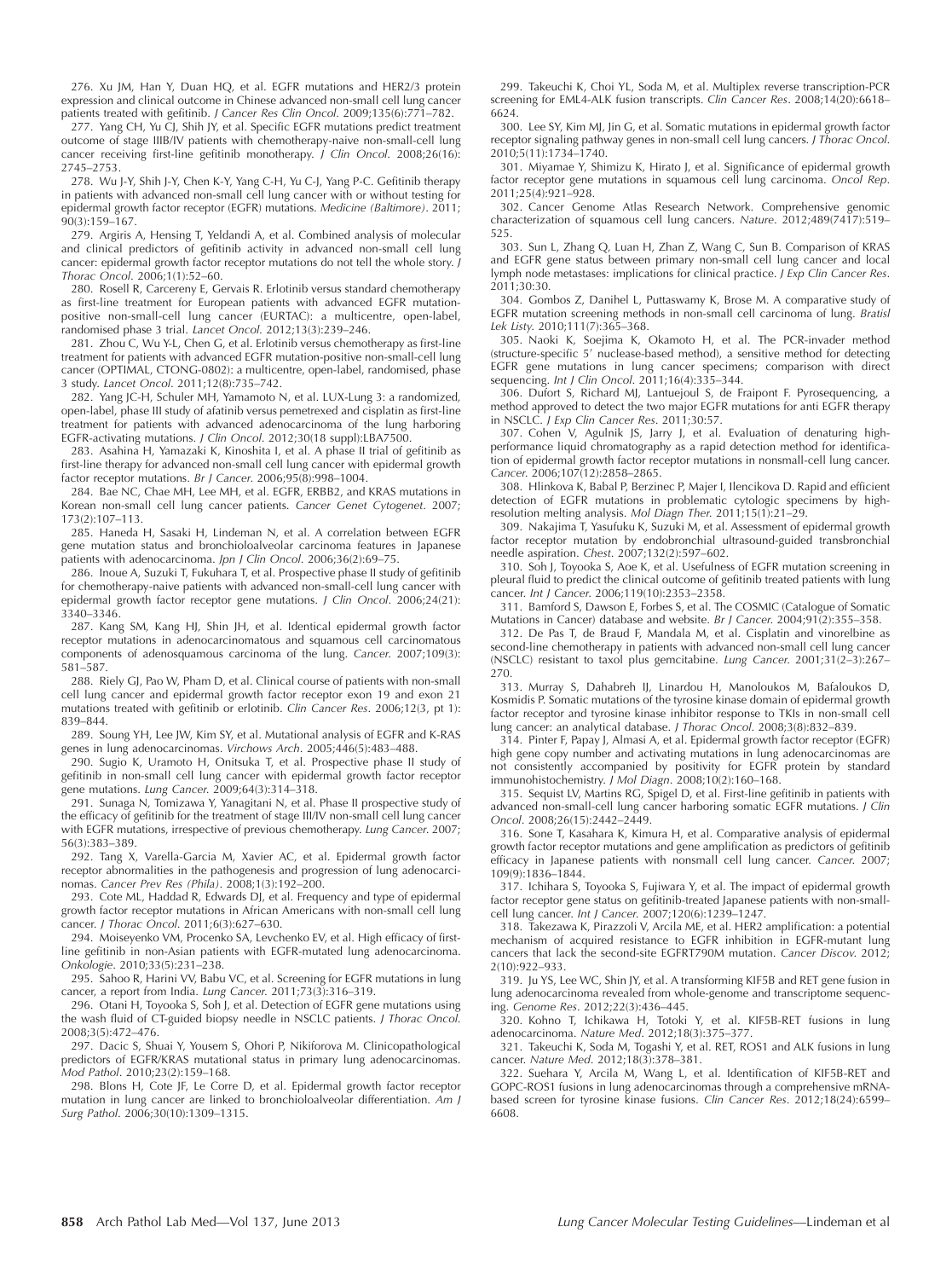| <b>APPENDIX:</b> Disclosed Interests and Activities |                                                                                       |                                                                                                                                                                                                                                                                                                                                                                                                                                                                                                                                                                               |  |  |  |
|-----------------------------------------------------|---------------------------------------------------------------------------------------|-------------------------------------------------------------------------------------------------------------------------------------------------------------------------------------------------------------------------------------------------------------------------------------------------------------------------------------------------------------------------------------------------------------------------------------------------------------------------------------------------------------------------------------------------------------------------------|--|--|--|
| Name                                                | <b>Interest/Activity Type</b>                                                         | <b>Entity</b>                                                                                                                                                                                                                                                                                                                                                                                                                                                                                                                                                                 |  |  |  |
| Mary Beth Beasley, MD                               | Board or advisory board<br>Lecture fees paid by entity<br>Expert witness<br>Royalties | Pulmonary Pathology Society Board of Trustees<br>International Association for the Study of Lung Cancer<br>Willcox and Savage, Asbestos Litigation<br>McGuire Woods, Cooch and Taylor, Asbestos Litigation<br>Cetrulo and Capone, Asbestos Litigation<br>Rassmussen, Dickey, Willis and Moore, Asbestos Litigation<br>Informa Health Care<br>Lippincott, Williams & Wilkins                                                                                                                                                                                                   |  |  |  |
|                                                     | Leadership in associations                                                            | Pulmonary Pathology Society, Secretary<br>College of American Pathologists, Chair, Surgical Pathology<br><b>Resource Committee</b>                                                                                                                                                                                                                                                                                                                                                                                                                                            |  |  |  |
| Philip T. Cagle, MD                                 | Lecture fees paid by entity                                                           | <b>Emory University</b><br>New York University<br>Oklahoma State Association of Pathologists<br>University of Michigan<br>Massachusetts General Hospital                                                                                                                                                                                                                                                                                                                                                                                                                      |  |  |  |
|                                                     | Royalties                                                                             | Springer Publishing<br>Lippincott, Williams & Wilkins                                                                                                                                                                                                                                                                                                                                                                                                                                                                                                                         |  |  |  |
|                                                     | Leadership in associations                                                            | Archives of Pathology & Laboratory Medicine, Editor-in-<br>Chief <sup>a</sup><br>Texas Society of Pathologists, Chair of Education Council                                                                                                                                                                                                                                                                                                                                                                                                                                    |  |  |  |
| Dhananjay A. Chitale, MD                            | Grants                                                                                | Pulmonary Pathology Society, Past President<br>Pulmonary Pathology Society, Chair of Nominating<br>Committee<br>Pennsylvania Breast Cancer Coalition                                                                                                                                                                                                                                                                                                                                                                                                                          |  |  |  |
|                                                     |                                                                                       | Department of Defense<br>Susan G. Komen for the Cure<br>National Institutes of Health                                                                                                                                                                                                                                                                                                                                                                                                                                                                                         |  |  |  |
| David J. Kwiatkowski, MD, PhD                       | Consultancy                                                                           | <b>Novartis</b>                                                                                                                                                                                                                                                                                                                                                                                                                                                                                                                                                               |  |  |  |
| Marc Ladanyi, MD                                    | Lecture fees paid by entity<br>Consultancy                                            | Millenium<br>Arqule/Daiichi Sankyo (April 2010)<br>NanoString (September 2012)                                                                                                                                                                                                                                                                                                                                                                                                                                                                                                |  |  |  |
|                                                     | Lecture fees paid by entity                                                           | Genzyme (March 2010)<br>Infinity (July 2010)<br>Sequenom (November 2009)<br>Remedica Medical Education (June 2012)                                                                                                                                                                                                                                                                                                                                                                                                                                                            |  |  |  |
|                                                     | Family and business partners<br>Institutional financial interest                      | Wife: Continuing medical education activities for Abbott<br>Memorial Sloan-Kettering Cancer Center licensed patent for<br>EGFR T790M testing to MolecularMD. M.L. is not a<br>patent holder.                                                                                                                                                                                                                                                                                                                                                                                  |  |  |  |
|                                                     | Leadership in associations                                                            | Association for Molecular Pathology, Strategic<br>Opportunities Committee<br>United States and Canadian Academy of Pathology,<br>Translational Genomics in Anatomic Pathology Task<br>Force<br>American Association for Cancer Research, 2012 Annual                                                                                                                                                                                                                                                                                                                          |  |  |  |
| Neal I. Lindeman, MD                                | Institutional financial interest                                                      | Meeting Program Committee<br>Partners Health Care has a patent on EGFR Mutation<br>Testing. N.I.L. is not a patent holder.                                                                                                                                                                                                                                                                                                                                                                                                                                                    |  |  |  |
|                                                     | Leadership in associations                                                            | Academy of Clinical Laboratory Physicians and Scientists,<br>Paul E. Strandjord Young Investigator Award Coordinator<br>Association for Molecular Pathology, Solid Tumor<br>Representative, Clinical Practices Committee<br>Association for Molecular Pathology, Nominating<br>Committee, Solid Tumors Subdivision Representative<br>AACC, Nominating Committee, Molecular Division<br>AACC, Short Course/Interactive Workshops Director for<br>AACC Annual Meeting Organizing Committee<br>College of American Pathologists, Molecular Oncology<br><b>Resource Committee</b> |  |  |  |
| Juan-Sebastian Saldivar, MD                         | Additional employment                                                                 | Sequenom Center for Molecular Medicine<br><b>Existence Genetics</b>                                                                                                                                                                                                                                                                                                                                                                                                                                                                                                           |  |  |  |
|                                                     | Institutional financial interest                                                      | City of Hope functions as a reference laboratory, providing<br>somatic testing for NSCLC                                                                                                                                                                                                                                                                                                                                                                                                                                                                                      |  |  |  |
| Jeremy A. Squire, PhD                               | Consultancy<br>Board or advisory board<br>Patents received or pending<br>Royalties    | CymoGen Dx, LLC<br>Applied Spectral Imaging<br>Development of PTEN FISH Probe through Queens'<br>University Commercialization Office (Parteq)<br>Parteq-Queen's Commercialization Office                                                                                                                                                                                                                                                                                                                                                                                      |  |  |  |
|                                                     | Leadership in associations                                                            | NCIC (National Cancer Institute of Canada) Clinical Trials<br>Group, Director of Laboratory Translational Research                                                                                                                                                                                                                                                                                                                                                                                                                                                            |  |  |  |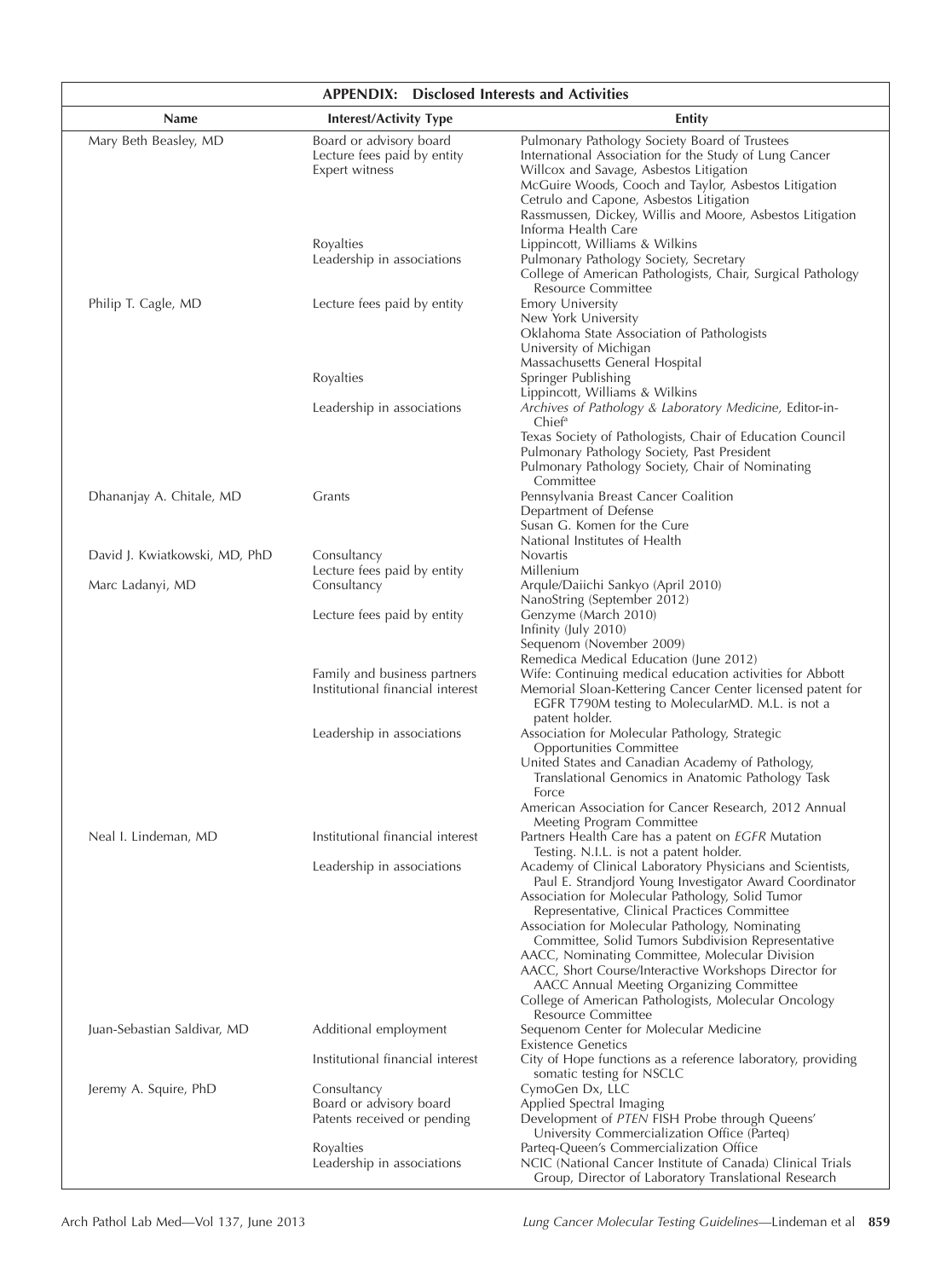| <b>APPENDIX:</b><br>Continued              |                                                                         |                                                                                                                                                                                                 |  |  |  |
|--------------------------------------------|-------------------------------------------------------------------------|-------------------------------------------------------------------------------------------------------------------------------------------------------------------------------------------------|--|--|--|
| Name                                       | <b>Interest/Activity Type</b>                                           | Entity                                                                                                                                                                                          |  |  |  |
| Erik Thunnissen, MD, PhD                   | Board or advisory board                                                 | Merck<br>Eli Lilly<br>Pfizer                                                                                                                                                                    |  |  |  |
|                                            | Lecture fees paid by entity                                             | Merck<br>Pfizer<br>Eli Lilly                                                                                                                                                                    |  |  |  |
|                                            | Leadership in associations                                              | European Society of Pathology lung external quality<br>assessment                                                                                                                               |  |  |  |
| Paul A. Bunn Jr, MD, Steering<br>Committee | Consultancy<br>Board or advisory board                                  | Eli Lilly<br>OSI/Genentech/Roche<br>Astra Zeneca<br>Boehringer Ingelheim<br>Pfizer<br>Amgen<br>GlaxoSmithKline<br>Bristol-Myers-Squibb<br>Sanofi-Aventis<br>OSI/Genentech/Roche<br>Astra Zeneca |  |  |  |
|                                            | Patents received or pending                                             | Boehringer Ingelheim<br>Amgen<br>Bristol-Myers-Squibb<br>Sanofi-Aventis<br>Eli Lilly<br>Patent relating to use of EGFR FISH results as predictive                                               |  |  |  |
|                                            | Employment                                                              | biomarkers for EGFR therapy<br>University of Colorado Denver                                                                                                                                    |  |  |  |
|                                            | Leadership in associations                                              | International Association for the Study of Lung Cancer<br>International Association for the Study of Lung Cancer,<br><b>Executive Director</b>                                                  |  |  |  |
| Jan A. Nowak, MD, Steering<br>Committee    | Lecture fees paid by entity<br>Employment<br>Leadership in associations | William Beaumont Symposium<br>North Shore University Health System<br>AMP, Past President 2010<br>AMP, Professional Relations Committee Member<br>AMP, Economic Affairs Committee Member        |  |  |  |

Abbreviations: AACC, American Association for Clinical Chemistry; AMP, Association for Molecular Pathology; EGFR, epidermal growth factor receptor; FISH, fluorescence in situ hybridization; NSCLC, non–small cell lung cancer; PTEN, phosphatase and tensin homolog.

<sup>a</sup> Dr. Cagle recused himself from the 3 journals' peer review process for this guideline, a process completed subsequent to the approval of the guideline by the 3 societies.